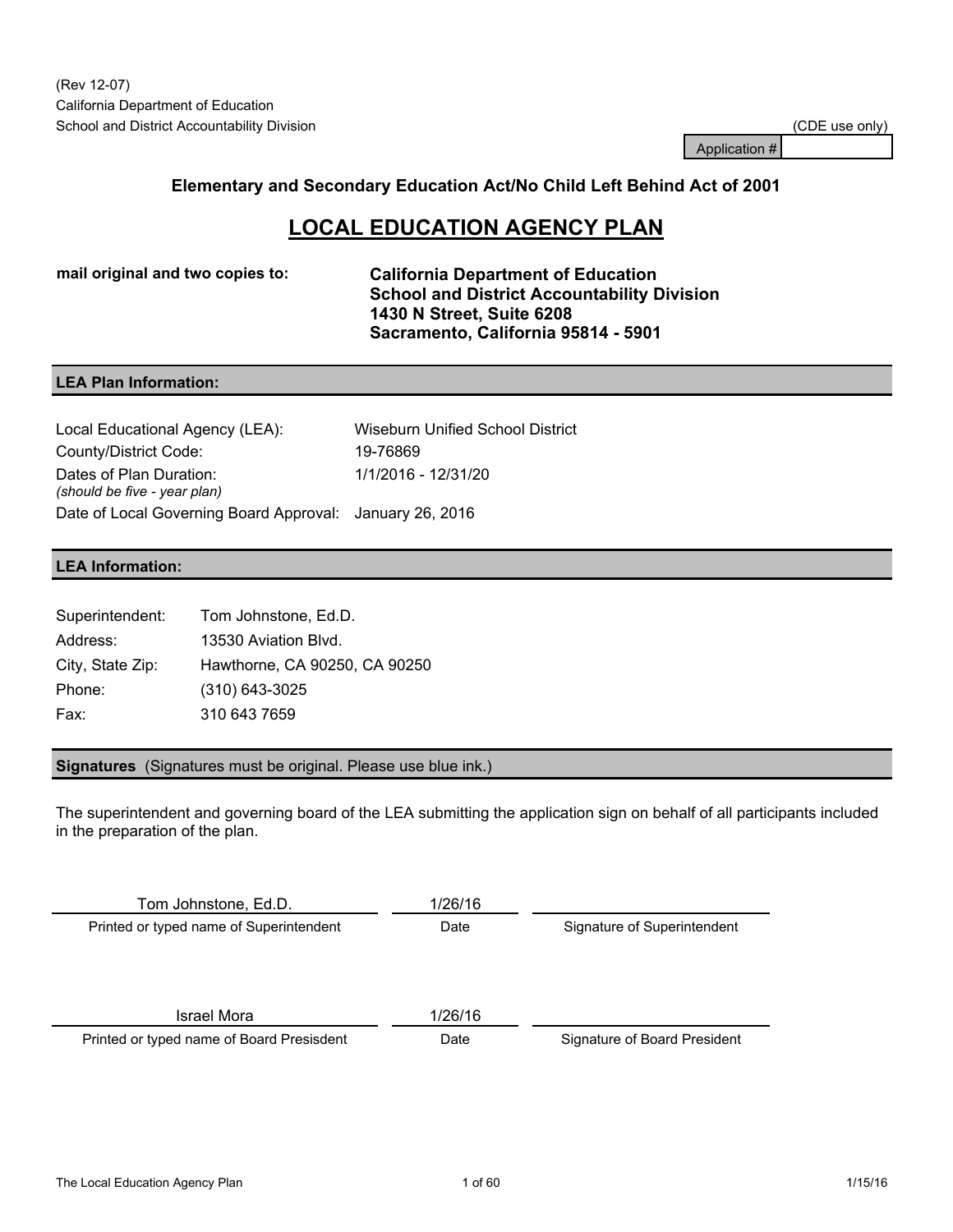### **Local Education Agency Plan Wiseburn Unified School District**

### **Table of Contents**

### **Part I: Background and Overview**

**Background** 

Descriptions of the Consolidated Application, the Local Educational Agency Plan, the Single Plan for Student Achievement, and the Categorical Program Monitoring Process

Development Process for the LEA Plan

LEA Plan Planning Checklist

Federal and State Programs Checklist

District Budget for Federal and State Programs

#### **Part II: The Plan**

Needs Assessments

Academic Achievement

Professional Development and Hiring

School Safety

Descriptions: District Planning

District Profile

Local Measures of Student Performance

- Performance Goal 1
- Performance Goal 2
- Performance Goal 3
- Performance Goal 4
- Performance Goal 5

Additional Mandatory Title I Descriptions

### **Part III: Assurances and Attachments**

**Assurances** 

Signature Page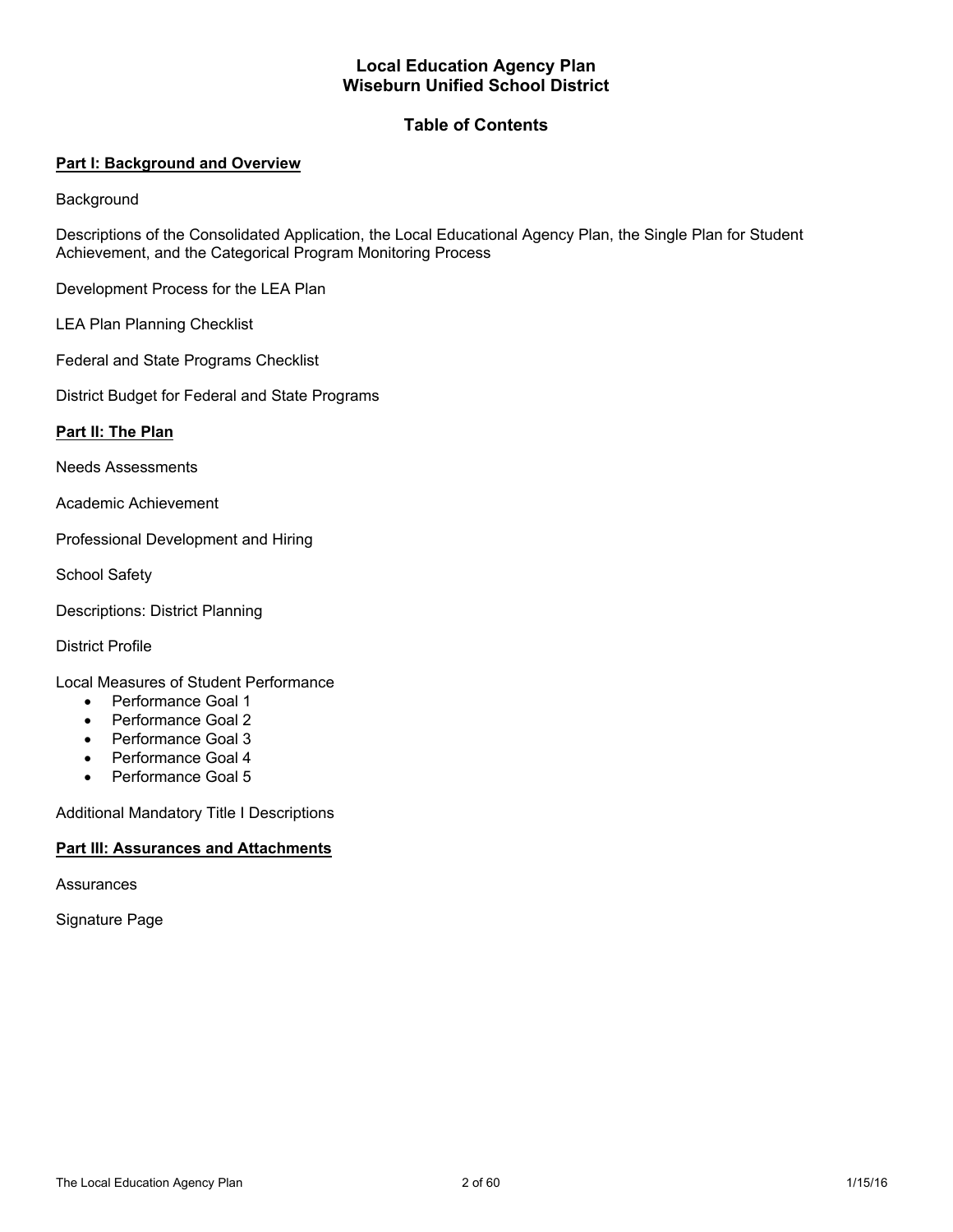# Appendices Appendix A: California's NCLB Performance Goals and Performance Indicators Appendix B: Links to Data Web sites Appendix C: Science-Based Programs Appendix D: Research-based Activities Appendix E: Promising or Favorable Programs Appendix F: District & Student Performance Data Table 1: CAASPP Results (All Students) Table 2: Title III Accountability Table 3: California English Language Development Data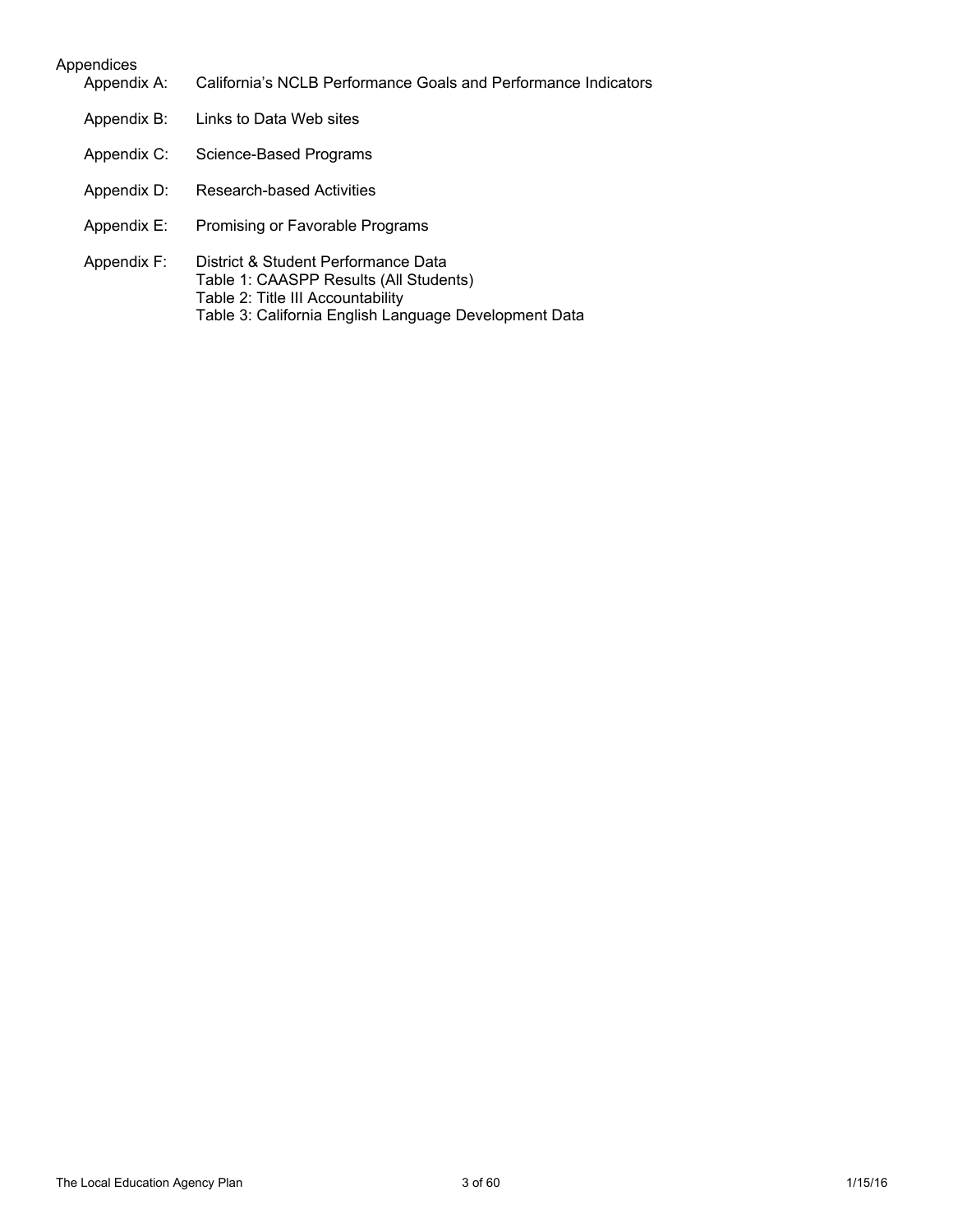### **Part I Background and Overview**

### **Background**

The No Child Left Behind (NCLB) Act of 2001 embodies four key principles:

- stronger accountability for results;
- greater flexibility and local control for states, school districts, and schools in the use of federal funds
- enhanced parental choice for parents of children from disadvantaged backgrounds, and
- a focus on what works, emphasizing teaching methods that have been demonstrated to be effective.

(Text of the legislation can be found at [http://www.cde.ca.gov/nclb/fr/.](http://www.cde.ca.gov/nclb/fr/))

In May 2002, California's State Board of Education (SBE) demonstrated the state's commitment to the development of an accountability system to achieve the goals of NCLB by adopting five **Performance Goals**:

- 1. All students will reach high standards, at a minimum attaining proficiency or better in reading and mathematics, by 2013-2014.
- 2. All limited-English-proficient students will become proficient in English and reach high academic standards, at a minimum attaining proficiency or better in reading/language arts and mathematics.
- 3. By 2005-2006, all students will be taught by highly qualified teachers.
- 4. All students will be educated in learning environments that are safe, drug-free, and conducive to learning.
- 5. All students will graduate from high school.

In addition, 12 performance indicators linked to those goals were adopted (see Appendix A), as specified by the U.S. Department of Education (USDE). Performance targets, developed for each indicator, were adopted by the SBE in May 2003.

Collectively, NCLB's goals, along with the performance indicators and targets, constitute California's framework for ESEA accountability. This framework provides the basis for the state's improvement efforts, informing policy decisions by SBE, and implementation efforts by CDE to fully realize the system envisioned by NCLB. It also provides a basis for coordination with California's Legislature and the Governor's Office.

Since 1995, California has been building an educational system consisting of five major components:

- rigorous academic standards
- standards-aligned instructional materials
- standards-based professional development
- standards-aligned assessment
- an accountability structure that measures school effectiveness in light of student achievement.

As a result, California is well positioned to implement the tenets of NCLB.

State and federally funded initiatives aimed at improving student achievement must complement each other and work in tandem in order to have the greatest impact. In California, the state and federal consolidated applications, competitive grants, the state accountability system, the Categorical Program Monitoring process, **local educational agency plans**, professional development opportunities, and technical assistance all are moving toward a level of alignment and streamlining. The result of this consolidation will be to provide a cohesive, comprehensive, and focused effort for supporting and improving the state's lowest-performing schools and appropriate reporting mechanisms.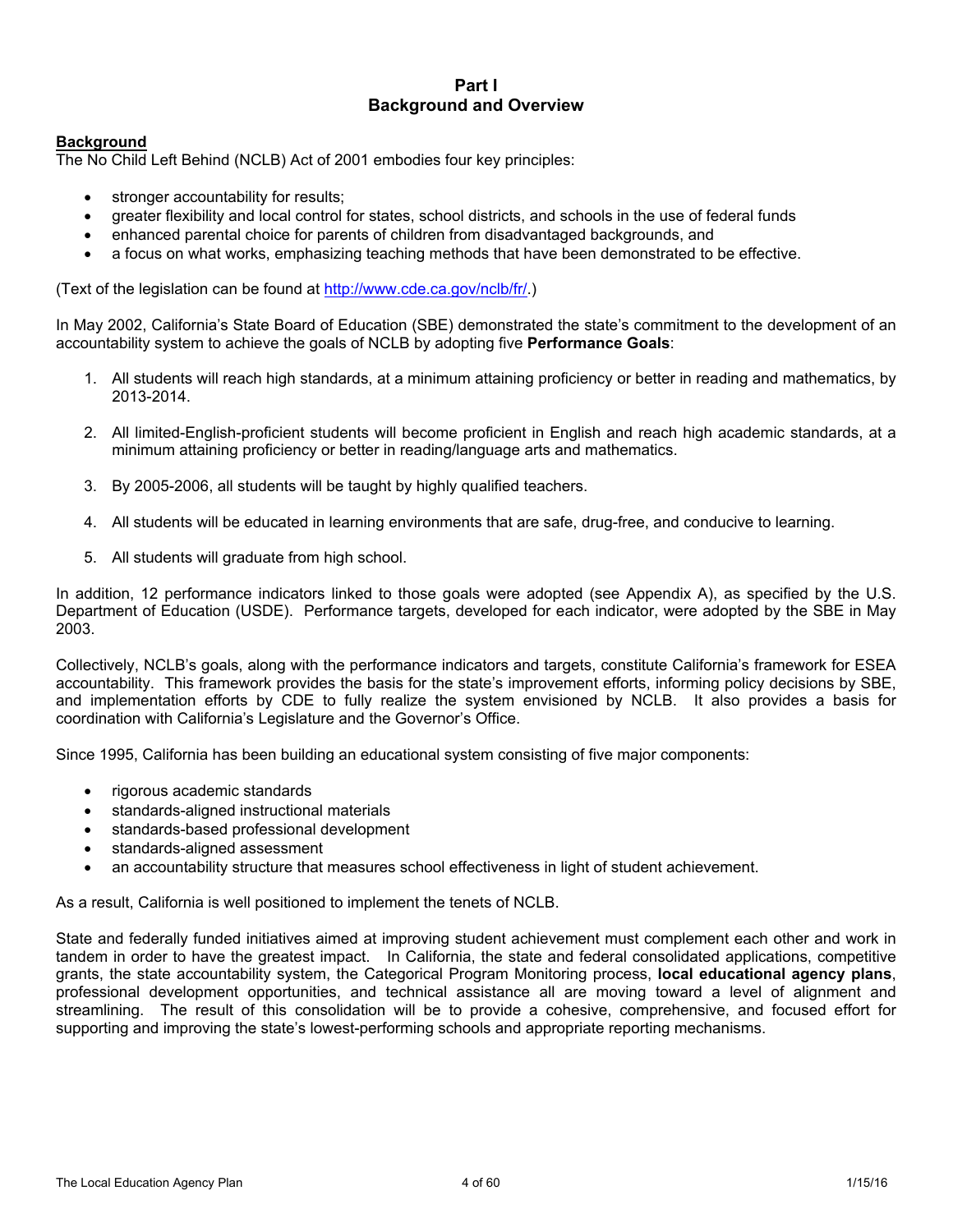#### **Descriptions of the Consolidated Application, the LEA Plan, and Categorical Program Monitoring**

In order to meet legislative requirements for specific state and federal programs and funding, California currently employs four major processes: the Consolidated State Application, the Local Educational Agency Plan, the school-level Single Plan for Student Achievement, and Categorical Program Monitoring. **California is moving toward more closely coordinating and streamlining these processes to eliminate redundancies and make them less labor intensive for LEA's, while continuing to fulfill all requirements outlined in state and federal law**.

Below is a brief description of the ways in which these various processes currently are used in California.

### **The Consolidated Application (ConApp)**

The Consolidated Application is the **fiscal** mechanism used by the California Department of Education to distribute categorical funds from various state and federal programs to county offices, school districts, and charter schools throughout California. Annually, in June, each LEA submits Part I of the Consolidated Application to document participation in these programs and provide assurances that the district will comply with the legal requirements of each program. Program entitlements are determined by formulas contained in the laws that created the programs.

Part II of the Consolidated Application is submitted in the fall of each year; it contains the district entitlements for each funded program. Out of each state and federal program entitlement, districts allocate funds for indirect costs of administration, for programs operated by the district office, and for programs operated at schools.

### **The Single Plan for Student Achievement (SPSA)**

State law requires that school-level plans for programs funded through the Consolidated Application be consolidated in a Single Plan for Student Achievement (Education Code Section 64001), developed by school site councils with the advice of any applicable school advisory committees. LEA's allocate NCLB funds to schools through the Consolidated Application for Title I, Part A, Title III (Limited English Proficient), and Title V (Innovative Programs/Parental Choice). LEA's may elect to allocate other funds to schools for inclusion in school plans. The content of the school plan includes school goals, activities, and expenditures for improving the academic performance of students to the proficient level and above. The plan delineates the actions that are required for program implementation and serves as the school's guide in evaluating progress toward meeting the goals.

### **The Local Educational Agency Plan (LEA Plan)**

The approval of a Local Educational Agency Plan by the local school board and State Board of Education is a requirement for receiving federal funding subgrants for NCLB programs. The LEA Plan includes specific descriptions and assurances as outlined in the provisions included in NCLB. In essence, LEA Plans describe the actions that LEAs will take to ensure that they meet certain **programmatic** requirements, including student academic services designed to increase student achievement and performance, coordination of services, needs assessments, consultations, school choice, supplemental services, services to homeless students, and others as required. In addition, LEA Plans summarize assessment data, school goals and activities from the Single Plans for Student Achievement developed by the LEA's schools.

### **Categorical Program Monitoring (CPM)**

State and federal law require CDE to monitor the implementation of categorical programs operated by local educational agencies. This state-level oversight is accomplished in part by conducting on-site reviews of eighteen such programs implemented by local schools and districts. Categorical Program Monitoring is conducted for each district once every four years by state staff and local administrators trained to review one or more of these programs. The purpose of the review is to verify **compliance** with requirements of each categorical program, and to ensure that program funds are spent to increase student achievement and performance.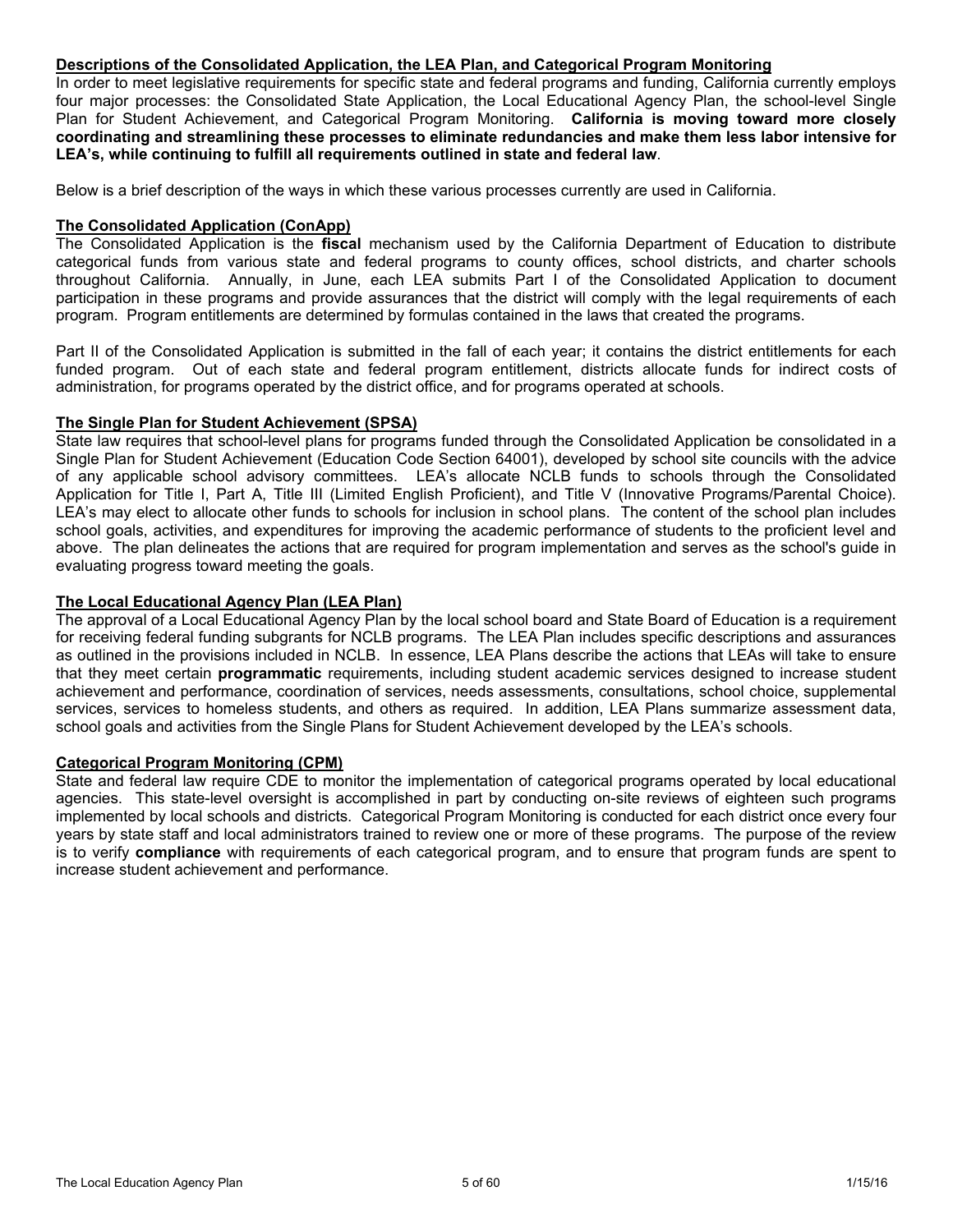### **Development Process for the LEA Plan**

LEAs must develop a single, coordinated, and comprehensive Plan that describes the educational services for all students that can be used to guide implementation of federal and state-funded programs, the allocation of resources, and reporting requirements. The development of such a plan involves a continuous cycle of assessment, parent and community involvement, planning, implementation, monitoring, and evaluation. The duration of the Plan should be five years. The Plan should be periodically reviewed and updated as needed, but at least once each year.

In developing the Plan, the LEA will review its demographics, test results, performance, and resources. Given that the majority of such information is readily available in the Smarter Balanced Assessment Consortium (SBAC), School Accountability Report Card (SARC), the Standardized Testing and Reporting (STAR) performance results, the Academic Performance Index (API) results, and other data sources, the LEA will find the data easy to access via the Internet. (See Appendix B for links to each of the web sites containing student and staff demographic information, SARC, STAR, and API data.) The LEA is expected to gather and review its own information from these resources and use it to **inform the planning process.**

The LEA Plan can serve as a summary of all existing state and federal programs and establish a focus for raising the academic performance of all student groups to achieve state academic standards. In the context of this plan, improvements in instruction, professional development, course offerings, and counseling and prevention programs are means of achieving specific academic and support services goals for all groups of students, including identified underperforming student groups. **Federal law requires that school site administrators, teachers and parents from the LEA (which includes direct-funded charter schools) must be consulted in the planning, development, and revision of the LEA Plan**.

The LEA Plan can be completed using the following recommended steps for plan development:

### **Step One: Measure the Effectiveness of Current Improvement Strategies**

### **Analyze Student Performance:**

Conduct a comprehensive data analysis of student achievement, including multiple measures of student performance. Identify all relevant assessments and apply thoughtful analyses of current educational practices to establish benchmarks aimed at raising academic performance for all students, especially identified student groups.

Tables of data for your schools and district are available online:

- API Reports (http://www.cde.ca.gov/ta/ac/ap)
- Standardized Testing and Reporting (STAR) data (http://www.cde.ca.gov/ta/tg/sr)
- Title III Accountability Reports (AMAO 1, 2 & 3) for English learners (http://www.cde.ca.gov/sp/el/t3/acct.asp)
- AYP Reports (http://www.cde.ca.gov/ta/ac/ay)

### **Analyze Current Educational Practices, Professional Development, Staffing, and Parental Involvement:**

Identify, review, and analyze data and related information on factors such as educational practices, parent and community involvement, professional development, support services, and resources that have an impact on student learning.

Over the past several years, CDE has developed several self-assessment tools that schools and districts can use to evaluate these factors and others needed to support academic student achievement:

- The Academic Program Survey (APS) school-level survey of status of implementation of the nine essential program components
- District Assistance Survey (DAS) district-level survey of status of implementation of nine essential program components
- Least Restrictive Environment Assessment to examine educational practices for students with disabilities
- English Learner Subgroup Self Assessment (ELSSA) to improve outcomes for English Learners

These tools can be found in the Virtual Library on the CDE web site at http://www.cde.ca.gov/ta/lp/vl/improvtools.asp.

(See Part II, Needs Assessment, for further details.)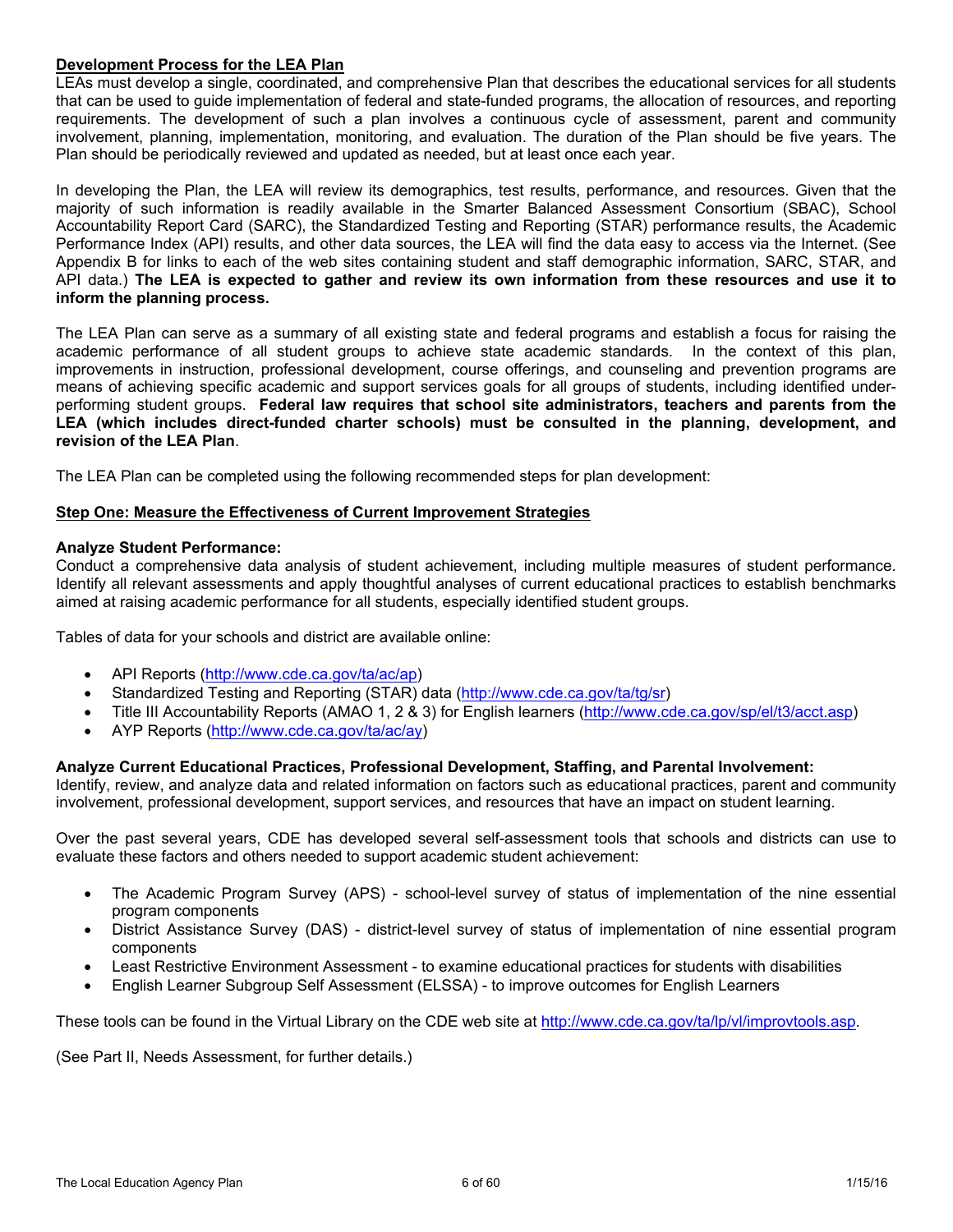### **Step Two: Seek Input from Staff, Advisory Committees, and Community Members**

Seek the input of teachers, administrators, councils, committees, and community members (e.g., school site council; school health council; committees for Limited English Proficient, state compensatory education, gifted and talented education, special education, etc.) The most effective plans are those supported by the entire LEA community. The integration of existing program plans, such as Immediate Intervention/Underperforming Schools Program, High Priority Schools Grant Program, Alternative Education Programs, Focus on Learning: Secondary School Accreditation, and others does not eliminate any program requirements. The combined process must include the requirements of every program involved.

### **Step Three: Develop or Revise Performance Goals**

Using the five NCLB performance goals and indicators (see Appendix A), develop local performance targets that are: a) derived from school and student subgroup performance data and analysis of related, scientifically based educational practices; b) attainable in the period specified in this Plan and consistent with statewide targets for all students and subgroups; c) specific to the participants (i.e., students, teachers, administrators, paraprofessionals); and d) measurable.

### **Step Four: Revise Improvement Strategies and Expenditures**

For **district-operated** programs, identify the participants, expected performance gains, and means of evaluating gains. Indicate specific improvements and practical monitoring of their implementation and effectiveness. For **school-operated programs**, summarize those same elements from approved Single Plans for Student Achievement.

Identify available resources. Aside from fiscal resources available through federal and state funding, programmatic resources are available on the CDE Web site at [http://www.cde.ca.gov.](http://www.cde.ca.gov/) The Consolidated Application provides funding for **district-operated programs** (including reservations from Title I for various purposes, Title II, Title IV, and Tobacco-Use Prevention) as well as for **school-operated programs** (including Title I, Parts A and D, Title III, Title V, School Improvement, Economic Impact Aid, and 10<sup>th</sup> Grade Counseling).

#### **Step Five: Local Governing Board Approval**

The LEA Plan must be approved by the local governing board prior to submittal to CDE. Ensure that all required signatures are affixed. All subsequent amendments should be approved by the local governing board and kept on file with the original LEA Plan.

#### **Step Six: Monitor Implementation**

To verify achievement of performance targets, monitor areas such as:

- a) assignment and training of highly qualified staff;
- b) identification of participants;
- c) implementation of services;
- d) provision of materials and equipment;
- e) initial and ongoing assessment of performance; and
- f) progress made toward establishing a safe learning environment.

The analysis of data (student, school-wide, support services, professional development) is part of the ongoing program monitoring and evaluation. When results are **not** as expected, it may be helpful to consider the following: a) How are performance targets and activities based on student performance and factual assessment of current educational practice? b) How educationally sound is the plan to help reach the targets? c) How timely and effectively is the plan being implemented? d) If the plan has not been implemented as written, what were the obstacles to implementation?

You may use the checklist on the next page to indicate planning steps as they are completed.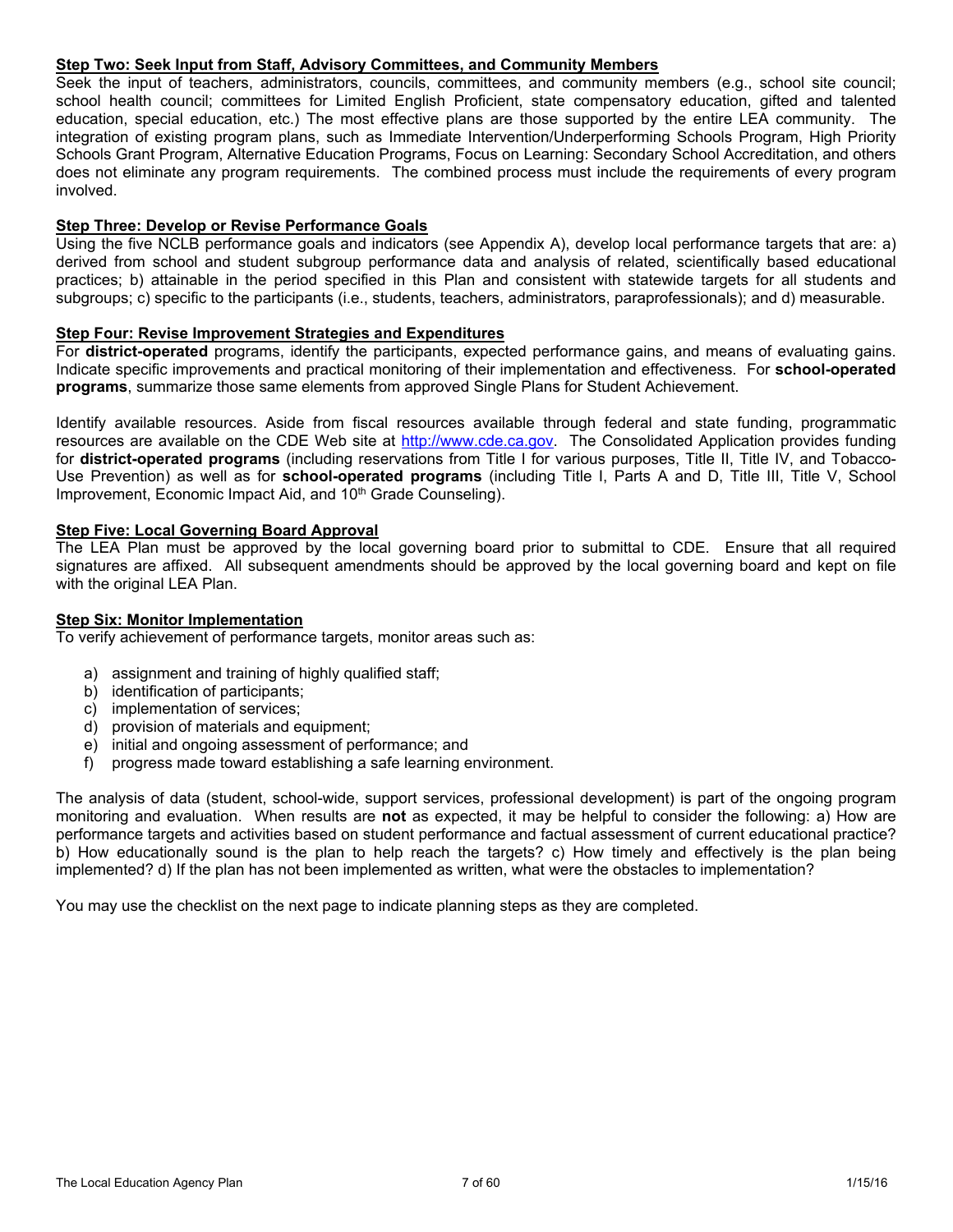# **Planning Checklist for LEA Plan Development**

| <b>LEA Plan - Comprehensive Planning Process Steps</b> |    |                                                                    |  |  |  |
|--------------------------------------------------------|----|--------------------------------------------------------------------|--|--|--|
| X                                                      | 1. | Measure effectiveness of current improvement strategies            |  |  |  |
| X.                                                     | 2. | Seek input from staff, advisory committees, and community members. |  |  |  |
| X.                                                     | 3. | Develop or revise performance goals                                |  |  |  |
| X.                                                     | 4. | Revise improvement strategies and expenditures                     |  |  |  |
| X                                                      | 5. | Local governing board approval                                     |  |  |  |
| X                                                      | 6. | Monitor Implementation                                             |  |  |  |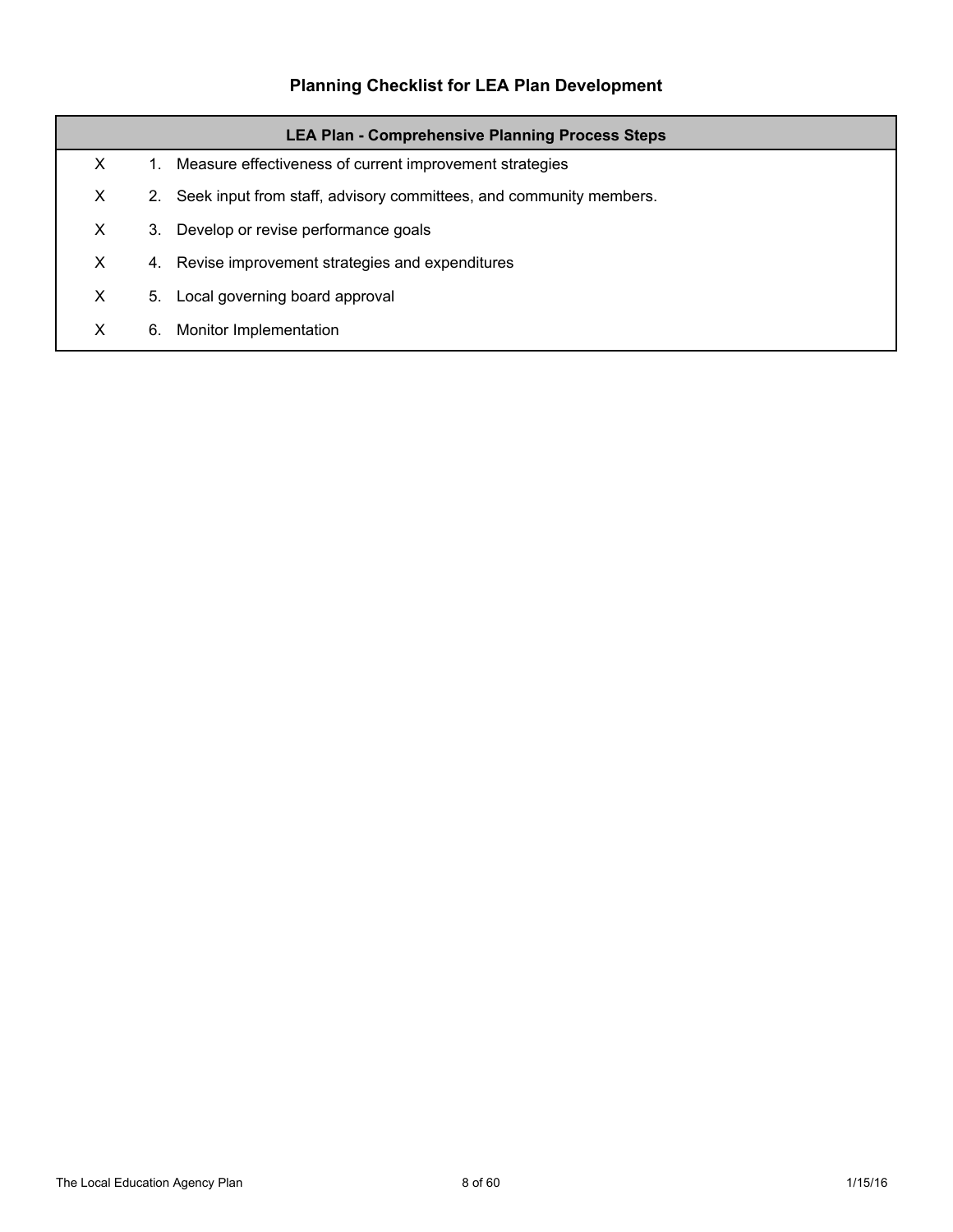## **Federal Programs Checklist**

Check all applicable programs operated by the LEA. In the "other" category, list any additional programs that are reflected in this Plan.

|                                     | <b>Federal Programs</b>                                               |  |  |  |
|-------------------------------------|-----------------------------------------------------------------------|--|--|--|
| X                                   | Title I, Part A                                                       |  |  |  |
|                                     | Title I, Part B, Even Start                                           |  |  |  |
|                                     | Title I, Part C, Migrant Education                                    |  |  |  |
|                                     | Title I, Part D, Neglected/Delinquent                                 |  |  |  |
| X                                   | Title II, Part A, Subpart 2, Improving Teacher Quality                |  |  |  |
|                                     | Title II, Part D, Enhancing Education Through Technology              |  |  |  |
| X                                   | Title III, Limited English Proficient                                 |  |  |  |
|                                     | Title III, Immigrants                                                 |  |  |  |
|                                     | Title IV, Part A, Safe and Drug - Free Schools and Communities        |  |  |  |
|                                     | Title V, Part A, Innovative Programs - Parental Choice                |  |  |  |
|                                     | <b>Adult Education</b>                                                |  |  |  |
|                                     | <b>Career Technical Education</b>                                     |  |  |  |
| McKinney - Vento Homeless Education |                                                                       |  |  |  |
|                                     | Individuals with Disabilities Education Act (IDEA), Special Education |  |  |  |
|                                     | 21 <sup>st</sup> Century Community Learning Centers                   |  |  |  |
|                                     | Other (describe):                                                     |  |  |  |
|                                     | Other (describe):                                                     |  |  |  |
|                                     | Other (describe):                                                     |  |  |  |
|                                     | Other (describe):                                                     |  |  |  |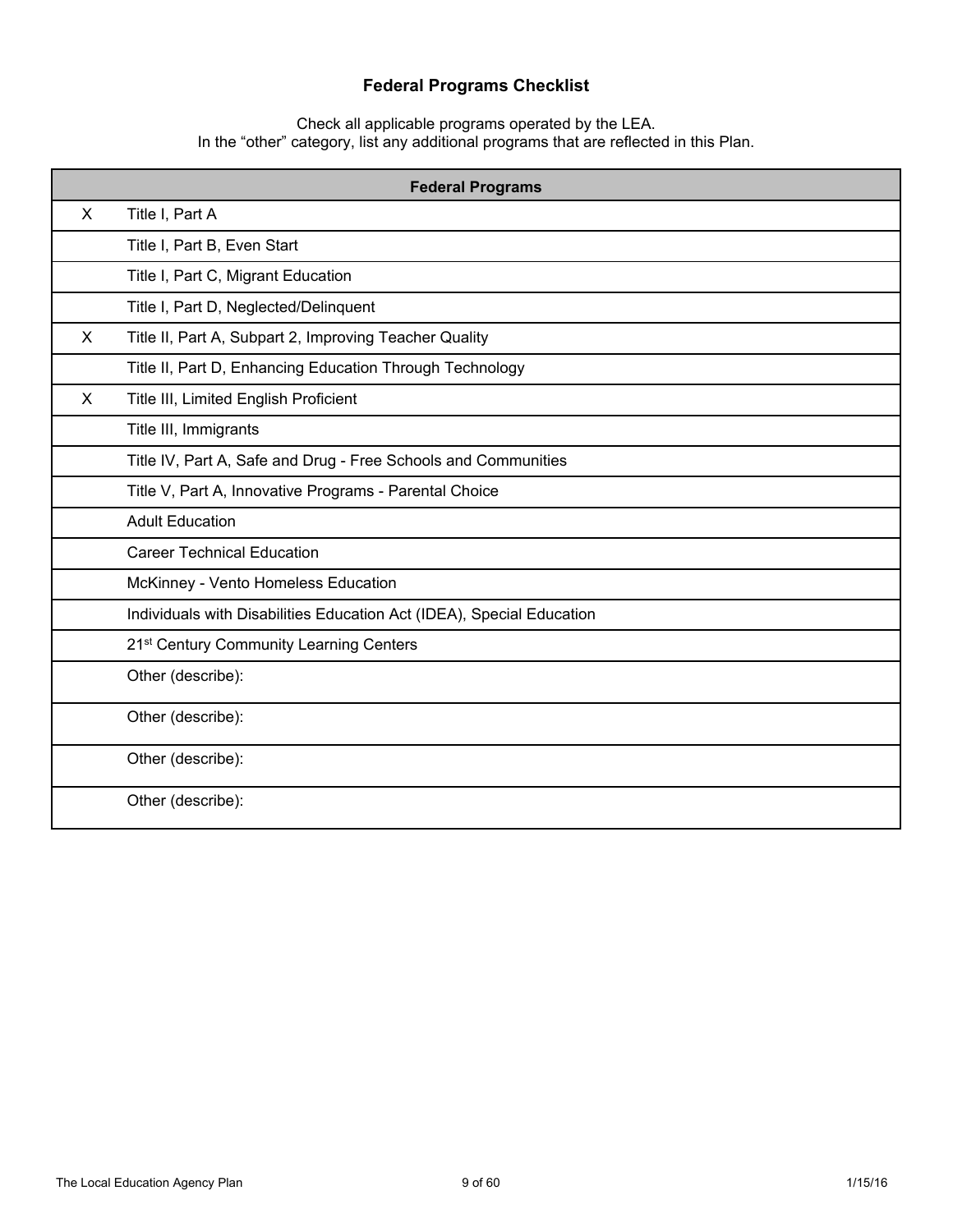## **State Programs Checklist**

Check all applicable programs operated by the LEA. In the "other" category, list any additional programs that are reflected in this Plan.

| <b>State Programs</b>                                                                              |  |  |  |  |
|----------------------------------------------------------------------------------------------------|--|--|--|--|
| Economic Impact Aid (EIA) - State Compensatory Education                                           |  |  |  |  |
| EIA - Limited English Proficient                                                                   |  |  |  |  |
| After - School Education and Safety Programs                                                       |  |  |  |  |
| School and Library Improvement Block Grant                                                         |  |  |  |  |
| <b>Child Development Programs</b>                                                                  |  |  |  |  |
| <b>Educational Equity</b>                                                                          |  |  |  |  |
| Gifted and Talented Education                                                                      |  |  |  |  |
| High Priority Schools Grant Program                                                                |  |  |  |  |
| Tobacco Use Prevention Education (Prop 99)                                                         |  |  |  |  |
| Immediate Intervention/ Under performing Schools Program                                           |  |  |  |  |
| School Safety and Violence Prevention Act (AB1113, AB 658)                                         |  |  |  |  |
| <b>Healthy Start</b>                                                                               |  |  |  |  |
| Dropout Prevention and Recovery Act: School Based Pupil Motivation and Maintenance Program (SB 65) |  |  |  |  |
| English Language Acquisition Program                                                               |  |  |  |  |
| <b>Community Based English Tutoring</b>                                                            |  |  |  |  |
| Art/Music Block Grant                                                                              |  |  |  |  |
| <b>School Gardens</b>                                                                              |  |  |  |  |
| Other (describe):                                                                                  |  |  |  |  |
| Other (describe):                                                                                  |  |  |  |  |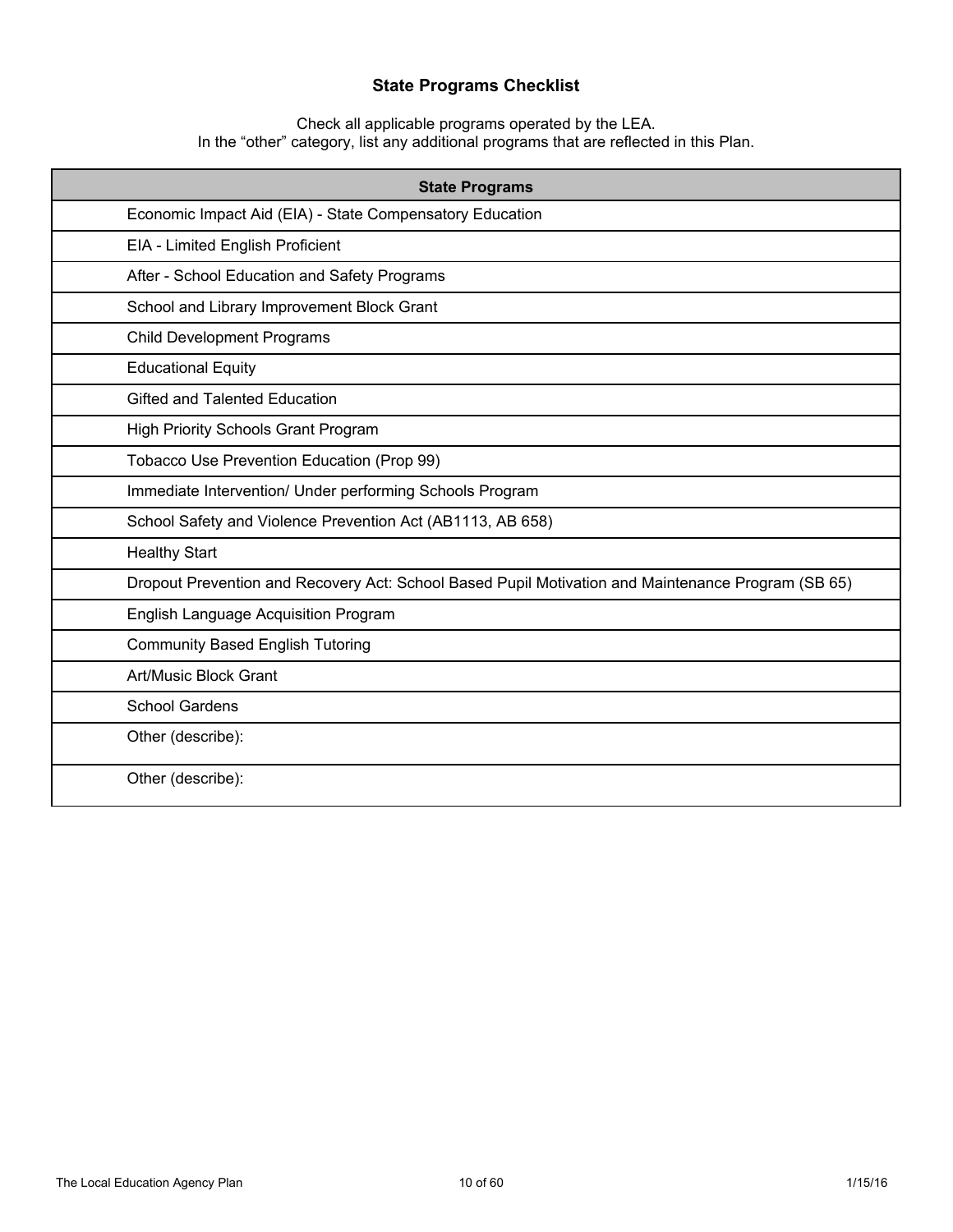## **District Budget for Federal Programs**

| <b>Programs</b>                                                   | <b>Prior Year</b><br><b>District</b><br><b>Carryovers</b> | <b>Current Year</b><br><b>District</b><br><b>Entitlements</b> | <b>Current Year</b><br><b>Direct Services</b><br>to Students<br>at School<br>Sites (\$) | <b>Current Year</b><br><b>Direct Services</b><br>to Students<br>at School<br>Sites (%) |
|-------------------------------------------------------------------|-----------------------------------------------------------|---------------------------------------------------------------|-----------------------------------------------------------------------------------------|----------------------------------------------------------------------------------------|
| Title I, Part A                                                   | 0.00                                                      | 97,913.00                                                     | 88,913.00                                                                               | 90.80                                                                                  |
| Title I, Part B<br>Even Start                                     |                                                           |                                                               |                                                                                         |                                                                                        |
| Title I, Part C<br><b>Migrant Education</b>                       |                                                           |                                                               |                                                                                         |                                                                                        |
| Title I, Part D<br>Neglected/Delinquent                           |                                                           |                                                               |                                                                                         |                                                                                        |
| Title II Part A, Subpart 2<br><b>Improving Teacher Quality</b>    | 0.00                                                      | 31,650.00                                                     | 0.00                                                                                    | 0.00                                                                                   |
| Title II, Part D<br><b>Enhancing Education Through Technology</b> |                                                           |                                                               |                                                                                         |                                                                                        |
| Title III<br><b>Limited English Proficient</b>                    | 0.00                                                      | 30,821.00                                                     | 30,821.00                                                                               | 100.00                                                                                 |
| Title III<br>Immigrants                                           |                                                           |                                                               |                                                                                         |                                                                                        |
| Title IV, Part A<br>Safe and Drug-Free Schools                    |                                                           |                                                               |                                                                                         |                                                                                        |
| Title V, Part A<br>Innovative Programs - Parental Choice          |                                                           |                                                               |                                                                                         |                                                                                        |
| <b>Adult Education</b>                                            |                                                           |                                                               |                                                                                         |                                                                                        |
| <b>Career Technical Education</b>                                 |                                                           |                                                               |                                                                                         |                                                                                        |
| McKinney - Vento Homeless Education                               |                                                           |                                                               |                                                                                         |                                                                                        |
| <b>IDEA, Special Education</b>                                    |                                                           |                                                               |                                                                                         |                                                                                        |
| 21st Century Community Learning Centers                           |                                                           |                                                               |                                                                                         |                                                                                        |
| Other (describe)                                                  |                                                           |                                                               |                                                                                         |                                                                                        |
| <b>Total</b>                                                      | 0.00                                                      | 160,384.00                                                    | 119,734.00                                                                              | 74.65                                                                                  |

Please complete the following table with information for your district.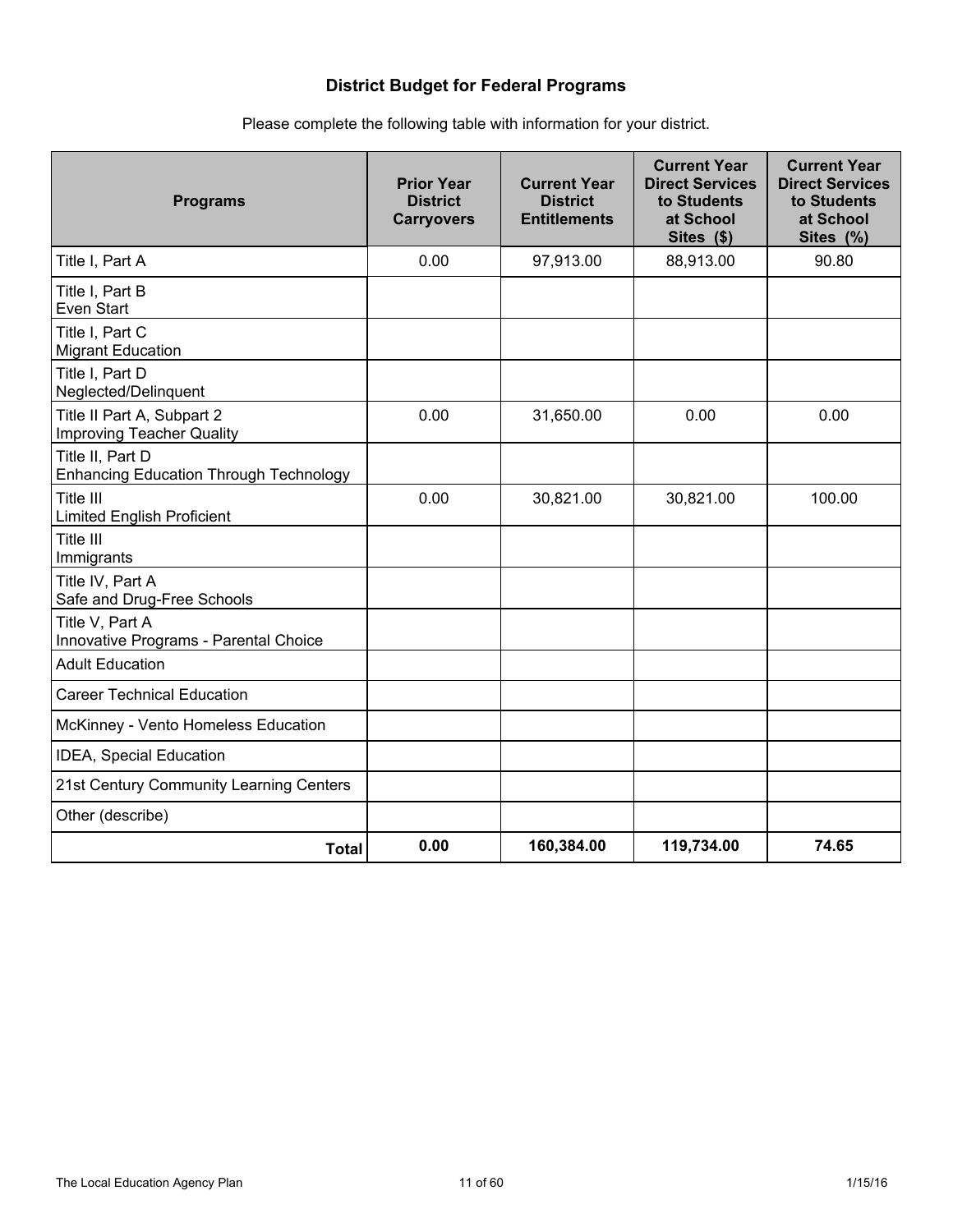## **District Budget for State Programs**

| <b>Categories</b>                          | <b>Prior Year</b><br><b>District</b><br><b>Carryovers</b> | <b>Current Year</b><br><b>District</b><br><b>Entitlements</b> | <b>Current Year</b><br><b>Direct Services</b><br>to Students<br>at School<br>Sites (\$) | <b>Current Year</b><br><b>Direct Services</b><br>to Students<br>at School<br>Sites (%) |
|--------------------------------------------|-----------------------------------------------------------|---------------------------------------------------------------|-----------------------------------------------------------------------------------------|----------------------------------------------------------------------------------------|
| EIA - State Compensatory Education         |                                                           |                                                               |                                                                                         |                                                                                        |
| EIA - Limited English Proficient           |                                                           |                                                               |                                                                                         |                                                                                        |
| School & Library Improvement Block Grant   |                                                           |                                                               |                                                                                         |                                                                                        |
| After School Education and Safety Program  |                                                           |                                                               |                                                                                         |                                                                                        |
| <b>Child Development Programs</b>          |                                                           |                                                               |                                                                                         |                                                                                        |
| <b>Educational Equity</b>                  |                                                           |                                                               |                                                                                         |                                                                                        |
| Gifted and Talented Education              |                                                           |                                                               |                                                                                         |                                                                                        |
| Tobacco Use Prevention Education           |                                                           |                                                               |                                                                                         |                                                                                        |
| <b>High Priority Schools Grant Program</b> |                                                           |                                                               |                                                                                         |                                                                                        |
| School Safety and Violence Prevention Act  |                                                           |                                                               |                                                                                         |                                                                                        |
| Tenth Grade Counseling                     |                                                           |                                                               |                                                                                         |                                                                                        |
| <b>Healthy Start</b>                       |                                                           |                                                               |                                                                                         |                                                                                        |
| Dropout Prevention and Recovery Act        |                                                           |                                                               |                                                                                         |                                                                                        |
| English Language Acquisition Program       |                                                           |                                                               |                                                                                         |                                                                                        |
| <b>Community Based English Tutoring</b>    |                                                           |                                                               |                                                                                         |                                                                                        |
| Other (describe)                           |                                                           |                                                               |                                                                                         |                                                                                        |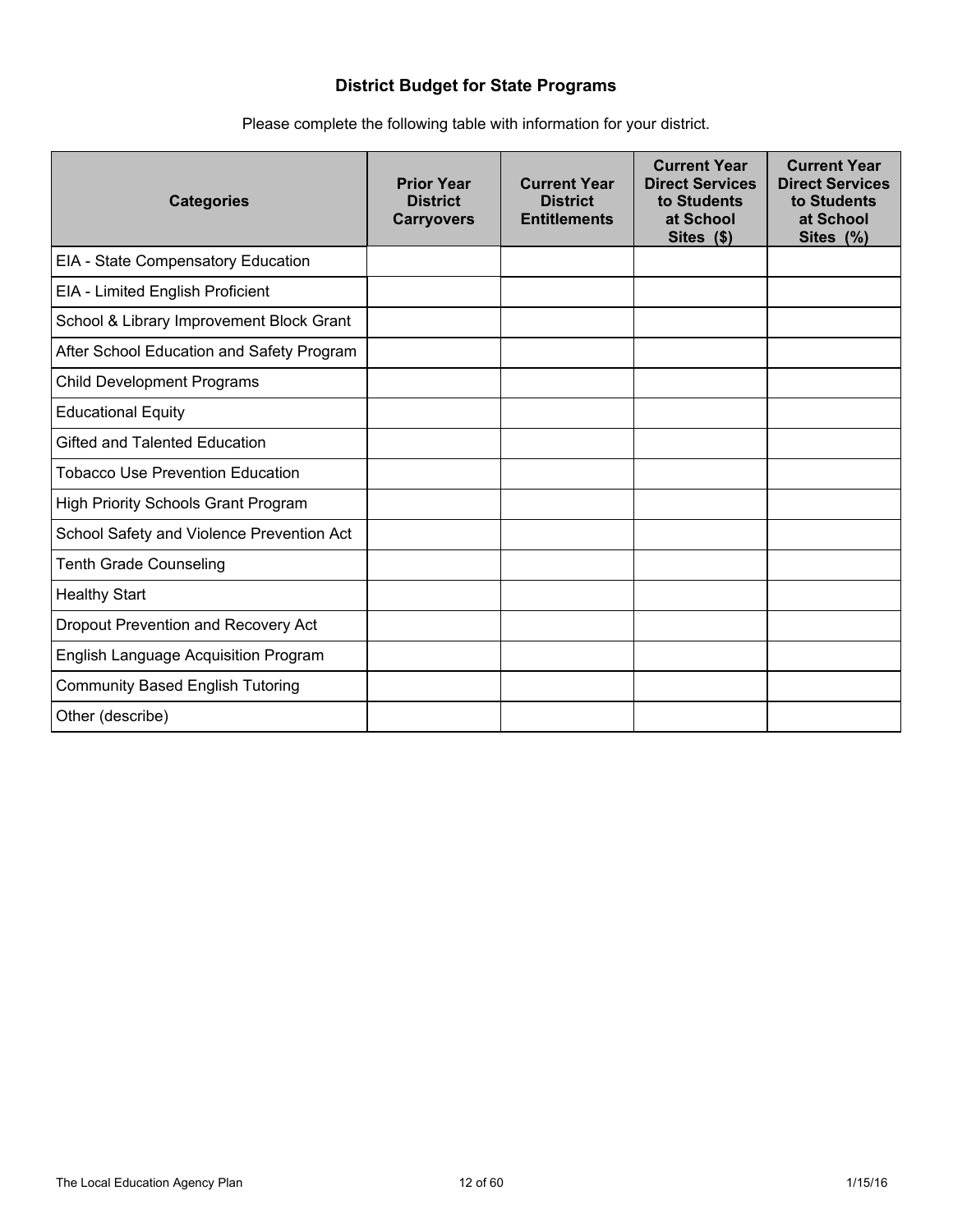### **Part II The Plan**

#### **Needs Assessment**

The passage of NCLB imposes a number of significant new requirements on LEAs as conditions for funding provided at the state and local levels. Among these are reporting requirements designed to facilitate accountability for improving **student academic performance**, **teacher quality**, and **school safety**. As such, a needs assessment to determine strengths and weaknesses in these areas must be conducted.

In determining specific areas of need to be addressed in the Plan, the LEA should review its demographics, test results, and resources. The majority of such information is readily available on the LEA's School Accountability Report Card (SARC), the Standardized Testing and Reporting (STAR) performance results, the California English Language Development Test (CELDT) results, the Academic Performance Index (API) results, CBEDS, DataQuest, and other data sources. This data is easily accessible via the Internet (see Appendix B for links to each of the Web sites that contain student and staff demographic information, SARC, STAR, CELDT, and API data). The LEA is expected to gather and review its own information from these resources to determine strengths and needs and to shape the planning process.

#### Academic Performance

The needs assessment should include a focus on the academic areas highlighted in California's Performance Goals 1, 2, 3, and 5 (see Appendix A for a full listing of all of California's Performance Goals and Indicators), including:

- Statewide standards, assessment, and accountability
- Local assessments and accountability
- Coordination and integration of federal and state educational programs
- The LEA academic assessment plan

#### Teacher Quality

Another component of the needs assessment should examine local needs for professional development and hiring. LEA teachers and administrators should participate in this process to identify activities that will provide:

- teachers with the subject matter knowledge and teaching skills to provide all students the opportunity to meet challenging state academic achievement standards, and
- principals the instructional leadership skills to help teachers provide all students the opportunity to meet the state's academic achievement standards.

#### School Safety and Prevention

The LEA needs assessment also focuses on Performance Goal 4 (see Appendix A). It is based on an evaluation of objective data regarding the incidence of violence, alcohol, tobacco, and other illegal drug use in the elementary and secondary schools and the communities to be served. It includes the objective analysis of the current conditions and consequences regarding violence, alcohol, tobacco, and other illegal drug use, including delinquency and serious discipline problems, among students who attend such schools (including private school students who participate in the drug and violence prevention program). This analysis is based on ongoing local assessment or evaluation activities (Sec. 4115 (a)(1)(A). California's Healthy Kids Survey may also provide useful information in this area. The Survey is available at http://www.wested.org/pub/docs/chks\_survey.html.

#### **Descriptions - District Planning**

Once local strengths and needs are identified as a result of examining and evaluating current district-level data, specific descriptions can be written of how program goals will be implemented to improve student academic achievement. **On the pages that follow, the LEA will provide descriptions and information about how it plans to address the requirements of NCLB based upon results of the needs assessment**. Collectively, these descriptions, along with the Assurances in Part III of this document, comprise the LEA Plan.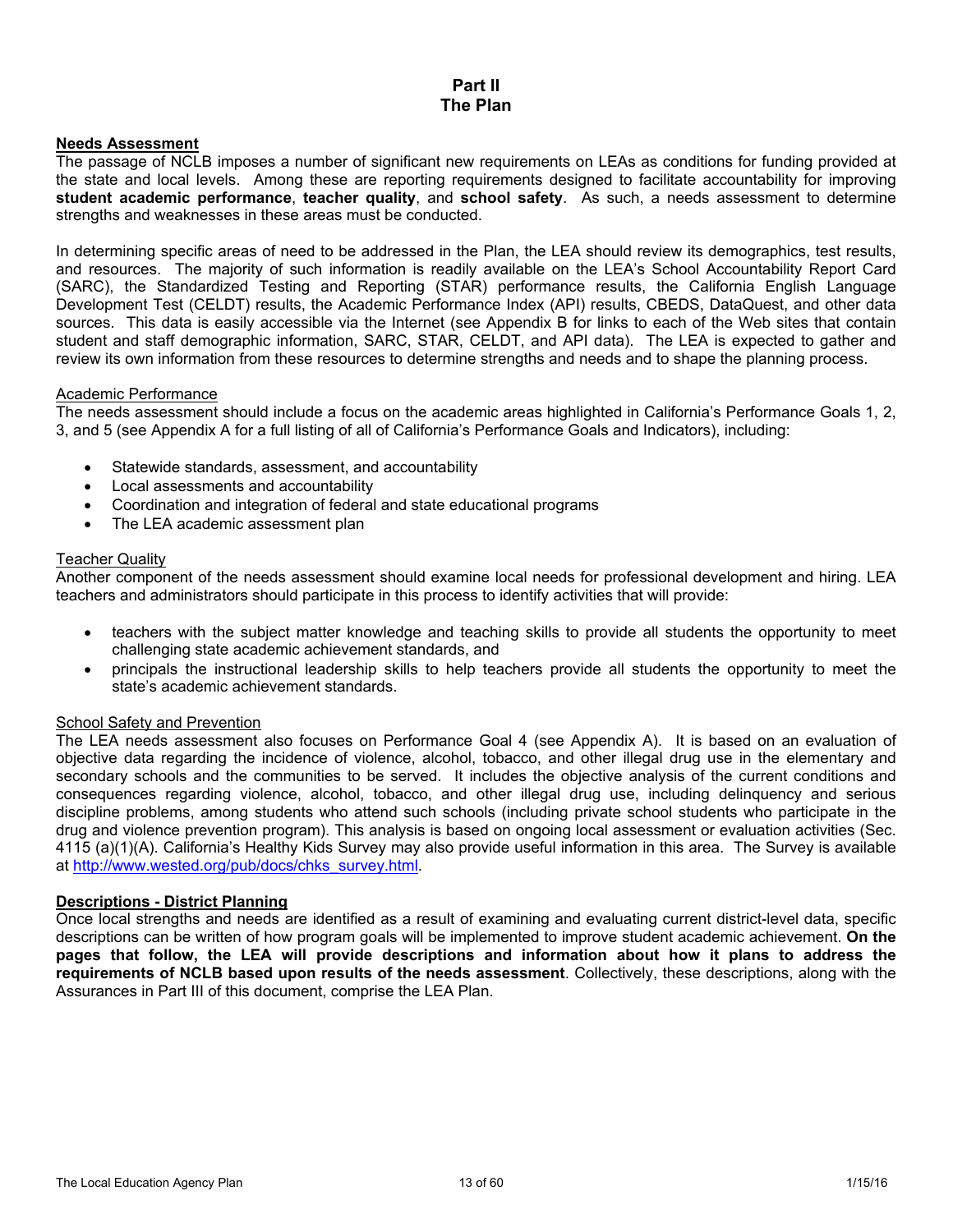### **District Profile**

In the space below, please provide a brief narrative description of your district. Include your district's vision/mission statement and any additional information about the make-up of your district, including grade levels and demographics of students served, in order to provide background and a rationale for the descriptions included in the LEA Plan.

The Mission of the Wiseburn Unified School District is to provide a safe, orderly environment focused on the academic, social, and physical needs of the whole child while emphasizing community participation. To meet the challenges of the technological and complex world of the 21st Century, Wiseburn students will acquire the skills necessary to become capable lifelong learners and productive citizens.

The Wiseburn Unified School District (K-12) serves students from western Hawthorne and the surrounding unincorporated areas of Los Angeles County (Del Aire and Wiseburn). About 50% of the District is located in the city of El Segundo which is home to numerous employers. These employers include many aerospace, high tech, communication, and entertainment companies. Wiseburn is immediately south of Los Angeles International Airport and one and one-half miles east of the Pacific Ocean. It is bordered by the 105 Freeway on the north and divided by the 405 Freeway running north/south. In addition to the air and auto transportation infrastructure, the Green Line Metro rail traverses the District, bringing workers to various employment centers. The District boundaries approximately extend between Sepulveda Blvd. on the west, Marine Ave. on the south, Imperial Highway on the north and Inglewood Ave. on the east.

With approximately 2,510 K-8 students enrolled in the four non-charter schools, the District is one of the few remaining small school districts in Los Angeles County. The district has also founded and authorized three independent 9-12 Charter Schools, Da Vinci Science, Da Vinci Communications and Da Vinci Design which serve an additional 1160 students. The K-8 Da Vinci Innovation Academy has also been authorized by the Wiseburn Unified School District to provide an independent study/home schooling hybrid program for our families which currently serves 311 students. . Each of these independent charter schools is an important component of the Wiseburn family of schools. In recent years the District enrollment, which at its peak exceeded 3,000 pupils before dropping to a low of 1,100, has been growing again as resident student enrollment increases are supplemented by pupils granted interdistrict permits. As of 2013-14, the ethnic composition of the student body is: White 16%, Hispanic 55%, African American 17%, Asian/Pacific Islander/Filipino 6%,and 5% with two or more races (not Hispanic) which is reflective of current California public school demographics. Diversity with balance, is one of Wiseburn's greatest strengths in preparing graduates for life in the "real" California. Being both small and urban, Wiseburn offers a unique combination of a "family atmosphere" in an opportunity-rich setting.

District staff consists of ten administrative employees, 117 certificated (108.9 FTE) and 34 full-time classified employees, supplemented by many part-time classified employees (82.5 FTE total classified). The annual budget is approximately \$20 million. Wiseburn became a unified school district on July 1, 2014. The residents of Wiseburn have been working towards the development of a unified school district since a petition was presented to the Los Angeles County Office of Education back in the year 2000. When the process was not proceeding in a timely manner, the school district initiated the development and authorization of what would become the Da Vinci Schools in 2009. As independent charter schools, the four Da Vinci Schools have been able to develop an outstanding program that is currently serving the Wiseburn community. A uniquely supportive and inter-dependent relationship has been developed between the school district and the charter schools that it authorizes.

Over the past several years there has been an evolution of thought regarding the relationship between the Wiseburn High School project and the three Da Vinci high schools. Our history in Wiseburn has always been about maintaining small learning communities where individual students are known and valued. Da Vinci Science, Da Vinci Design and Da Vinci Communications have been developed in line with that philosophy, as has the K-8 Da Vinci Innovation Academy (a homeschool independent study hybrid model). The successes of these schools have been earning repeated recognition at the state, national and international levels. This is no small feat considering the Da Vinci Schools were authorized by Wiseburn to begin serving high school students with a freshman and small sophomore class in 2009. With the first full graduating classes of 2013 and 2014, our Da Vinci students are now graduating with 98% of students UC/CSU eligible and a truly remarkable 78% acceptance rate at four year colleges and universities. These schools include some the most selective in the nation including Harvard, Dartmouth, Brown, Colombia, Yale, MIT, West Point, Stanford, Pepperdine, LMU, USC, UCLA, Cal-Berkeley, Cal Poly SLO, and scores of other outstanding universities. The percentage of Wisburn residents that are now attending the Da Vinci Schools has dramatically increased from 34% of the freshman class in 2012 to 87% of the freshman class in 2015. For these reasons, the Board of Trustees chose to pursue a path towards building the Wiseburn High School with all three Da Vinci high schools, each occupying a separate floor. To provide a more comprehensive program for students, it was agreed to provide a CIF Sports program and more opportunities in Music and the Arts as common programs available to all students under the combined brand of Wiseburn -Da Vinci.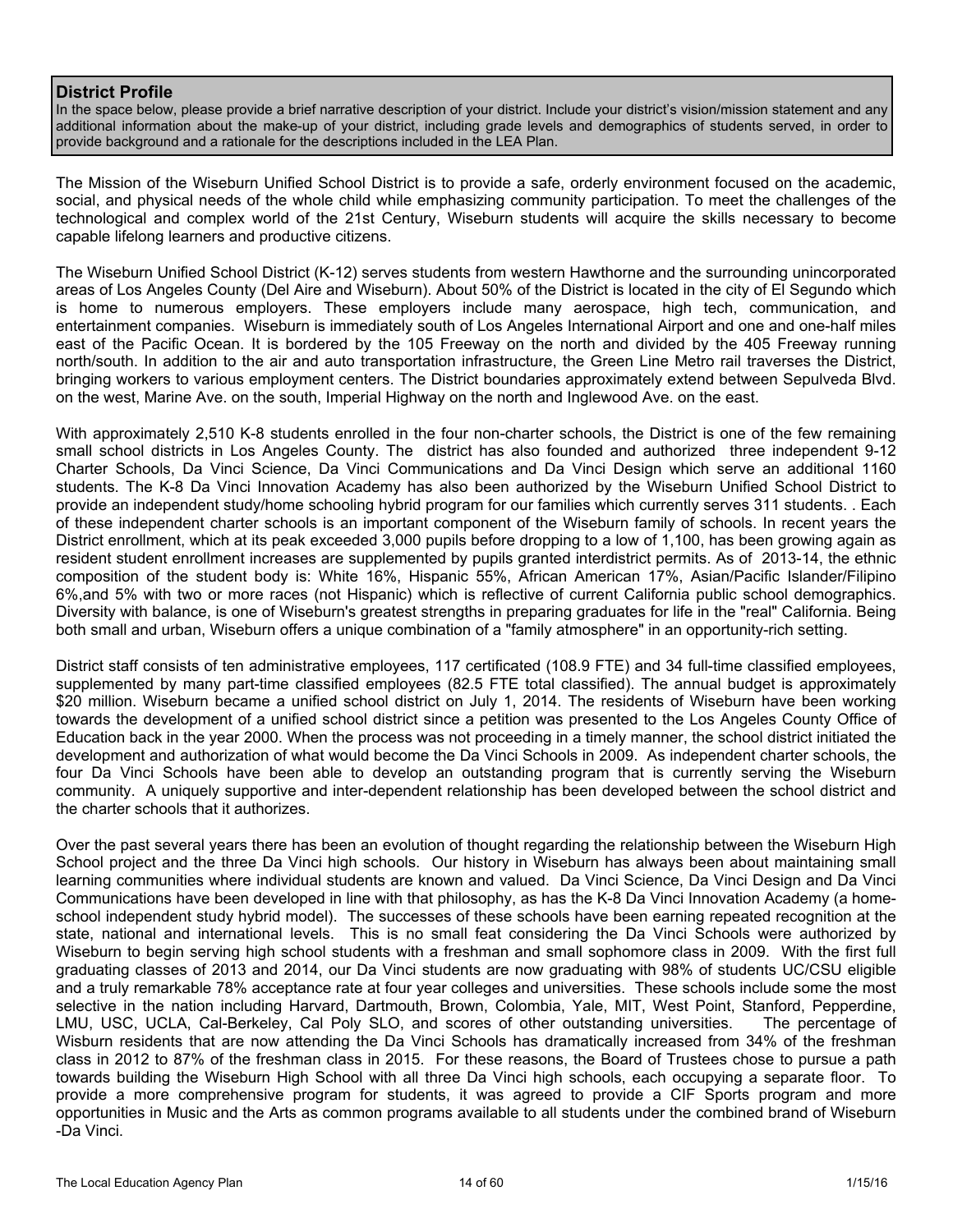Superintendent Tom Johnstone explained the thinking that went into these decisions: "Lessons learned over the past six years and the steady, positive evolution of the Da Vinci Schools have profoundly affected our thinking about what constitutes a successful world-class high school program. With Wiseburn Unification only a distant glimmer of hope back in 2008, the Wiseburn Board of Trustees took a bold step in the fall of 2008 and established Wiseburn 21st CenturyCharter Schools which launched Da Vinci Science and Da Vinci Design in August 2009. The original charter applications stated that "in the event that the Unification effort was successful, Wiseburn School District reserves the right to "adopt" the Da Vinci Design Charter as the "seed" for a comprehensive Wiseburn High School. The specific timeline and conditions of this addition will be developed collaboratively between Wiseburn School District and Wiseburn 21st Century Charters (Now Da Vinci Schools)." The past six years have spotlighted the benefits of partnership and taking advantage of the best of both worlds – school district and charter – in developing the most outstanding program possible for all of our students. Rather than dismantle what has been so thoughtfully created, we intend to continue forward in the successful partnership between Wiseburn and the Da Vinci Schools." In line with this thinking, the Board of Trustees chose not to take over Da Vinci Design, but rather incorporate all the Da Vinci high schools into the plans for the Wiseburn High School facility – "Home of the Da Vinci Schools". Da Vinci Design, Da Vinci Science and Da Vinci Communications will be the small learning communities that will exist in the Wiseburn High School facility. Each high school remains as an independent charter, while comprehensive programs for CIF sports, music and the arts will be available to all students under a single Wiseburn–Da Vinci banner. The foundations for sports and music have been underway since the 2014-15 school year.

Since the start-up of the Da Vinci Schools, we have been keeping a close watch on important metrics that guide our decisions about programs. To gauge parental satisfaction with the program, extensive surveys have been administered twice yearly which have yielded results showing overwhelming support by parents for all three high schools. Currently, both Wiseburn and Da Vinci are working to build a data warehouse to store and make use of all data pertaining to our students from pre-school though college and career. At Wiseburn and Da Vinci we are careful to reflect on all feedback and work towards continuous improvement of each organization. In working collaboratively, we are blazing a new trail that we believe greatly benefits both organizations. We will continue to monitor our progress on our path towards providing the best high school experience possible for our students. Because each Da Vinci School is organized as a separate Local Educational Agency and is direct-funded, the Wiseburn Unified School District LEA Plan reflects only the K-8 funds that are provided to the school district.

In March of 1997, Wiseburn voters overwhelmingly (82%) approved over \$14 million in bonds to improve school facilities. Two additional bonds were passed in 2000 and 2007 to complete a rebuilding of all the school sites at a total cost of \$82 million. . In November of 2010, Wiseburn voters again passed a general obligation bond (76% passing rate) for 87 million dollars to build a high school facility. In November of 2012, Wiseburn residents once again showed their willingness to support Wiseburn Schools through a local parcel tax (70% pass rate). The funding provided by the parcel tax funds shortfalls in revenue from Sacramento and provides a local solution for ongoing general fund educational expenditures in Wiseburn schools. In November of 2013, Wiseburn residents voted (93% pass rate) to re-organize as the Wiseburn Unified School District, which became effective on July 1, 2014.The first of the brand new sites, Anza Elementary School was completed in 2003. The new Dana Middle School campus opened in 2007, followed by the opening of the new Cabrillo campus in 2009. A renovation of Burnett school which includes a new wing of classrooms, media center and library was completed in 2010; a multi-purpose room was opened at Burnett in 2013 and a modernization of classrooms was completed in 2014.

There is a well deserved reputation for educational excellence within the Wiseburn Unified School District and the Da Vinci Schools. The perception of both parents and anyone familiar with the District's high reputation, is one of a district that successfully offers a personalized learning process; a process focused on mastery of both basic and 21st Century skills within a positive, safe, and orderly learning environment. Acquisition of skills needed to compete in a global economy is a major goal that the district strives to instill in its student population. The staff is dedicated to maintaining high academic standards for students, and continuing the tradition of pride in the Wiseburn District as we continue on our second century of successful service.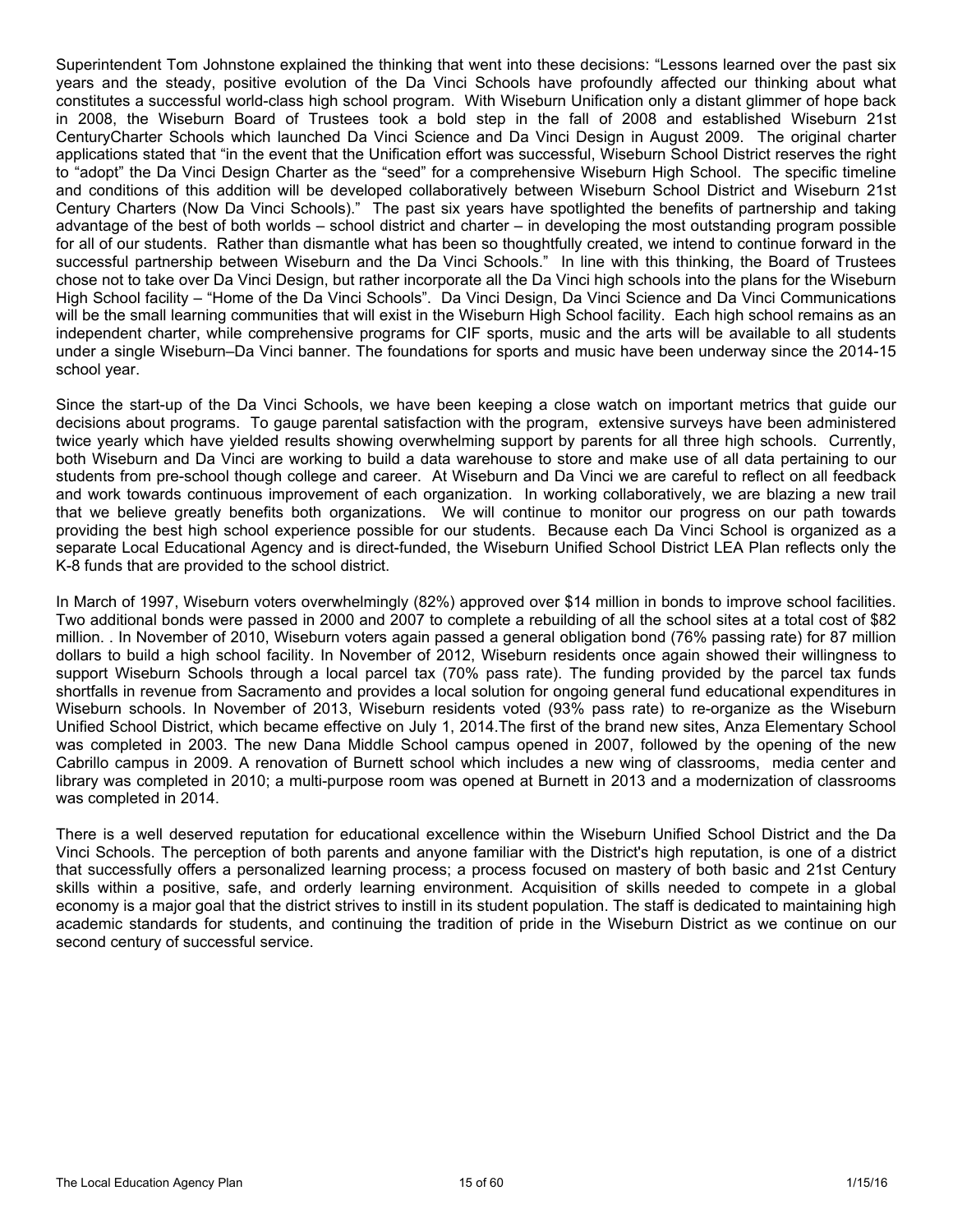Per NCLB Section 1112 regarding Local Educational Agency Plans, each LEA must provide the following descriptions in its Plan:

**A description of high-quality student academic assessments, if any, that are in addition to the academic assessments described in the State Plan under section 1111(b) (3), that the local educational agency and schools served under this part will use to:**

- a) determine the success of students in meeting the State student academic achievement standards and provide information to teachers, parents, and students on the progress being made toward meeting student academic achievement standards;
- b) assist in diagnosis, teaching, and learning in the classroom in ways that best enable low-achieving students to meet State student achievement academic standards and do well in the local curriculum;
- c) determine what revisions are needed to projects under this part so that such children meet the State student academic achievement standards; and
- d) identify effectively students who may be at risk for reading failure or who are having difficulty reading, through the use of screening, diagnostic, and classroom-based instructional reading assessments.

If the LEA uses such assessments in addition to State Academic assessments, please provide a succinct description below, and indicate grade levels and students served with such assessments.

Also, please describe any other indicators that will be used in addition to the academic indicators described in Section 1111 for the uses described in that Section.

The Wiseburn Unified School District uses the Multiple Measures system for analyzing measures of student performance. Students in grades 1-5 take benchmark assessments at the end of each trimester for Language Arts using the Houghton Mifflin Summative Tests. Results are analyzed individually for students and by class/grade level according to standards. In Reading, all students in grades 2-8 participate in universal screening and ongoing assessment with the AR/STAR Reading computer adaptive test. Teachers are able to determine instructional needs of students based on these data. Students in grades 6-8 take benchmark tests at the end of each quarter for Language Arts using the Holt summative tests. Elementary school teachers are analyzing and implementing assessment tools in the new McGraw-Hill textbook series for mathematics through the ConnectEd interface. Middle school math teachers continue their work in developing and assessing learning targets for mathematics based on the model supplied by the Mathe Leadership Corps (MLC) at Loyola Marymount University. The math department at Dana Middle School has recently adopted College Preparatory Mathematics (CPM) as a major resource for materials aligned with state content standards. Each of these assessments in Language Arts and Mathematics allow teachers to inform their instruction with formative data and provide a basis for determining students in need of academic intervention, The Common Core Transition Committees have been created for both Math and ELA to provide a thoughtful and collaborative means of transition to the Common Core Standards and related assessments being developed by the Smarter Balanced Assessment Consortium. After three years of study and work, the Wiseburn Unified School District has directed staff to move towards full implementation of the Common Core State Standards, based on the guidance of the Common Core Transition Committees. Teachers continue to participate in a variety of professional development activities geared towards this change. Our current focus areas for staff development include: implementation of Common Core (with a focus on Math), implementation of a 1:1 technology environment, and providing students with an academic environment with Positive Behavior Supports (PBS).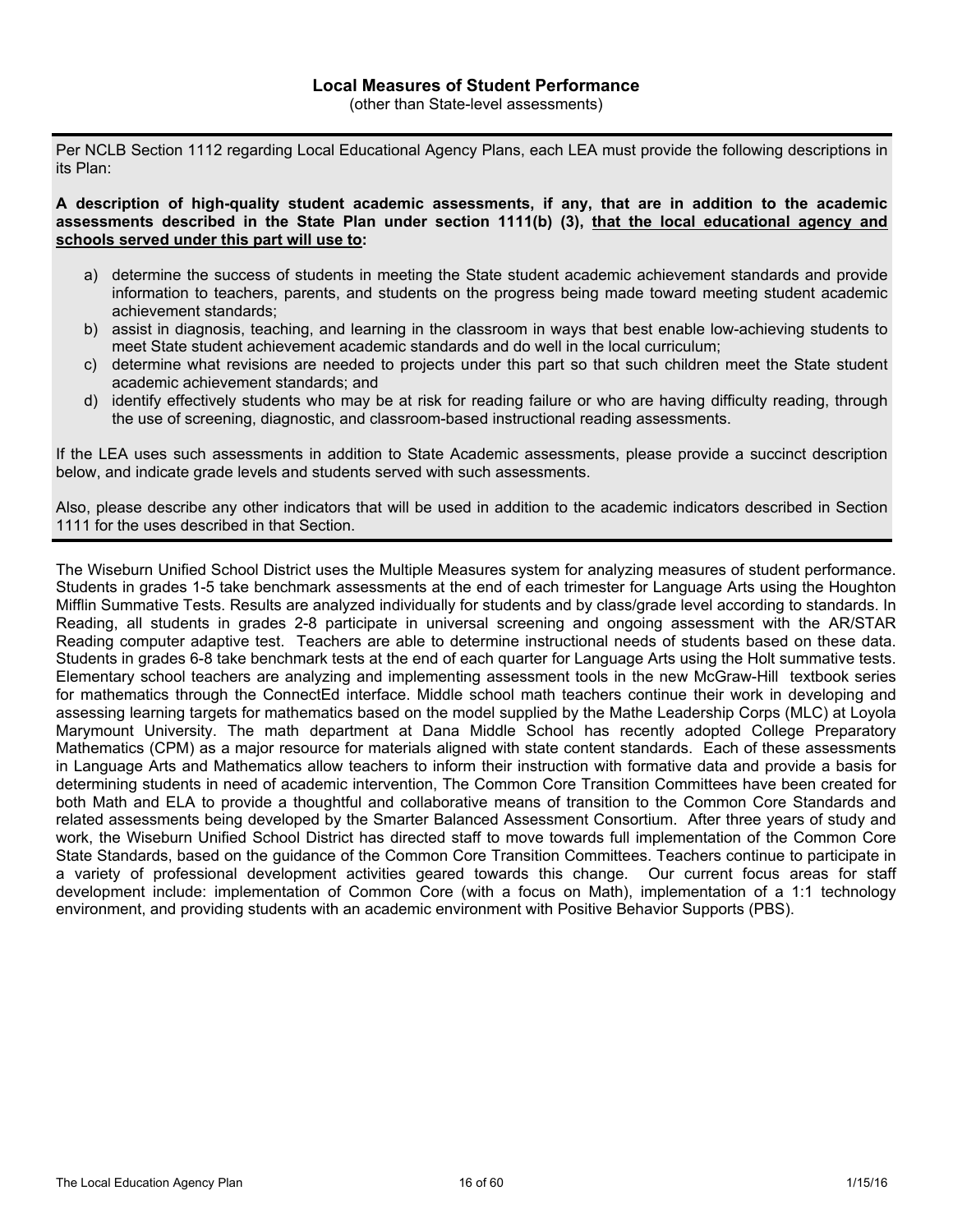### **Performance Goal 1:** All students will reach high standards, at a minimum, attaining proficiency or better in reading and mathematics, by 2013-2014.

### **Planned Improvement in Student Performance in Reading**

|     | <b>Description of Specific Actions to</b><br><b>Improve Education Practice in Reading</b>                                                                                                                                                                                                                                                                                                                                                                                                                                                                                                                                                                                                                                                                                                                                                                                               | Persons Involved/<br><b>Timeline</b>                                                                                                | <b>Related</b><br><b>Expenditures</b>                                                                                                           | <b>Estimated</b><br>Cost | <b>Funding</b><br><b>Source</b>  |
|-----|-----------------------------------------------------------------------------------------------------------------------------------------------------------------------------------------------------------------------------------------------------------------------------------------------------------------------------------------------------------------------------------------------------------------------------------------------------------------------------------------------------------------------------------------------------------------------------------------------------------------------------------------------------------------------------------------------------------------------------------------------------------------------------------------------------------------------------------------------------------------------------------------|-------------------------------------------------------------------------------------------------------------------------------------|-------------------------------------------------------------------------------------------------------------------------------------------------|--------------------------|----------------------------------|
|     | Alignment of instruction with content standards:<br>With guidance from the Talking Teaching Network consultants,<br>Middle School teachers meet monthly to work in professional<br>learning communities (Hubs) to align instruction with Common<br>Core State Standards through analysis of student work and<br>coordination of available resources.                                                                                                                                                                                                                                                                                                                                                                                                                                                                                                                                    | Deputy Superintendent,<br><b>Talking Teaching</b><br>Consultants, classroom<br>teachers                                             | Substitutes and hourly<br>costs                                                                                                                 | 6,000                    | <b>General Fund</b>              |
|     | Elementary Teachers work with Talking Teaching Network<br>consultants to unpack the Common Core State Standards by<br>grade level and identify themes and stories for infusion of<br>lessons and activities that are aligned with those standards.                                                                                                                                                                                                                                                                                                                                                                                                                                                                                                                                                                                                                                      | Deputy Superintendent,<br><b>Talking Teaching</b><br>Consultants, Common<br>Core Transition<br>Committee, classroom<br>teachers     | Substitutes and hourly<br>costs                                                                                                                 | 8,500                    | <b>General Fund</b>              |
| 2.  | Use of standards-aligned instructional materials and strategies:<br>Grade level and department teams work with Talking Teaching<br>Network consitants to develop and implement augmented<br>reading lessons from the Houghton-Mifflin reading series that<br>focus on close reading strategies and text-dependent questions.                                                                                                                                                                                                                                                                                                                                                                                                                                                                                                                                                            | Deputy Superintendent,<br><b>Talking Teaching</b><br>Consultants, classroom<br>teachers, Common Core<br><b>Transition Committee</b> | Teacher hourly pay for<br>after school training                                                                                                 | 2500                     | <b>General Fund</b>              |
| 3.  | Extended learning time:<br>Targeted students moving forward into grades 1, 2, and 3<br>participate in the Summer Skills Support for primary students<br>with a focus on foundational reading skills. Students are<br>identified through multiple measures such as DIBELS, STAR<br>Reading, and running records.                                                                                                                                                                                                                                                                                                                                                                                                                                                                                                                                                                         | Deputy Superintendent,<br>Principals, Teachers                                                                                      | Teacher costs for July,<br>materials                                                                                                            | 12,500                   | <b>LCAP</b> Supplemental         |
| 14. | Increased access to technology:<br>Upgrade technology infrastructure for internet broadband<br>access and wireless network connections to develop structure<br>for 1:1 device to student ratio for technology. Google Apps for<br>Education will serve as the central repository for student work in<br>all subjects. For reading, students work with Lexia, RazKids,<br>Accelerated Reader/STAR, and Study Island at various grade<br>levels to build skills. When the 1:1 roll-out is complete, students<br>will have constant daily access to a device in a wireless<br>environment that will allow them access to a wide variety of<br>tools and resources for building their reading and language<br>skills within a virtually paperless system. This follows our plan<br>for infusing technology to promote lifelong learning through<br>Excitement, Exploration, and Engagement. | Deputy Superintendent,<br>IT consultants, principals,<br>Tech Mentors, Teachers                                                     | Purchase student devices 297,700<br>for grades 3-8 and pilot<br>devices in grades K-2.<br>Wireless upgrade at all<br>sites to enterprise level. |                          | Measure CL Funds<br>(Parcel Tax) |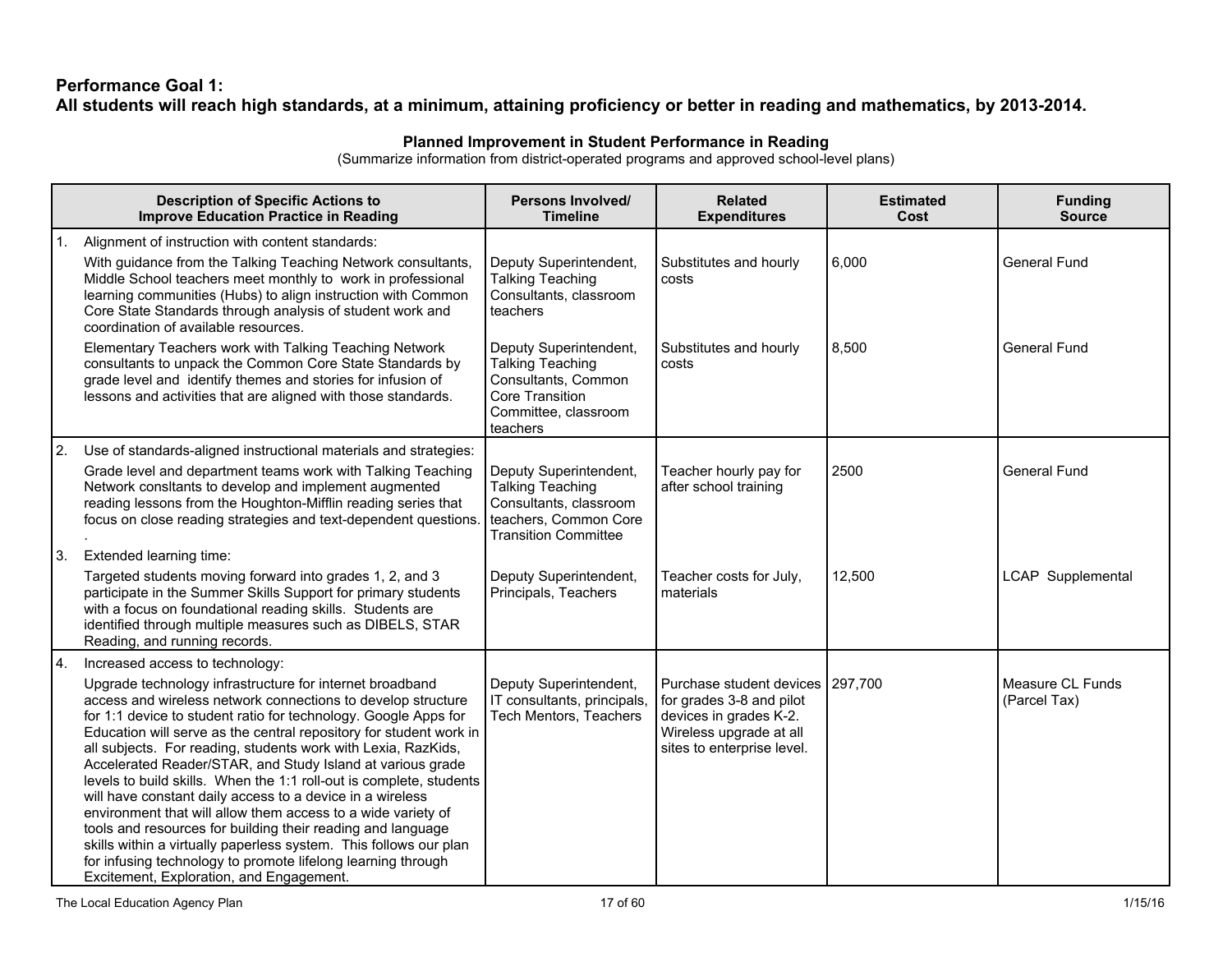|    | <b>Description of Specific Actions to</b><br><b>Improve Education Practice in Reading</b>                                                                                                                                                                                                                                                                                                                                                                                                                              | Persons Involved/<br><b>Timeline</b>                                                                                                                       | <b>Related</b><br><b>Expenditures</b>                                                                                            | <b>Estimated</b><br>Cost | <b>Funding</b><br><b>Source</b>                                                           |
|----|------------------------------------------------------------------------------------------------------------------------------------------------------------------------------------------------------------------------------------------------------------------------------------------------------------------------------------------------------------------------------------------------------------------------------------------------------------------------------------------------------------------------|------------------------------------------------------------------------------------------------------------------------------------------------------------|----------------------------------------------------------------------------------------------------------------------------------|--------------------------|-------------------------------------------------------------------------------------------|
| 5. | Staff development and professional collaboration aligned with<br>standards-based instructional materials:                                                                                                                                                                                                                                                                                                                                                                                                              |                                                                                                                                                            |                                                                                                                                  |                          |                                                                                           |
|    | Coordination of standards-based staff development activities<br>with district leadership, consultants and teachers on special<br>assignment to provide professional development days and a<br>calendar of collaborative opportunities throughout the year.<br>Current focus areas for staff development include: transition to<br>Common Core (with a focus on Math), implementation of a 1:1<br>technology environment, and providing students with an<br>academic environment with Positive Behavior Supports (PBS). | Superintendent, Deputy<br>Superintendent,<br>Principals, TOSA's,<br>teachers, instructional<br>aides                                                       | Monthly Planning<br>Sessions, Instructional<br>calendar, PD days,<br>Wednesday meetings,<br>sub/hourly time for<br>collaboration | 77,000                   | General Fund, Educator<br><b>Effectiveness Grant,</b><br>Measure CL, LCAP<br>Supplemental |
|    | Contract with Talking Teaching Network to provide training,<br>resources and professional development related to<br>implementation of Common Core Standards in English<br>Language Arts.                                                                                                                                                                                                                                                                                                                               | Superintendent, Deputy<br>Superintendent,<br>Principals, TOSA's,,<br>teachers, instructional<br>aides                                                      | Monthly Planning<br>Sessions, Instructional<br>calendar, PD days,<br>Wednesday meetings<br>with Talking Teaching<br>Network      | 12,500                   | Title II                                                                                  |
| 6. | Involvement of staff, parents, and community (including<br>notification procedures, parent outreach, and interpretation of<br>student assessment results to parents):                                                                                                                                                                                                                                                                                                                                                  |                                                                                                                                                            |                                                                                                                                  |                          |                                                                                           |
|    | Local Control Accountability Plan process will provide<br>transparency and engage all voices in the Wiseburn community<br>through multiple open meetings with active strategies for<br>engagement of stakeholders based on the Adaptive Schools<br>Model.                                                                                                                                                                                                                                                              | Superintendent, Deputy<br>Superintendent,<br>Principals, TOSA's, Site<br>Councils, PTA, DELAC,<br>Certificated and<br>Classified employees<br>associations | Meetings, surveys and<br>public meetings will<br>provide for a fully<br>transparent process                                      | 500                      | LCAP - Base                                                                               |
|    | The community will be kept informed about all aspects of the<br>educational program through the home-delivered quarterly<br>School News, Annual Notification to Parents, Parent/Student<br>family special events, Parent/Teacher Conferences, Student-led<br>Conferences, Site Council meetings, weekly e-newsletters, and<br>teacher emails, phone calls and class newsletters.                                                                                                                                       | Superintendent, Deputy<br>Superintendent,<br>Principals, Teachers, Site<br>Council Members                                                                 | Prepare news articles,<br>newsletters and related<br>communication tools                                                         |                          |                                                                                           |
|    | 7. Auxiliary services for students and parents (including transition<br>from preschool, elementary, and middle school):                                                                                                                                                                                                                                                                                                                                                                                                |                                                                                                                                                            |                                                                                                                                  |                          |                                                                                           |
|    | Limited English speaking parents have the opportunity to<br>participate in English Language Learner classes for parents that Principals<br>are conducted two times per week throughout the school year.                                                                                                                                                                                                                                                                                                                | Superintendent,                                                                                                                                            | Consultant costs for<br>weekly classes available<br>to parents                                                                   | 6,000                    | LCAP - Supplemental                                                                       |
|    | Individual and group Parent/Student transition meetings and<br>informational programs for pre-school, elementary, and middle<br>school take place at each school site. Field trips and Shadow<br>Days are a part of the program to ease the transition for each<br>student.                                                                                                                                                                                                                                            | Deputy Superintendent,<br>Principals, Counselors,<br>PTA's, Site Councils,<br><b>Teachers</b>                                                              |                                                                                                                                  |                          |                                                                                           |
| 8. | Monitoring program effectiveness:                                                                                                                                                                                                                                                                                                                                                                                                                                                                                      |                                                                                                                                                            |                                                                                                                                  |                          |                                                                                           |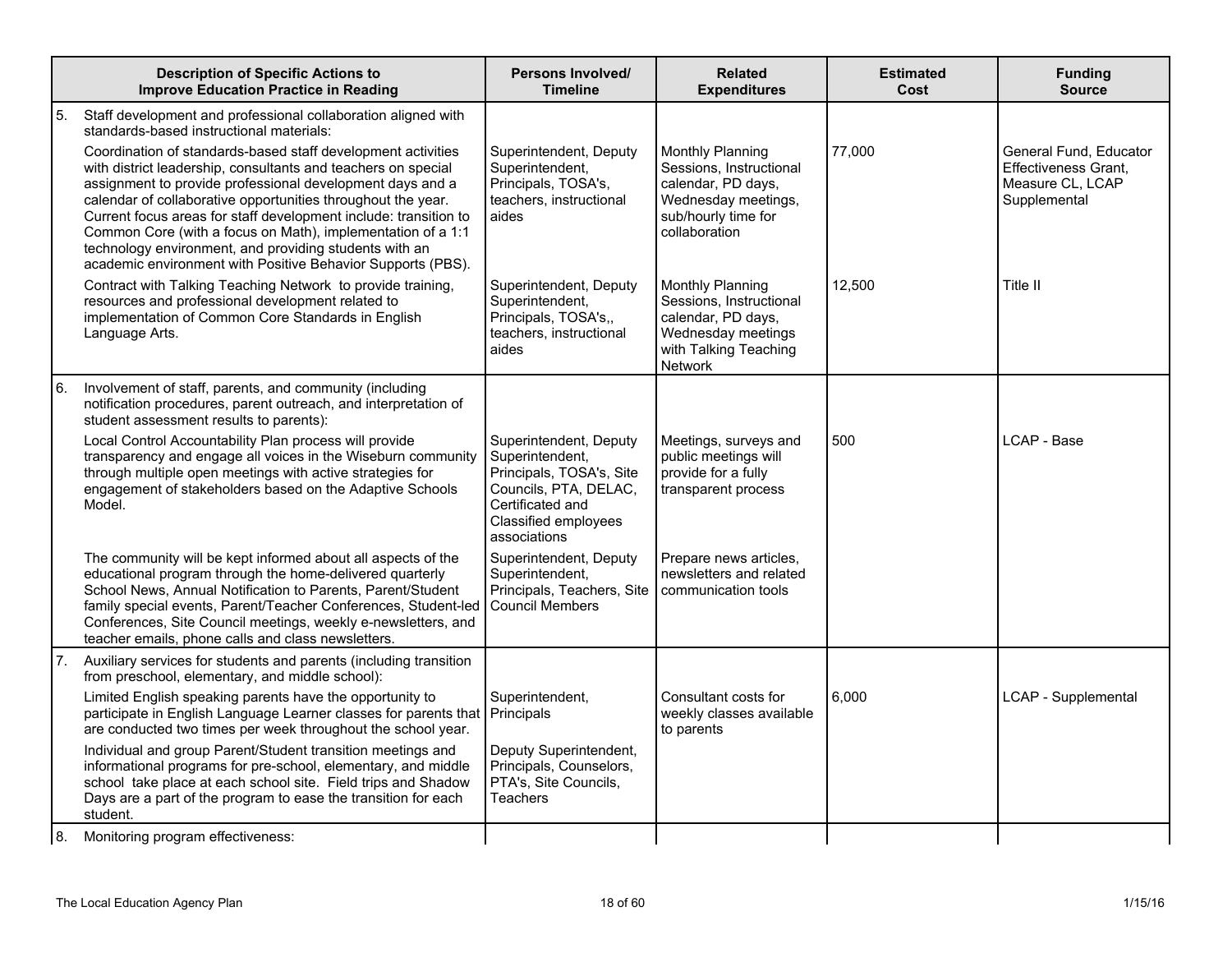|    | <b>Description of Specific Actions to</b><br><b>Improve Education Practice in Reading</b>                                                                                                                                                                                                                                                                                                                                                                                                                                                                                                                                                                     | <b>Persons Involved/</b><br><b>Timeline</b>                                                                 | <b>Related</b><br><b>Expenditures</b>                                                                                | <b>Estimated</b><br>Cost | <b>Funding</b><br><b>Source</b>  |
|----|---------------------------------------------------------------------------------------------------------------------------------------------------------------------------------------------------------------------------------------------------------------------------------------------------------------------------------------------------------------------------------------------------------------------------------------------------------------------------------------------------------------------------------------------------------------------------------------------------------------------------------------------------------------|-------------------------------------------------------------------------------------------------------------|----------------------------------------------------------------------------------------------------------------------|--------------------------|----------------------------------|
|    | Develop consistent surveys to be used at all schools for Local<br>Control Accountability Plan (LCAP) and School Site Council<br>purposes in monitoring program effectiveness across the<br>district. The surveys will be used for annual School Site Council<br>year-end evaluations and to determine funding support for<br>LCAP, based on the eight state priorities for Local Control<br>Funding Formula.                                                                                                                                                                                                                                                  | Deputy Superintendent,<br>Principals, Site Councils,<br><b>LCAP</b> Committee                               | Designated time to<br>develop and implement<br>surveys                                                               |                          |                                  |
|    | Local Benchmark reading assessments (STAR Reading,<br>DIBELS) and SBAC assessments will be used to monitor<br>student progress and set performance goals for student<br>achievement as part of our ongoing process of monitoring<br>program effectiveness. This process begins each with the<br>District Leadership Team which includes district and site<br>administrators, along with teachers representing each school<br>and grade level. The District Leadership Team sets broad<br>goals based on student academic performance, leaving the<br>School Site Leadership Teams to coordinate the details of<br>improving student performance at each site. | Superintendent, Deputy<br>Superintendent,<br>Principals, Teacher<br>Leaders, Site Council<br><b>Members</b> | Analyze student data to<br>develop and monitor<br>appropriate student<br>academic performance<br>growth goals        |                          |                                  |
| 9. | Targeting services and programs to lowest-performing student<br>groups:                                                                                                                                                                                                                                                                                                                                                                                                                                                                                                                                                                                       |                                                                                                             |                                                                                                                      |                          |                                  |
|    | Reading consultants and instructional aides provide twice<br>weekly after-school support for targeted reading students.<br>Students are identified through multiple measures such as<br>DIBELS, STAR Reading, and running records.                                                                                                                                                                                                                                                                                                                                                                                                                            | Principals                                                                                                  | consultants, teachers and 150,000<br>aides                                                                           |                          | <b>LCAP Supplemental</b>         |
|    | Classroom Teachers and Instructional Aides work with<br>individuals and small groups of students in grades K-5 to build<br>foundational reading skills within the classroom utilizing Early<br>Bird/Late Bird split reading format using the Houghton-Mifflin<br>differentiated instructional support. Students groups are<br>developed through an analysis of multiple measures such as<br>DIBELS, STAR Reading, teacher observation and running<br>records.                                                                                                                                                                                                 | Principals, Teachers,<br><b>Instructional Aides</b>                                                         | Supplemental support by<br><b>Instructional Aides</b><br>working individually or in<br>small groups with<br>students | 44,913                   | Title I                          |
|    | 10. Any additional services tied to student academic needs:                                                                                                                                                                                                                                                                                                                                                                                                                                                                                                                                                                                                   |                                                                                                             |                                                                                                                      |                          |                                  |
|    | Expand district-wide contract for AR/STAR Reading for<br>universal screening and progress monitoring of students. The<br>upgrade to the Enterprise level of assessment will allow<br>teachers and administrators to analyze data to monitor long-<br>term goals and allow enable teachers to analyze formative data<br>for instructional decision-making.                                                                                                                                                                                                                                                                                                     | Deputy Superintendent,<br>Principals                                                                        | Develop multi-year plan<br>for web-services                                                                          | 33,333                   | Measure CL Funds<br>(Parcel Tax) |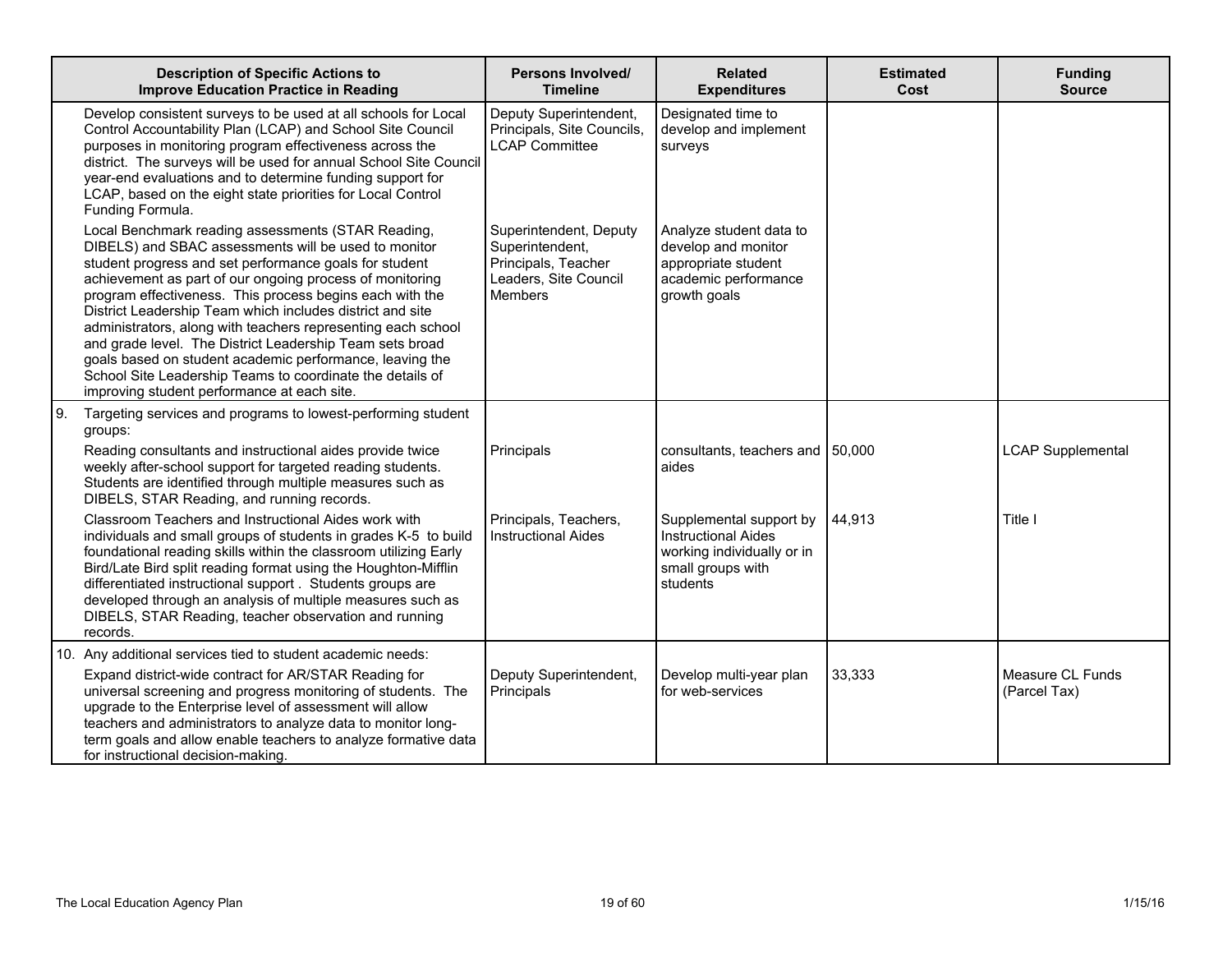### **Performance Goal 1 (continued):** All students will reach high standards, at a minimum, attaining proficiency or better in reading and mathematics, by 2013-2014.

### **Planned Improvement in Student Performance in Mathematics**

|     | <b>Description of Specific Actions to</b><br><b>Improve Education Practice in Mathematics</b>                                                                                                                                                                                                                                                                                                                                                                                                                                                     | Persons Involved/<br><b>Timeline</b>                                                                                          | <b>Related</b><br><b>Expenditures</b> | <b>Estimated</b><br>Cost | <b>Funding</b><br><b>Source</b> |
|-----|---------------------------------------------------------------------------------------------------------------------------------------------------------------------------------------------------------------------------------------------------------------------------------------------------------------------------------------------------------------------------------------------------------------------------------------------------------------------------------------------------------------------------------------------------|-------------------------------------------------------------------------------------------------------------------------------|---------------------------------------|--------------------------|---------------------------------|
|     | Alignment of instruction with content standards:<br>With guidance from the LMU Math Leadership Corps and the<br>Math Teacher on Special Assignment (TOSA), Middle School<br>teachers meet monthly to work in professional learning<br>communities (Hubs) to align instruction with Common Core<br>State Standards through analysis of student work and<br>coordination of available resources.                                                                                                                                                    | Deputy Superintendent,<br>Math TOSA, Principals,<br><b>Math Teachers</b>                                                      | Substitutes and Hourly<br>Pay         | 6,000                    | General Fund                    |
|     | Elementary Teachers work monthly with Talking Teaching<br>Network consultants and Math TOSA to unpack the Common<br>Core State Standards by grade level and identify themes and<br>stories for infusion of lessons and activities that are aligned<br>with those standards.                                                                                                                                                                                                                                                                       | Superintendent, Deputy<br>Superintendent, Math<br>TOSA, Principals,<br><b>Classroom Teachers</b>                              | Substitutes and Hourly<br>Pay         | 8,500                    | <b>General Fund</b>             |
| 2.  | Use of standards-aligned instructional materials and strategies:                                                                                                                                                                                                                                                                                                                                                                                                                                                                                  |                                                                                                                               |                                       |                          |                                 |
|     | Grade level and department teams work at monthly meetings<br>with Talking Teaching Network consultants, Math Leadership<br>Corps and the Math TOSA to develop and implement math<br>lessons that are built for conceptual understanding and<br>engagement of all students by a process of "Investigation<br>Before Explanation" of math concepts. Though this process,<br>teachers at all levels are directly involved with the determination<br>of appropriate instructional materials and strategies.                                           | Superintendent, Deputy<br>Superintendent, Math<br>TOSA, Principals,<br><b>Classroom Teachers</b>                              | Substitutes and Hourly<br>Pay         | 2,500                    | <b>General Fund</b>             |
|     | Implement McGraw-Hill My Math series for K-5 math program<br>and coordinate PD and online services with consultants. Adopt<br>College Preparatory Mathematics for middle school text                                                                                                                                                                                                                                                                                                                                                              | Superintendent, Deputy<br>Superintendent, CCTC<br>Math Committee,<br>Principals, Teachers,<br><b>Talking Teaching Network</b> | Cost of textbook adoption 80,000      |                          | Measure CL                      |
| 13. | Extended learning time:                                                                                                                                                                                                                                                                                                                                                                                                                                                                                                                           |                                                                                                                               |                                       |                          |                                 |
|     | Targeted students moving forward into grades 1, 2, and 3<br>participate in the Summer Skills Support for primary students<br>with a focus on Math. At grades 3-8, targeted students received<br>extended learning time in before or after school programs that<br>focus on mastery of math procedures and concepts though<br>hands-on and computer-based strategies. Students are<br>identified through multiple measures including McGraw-<br>Hill/ConnedED assessments, Study Island diagnostics, Moby<br>Math and teacher created assessments. | Deputy Superintendent,<br>Principals, Teachers                                                                                | Teachers for July,<br>materials       | 12,500                   | <b>LCAP Supplemental</b>        |
|     | 4. Increased access to technology:                                                                                                                                                                                                                                                                                                                                                                                                                                                                                                                |                                                                                                                               |                                       |                          |                                 |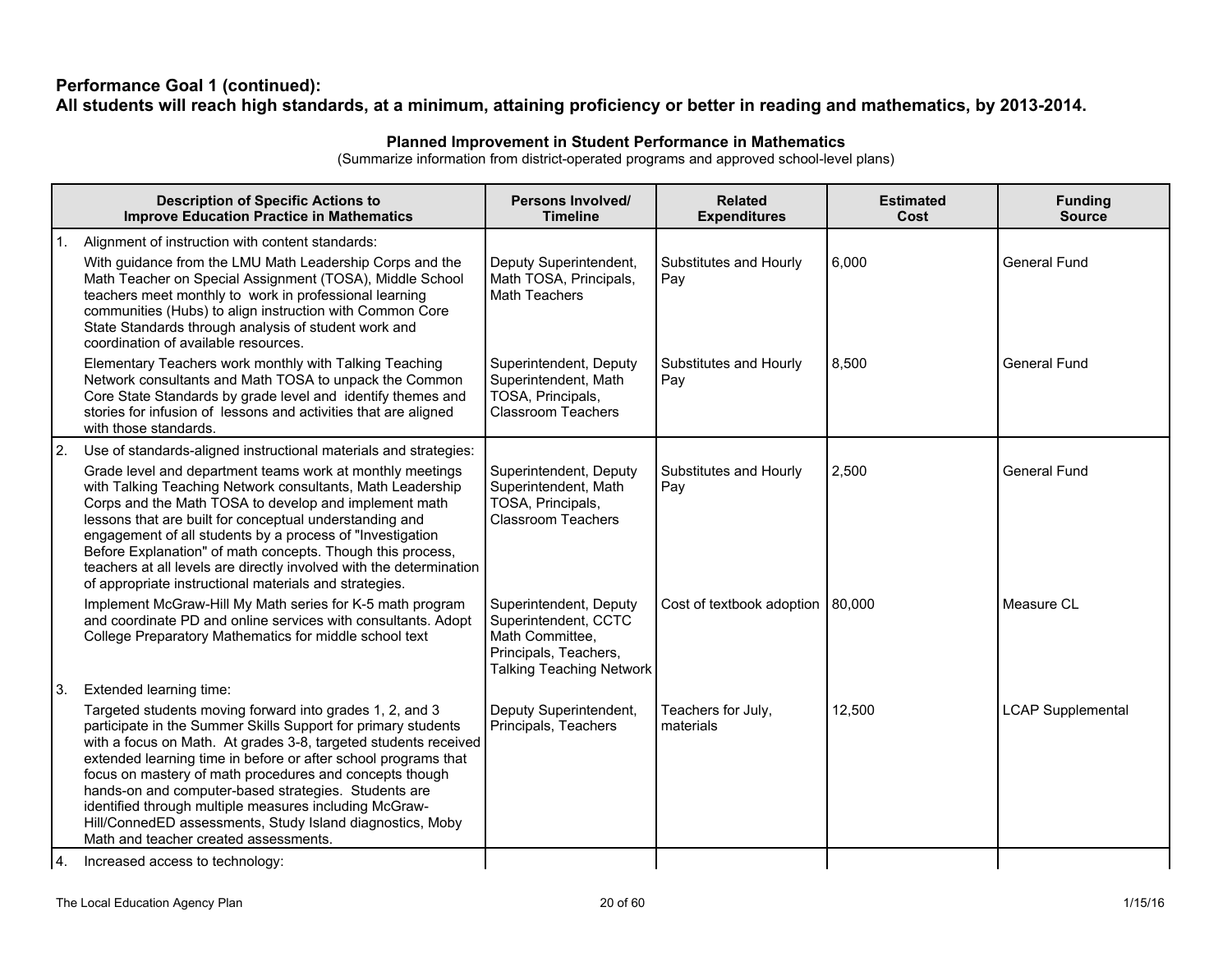|    | <b>Description of Specific Actions to</b><br><b>Improve Education Practice in Mathematics</b>                                                                                                                                                                                                                                                                                                                                                                                                                                                                                                                                                                                                                                                                                                                                                                                    | Persons Involved/<br><b>Timeline</b>                                                                                                                              | <b>Related</b><br><b>Expenditures</b>                                                                                                   | <b>Estimated</b><br>Cost | <b>Funding</b><br><b>Source</b>                                                           |
|----|----------------------------------------------------------------------------------------------------------------------------------------------------------------------------------------------------------------------------------------------------------------------------------------------------------------------------------------------------------------------------------------------------------------------------------------------------------------------------------------------------------------------------------------------------------------------------------------------------------------------------------------------------------------------------------------------------------------------------------------------------------------------------------------------------------------------------------------------------------------------------------|-------------------------------------------------------------------------------------------------------------------------------------------------------------------|-----------------------------------------------------------------------------------------------------------------------------------------|--------------------------|-------------------------------------------------------------------------------------------|
|    | Upgrade technology infrastructure for internet broadband<br>access and wireless network connections to develop structure<br>for 1:1 device to student ratio for technology. Google Apps for<br>Education will serve as the central repository for student work in<br>all subjects. For math, students work with Moby Math,<br>McGraw-Hill/ConnectED, and Study Island at various grade<br>levels to build skills in both procedural and conceptual<br>understanding. When the 1:1 roll-out is complete, students will<br>have constant daily access to a device in a wireless<br>environment that will allow them access to a wide variety of<br>tools and resources for building their math knowledge within a<br>virtually paperless system. This follows our plan for infusing<br>technology to promote lifelong learning through Excitement,<br>Exploration, and Engagement. | Deputy Superintendent,<br>IT Consultants,<br>Principals                                                                                                           | Purchase student devices<br>for grades 3-8 and pilot<br>devices in grades K-2.<br>Wireless upgrade at all<br>sites to enterprise level. | 297,000                  | Measure CL (Parcel Tax)                                                                   |
| 5. | Staff development and professional collaboration aligned with<br>standards-based instructional materials:<br>Coordination of standards-based staff development activities<br>with district leadership, consultants and teachers on special<br>assignment to provide three full-day professional development<br>days and a monthly calendar of collaborative opportunities<br>throughout the year. For math, this includes training by<br>publisher consultants for teachers in the recently adopted<br>McGraw-Hill My Math series, building of conceptual<br>understanding and math content knowledge for teachers by the<br>Math TOSA, and active engagement in Common Core lesson<br>development guided by the Talking Teaching Network<br>consultants.                                                                                                                        | Superintendent, Deputy<br>Superintendent,<br>Principals, TOSA's,<br><b>Talking Teaching</b><br>Network, Teachers                                                  | Monthly Planning<br>Sessions, Instructional<br>calendar, PD days,<br>Wednesday meetings<br>with Talking Teaching<br><b>Network</b>      | 72,000                   | General Fund, Educator<br><b>Effectiveness Grant.</b><br>Measure CL, LCAP<br>Supplemental |
|    | Contract with Talking Teaching Network and Orange County<br>Office of Education to provide training, resources and<br>professional development related to implementation of Common<br>Core Standards in mathematics.                                                                                                                                                                                                                                                                                                                                                                                                                                                                                                                                                                                                                                                             | Superintendent, Deputy<br>Superintendent,<br>Principals, TOSA's,<br><b>Talking Teaching</b><br>Network, Teachers                                                  | Monthly Planning<br>Sessions, Instructional<br>calendar, PD days,<br>Wednesday meetings<br>with Talking Teaching<br>Network             | 17,500                   | Title II                                                                                  |
| 6. | Involvement of staff, parents, and community (including<br>notification procedures, parent outreach, and interpretation of<br>student assessment results to parents):                                                                                                                                                                                                                                                                                                                                                                                                                                                                                                                                                                                                                                                                                                            |                                                                                                                                                                   |                                                                                                                                         |                          |                                                                                           |
|    | Local Control Accountability Plan process will provide<br>transparency and engage all voices in the Wiseburn community<br>through multiple open meetings with active strategies for<br>engagement of stakeholders based on the Adaptive Schools<br>Model.                                                                                                                                                                                                                                                                                                                                                                                                                                                                                                                                                                                                                        | Superintendent, Deputy<br>Superintendent,<br>Principals, TOSA's, Site<br>Councils, PTA, DELAC,<br>Certificated and<br><b>Classified employees</b><br>associations | Meetings, surveys and<br>public meetings will<br>provide for a fully<br>transparent process                                             | 500                      | <b>LCAP Base</b>                                                                          |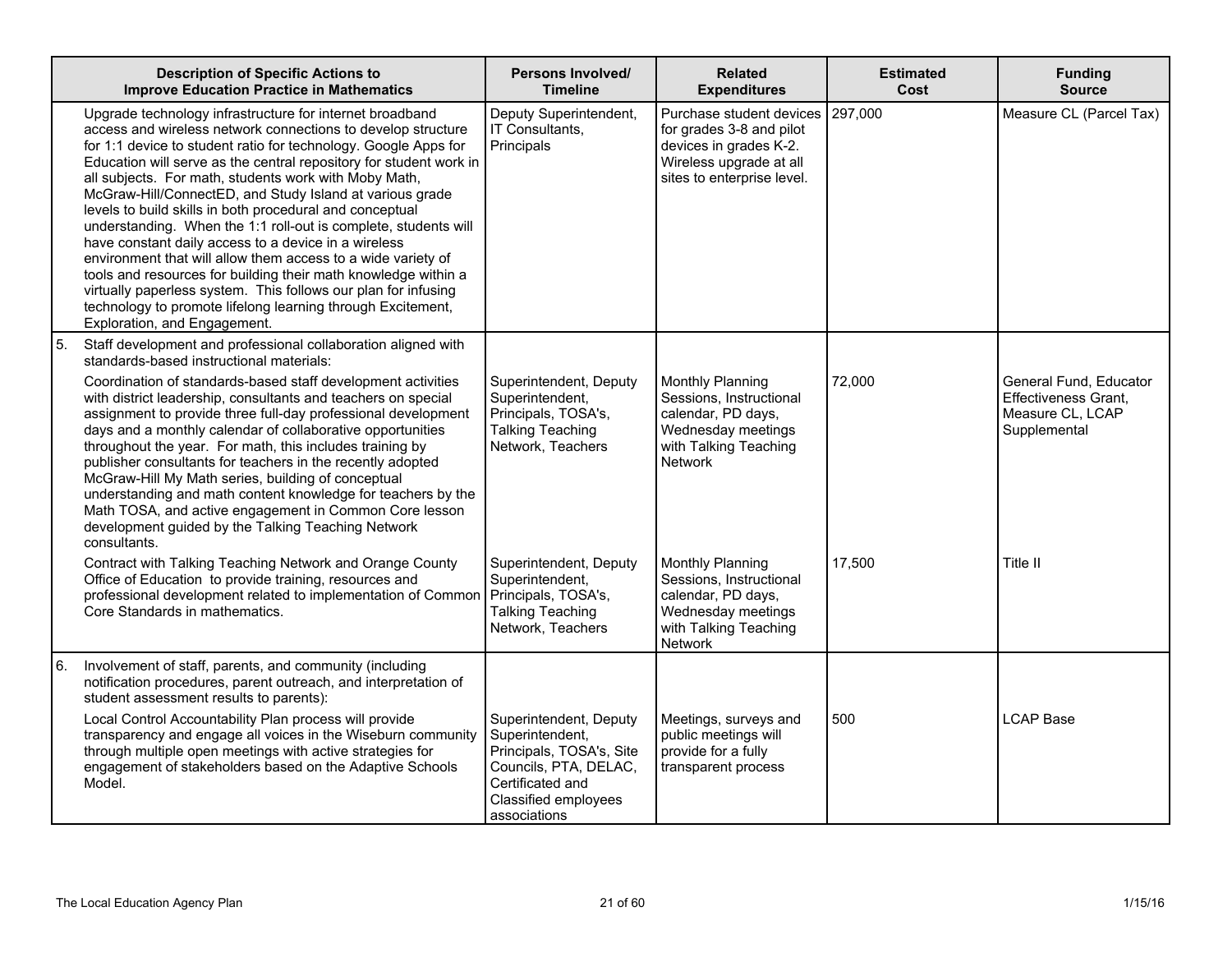|    | <b>Description of Specific Actions to</b><br><b>Improve Education Practice in Mathematics</b>                                                                                                                                                                                                                                                                                                                                                                                                                                                                                                                                                                                                                                                                                                                                                                                                                                                                                                                                                         | Persons Involved/<br><b>Timeline</b>                                                         | <b>Related</b><br><b>Expenditures</b>                                                                                            | <b>Estimated</b><br>Cost | <b>Funding</b><br><b>Source</b> |
|----|-------------------------------------------------------------------------------------------------------------------------------------------------------------------------------------------------------------------------------------------------------------------------------------------------------------------------------------------------------------------------------------------------------------------------------------------------------------------------------------------------------------------------------------------------------------------------------------------------------------------------------------------------------------------------------------------------------------------------------------------------------------------------------------------------------------------------------------------------------------------------------------------------------------------------------------------------------------------------------------------------------------------------------------------------------|----------------------------------------------------------------------------------------------|----------------------------------------------------------------------------------------------------------------------------------|--------------------------|---------------------------------|
|    | The community will be kept informed about all aspects of the<br>educational program through the home-delivered quarterly<br>School News, Annual Notification to Parents, Parent/Student<br>family special events, Parent/Teacher Conferences, Student-led<br>Conferences, Site Council meetings, weekly e-newsletters, and<br>teacher emails, phone calls and class newsletters. Language<br>translation is provided in Spanish and in other languages, as<br>necessary, to keep limited English speaking families fully<br>connected with the schools. Special math-related events<br>include evening and Saturday workshops for parents and<br>students to work together on Common Core strategies and<br>technology related to student work. Principals, teachers and<br>district administrators provide individual and group support for<br>parents for the interpretation of various local and state<br>assessments at School Site Council Meetings, PTA meetings,<br>ELAC/DELAC meetings, parent information nights and<br>individual meetings. | Superintendent, Deputy<br>Superintendent,<br>Principals, TOSA's,<br>Teachers                 | Develop newsletters and<br>articles for<br>communication about the<br>school program. Organize<br>and conduct special<br>events. |                          |                                 |
| 7. | Auxiliary services for students and parents (including transition<br>from preschool, elementary, and middle school):                                                                                                                                                                                                                                                                                                                                                                                                                                                                                                                                                                                                                                                                                                                                                                                                                                                                                                                                  |                                                                                              |                                                                                                                                  |                          |                                 |
|    | Limited English speaking parents have the opportunity to<br>participate in English Language Learner classes for parents that<br>are conducted two times per week throughout the school year.                                                                                                                                                                                                                                                                                                                                                                                                                                                                                                                                                                                                                                                                                                                                                                                                                                                          | Superintendent,<br><b>Principals</b>                                                         | Consultant costs for<br>weekly classes available<br>to parents                                                                   | 6,000                    | <b>LCAP Supplemental</b>        |
|    | Individual and group Parent/Student transition meetings and<br>informational programs for pre-school, elementary, and middle<br>school take place at each school site. Field trips and Shadow<br>Days are a part of the program to ease the transition for each<br>student. Campus tours are conducted at all sites several times<br>each year to help with the transition for new students and<br>families into the district.                                                                                                                                                                                                                                                                                                                                                                                                                                                                                                                                                                                                                        | Superintendent, Deputy<br>Superintendent,<br>Principals, Counselors,<br>PTA's, Site Councils |                                                                                                                                  |                          |                                 |
| 8. | Monitoring program effectiveness:<br>Develop consistent surveys in English and Spanish to be used                                                                                                                                                                                                                                                                                                                                                                                                                                                                                                                                                                                                                                                                                                                                                                                                                                                                                                                                                     | Deputy Superintendent,                                                                       | designated time to                                                                                                               | 500                      | <b>General Fund</b>             |
|    | at all schools for the Local Control Accountability Plan (LCAP)<br>and School Site Council purposes in monitoring program<br>effectiveness across the district. Site Council members are<br>determined by ballot according to the approved bylaws of each<br>School Site Council. The surveys will be conducted annually<br>and used for School Site Council year-end evaluations and to<br>determine funding support for LCAP, based on the eight state<br>priorities for Local Control Funding Formula.                                                                                                                                                                                                                                                                                                                                                                                                                                                                                                                                             | Principals, Counselors,<br>PTA's, Site Councils,<br>DELAC, LCAP<br>Committee                 | develop and implement<br>surveys                                                                                                 |                          |                                 |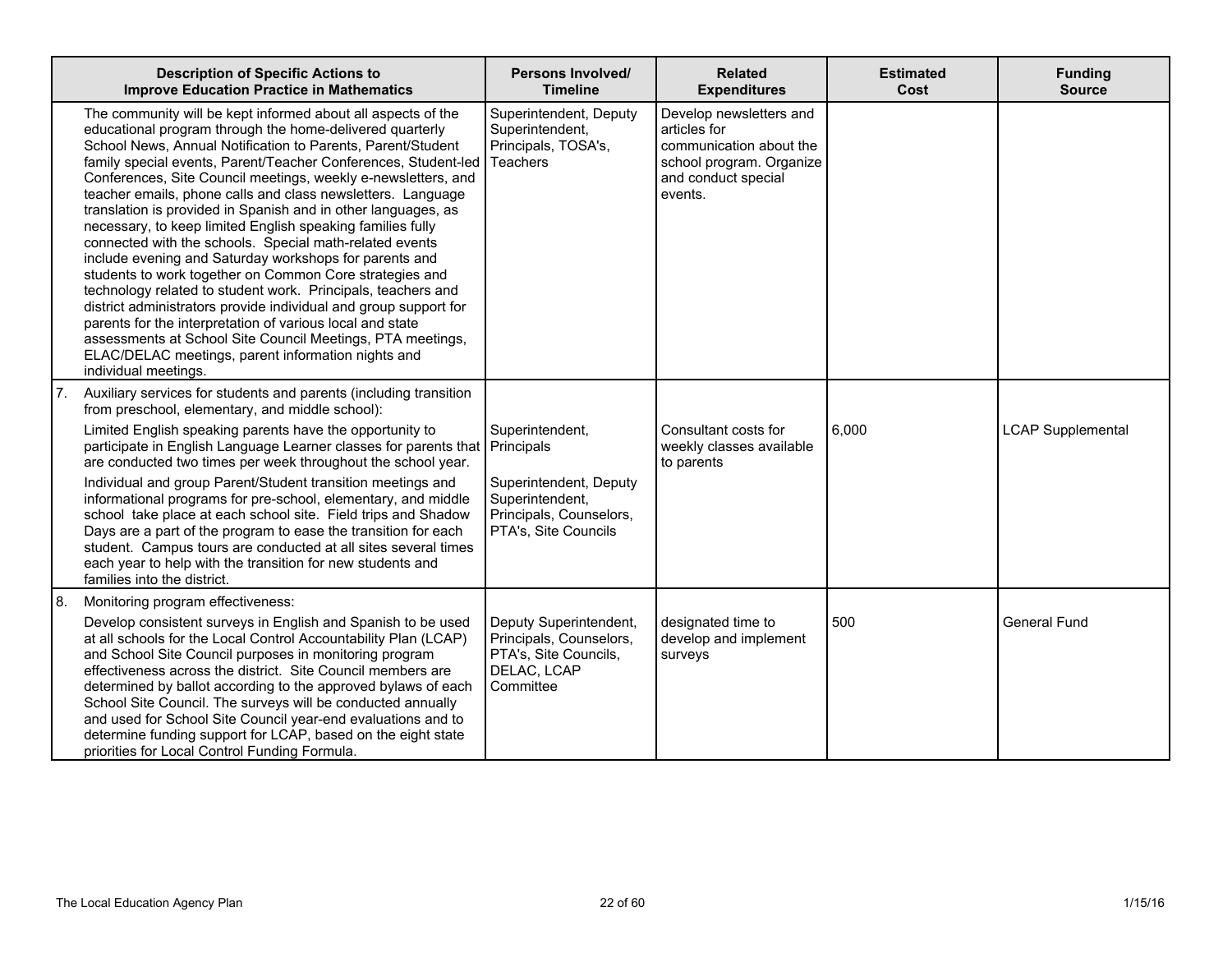|    | <b>Description of Specific Actions to</b><br><b>Improve Education Practice in Mathematics</b>                                                                                                                                                                                                                                                                                                                                                                                                                                                                                                                                                                                                                                                                  | Persons Involved/<br><b>Timeline</b>                                                                       | <b>Related</b><br><b>Expenditures</b>                                                                                | <b>Estimated</b><br>Cost | <b>Funding</b><br><b>Source</b> |
|----|----------------------------------------------------------------------------------------------------------------------------------------------------------------------------------------------------------------------------------------------------------------------------------------------------------------------------------------------------------------------------------------------------------------------------------------------------------------------------------------------------------------------------------------------------------------------------------------------------------------------------------------------------------------------------------------------------------------------------------------------------------------|------------------------------------------------------------------------------------------------------------|----------------------------------------------------------------------------------------------------------------------|--------------------------|---------------------------------|
|    | Local benchmark assessments and California Assessment of<br>Student Performance and Progress (CAASPP) assessments<br>will be used to monitor student progress and set performance<br>goals for student achievement as part of our ongoing process of<br>monitoring program effectiveness. This process begins each<br>year with the District Leadership Team which includes district<br>and site administrators, along with teachers representing each<br>school and grade level. The District Leadership Team sets<br>broad goals based on student academic performance, leaving<br>the School Site Leadership Teams to coordinate the details of<br>improving student performance at each site.                                                              | Superintendent, Deputy<br>Superintendent,<br>Principals, Counselors,<br>Site Councils, Teachers<br>Leaders | Coordinate CAASPP<br>timeline and program<br>evaluation activities                                                   |                          |                                 |
| 9. | Targeting services and programs to lowest-performing student<br>groups:<br>Math consultants and instructional aides provide twice weekly                                                                                                                                                                                                                                                                                                                                                                                                                                                                                                                                                                                                                       | Principals                                                                                                 | consultants, teachers and   10,000                                                                                   |                          | <b>LCAP Supplemental</b>        |
|    | before or after school support for targeted math students.<br>Students are identified through multiple measures including<br>McGraw-Hill/ConnedED assessments, Study Island diagnostics,<br>Moby Math and teacher created assessments.                                                                                                                                                                                                                                                                                                                                                                                                                                                                                                                         |                                                                                                            | aides                                                                                                                |                          |                                 |
|    | Three to five times per week, classroom teachers and<br>instructional aides work with individuals and small groups of<br>students in grades K-5 to build procedural skills and conceptual<br>math understanding within the classroom. With support from<br>instructional aides, teachers direct differentiated instructional<br>activities for individuals and small groups from both digital and<br>hands-on resources from the My Math series. Student groups<br>are developed through an analysis multiple measures including<br>McGraw-Hill/ConnedED assessments, Study Island diagnostics,<br>Moby Math and teacher created assessments. Groups are<br>varied and constantly changing to encourage student<br>engagement and maintain classroom vibrancy. | Principals, Teachers,<br><b>Instructional Aides</b>                                                        | Supplemental support by<br><b>Instructional Aides</b><br>working individually or in<br>small groups with<br>students | 44.000                   | Title I                         |
|    | 10. Any additional services tied to student academic needs:                                                                                                                                                                                                                                                                                                                                                                                                                                                                                                                                                                                                                                                                                                    |                                                                                                            |                                                                                                                      |                          |                                 |
|    | None                                                                                                                                                                                                                                                                                                                                                                                                                                                                                                                                                                                                                                                                                                                                                           | N/A                                                                                                        | N/A                                                                                                                  | N/A                      | N/A                             |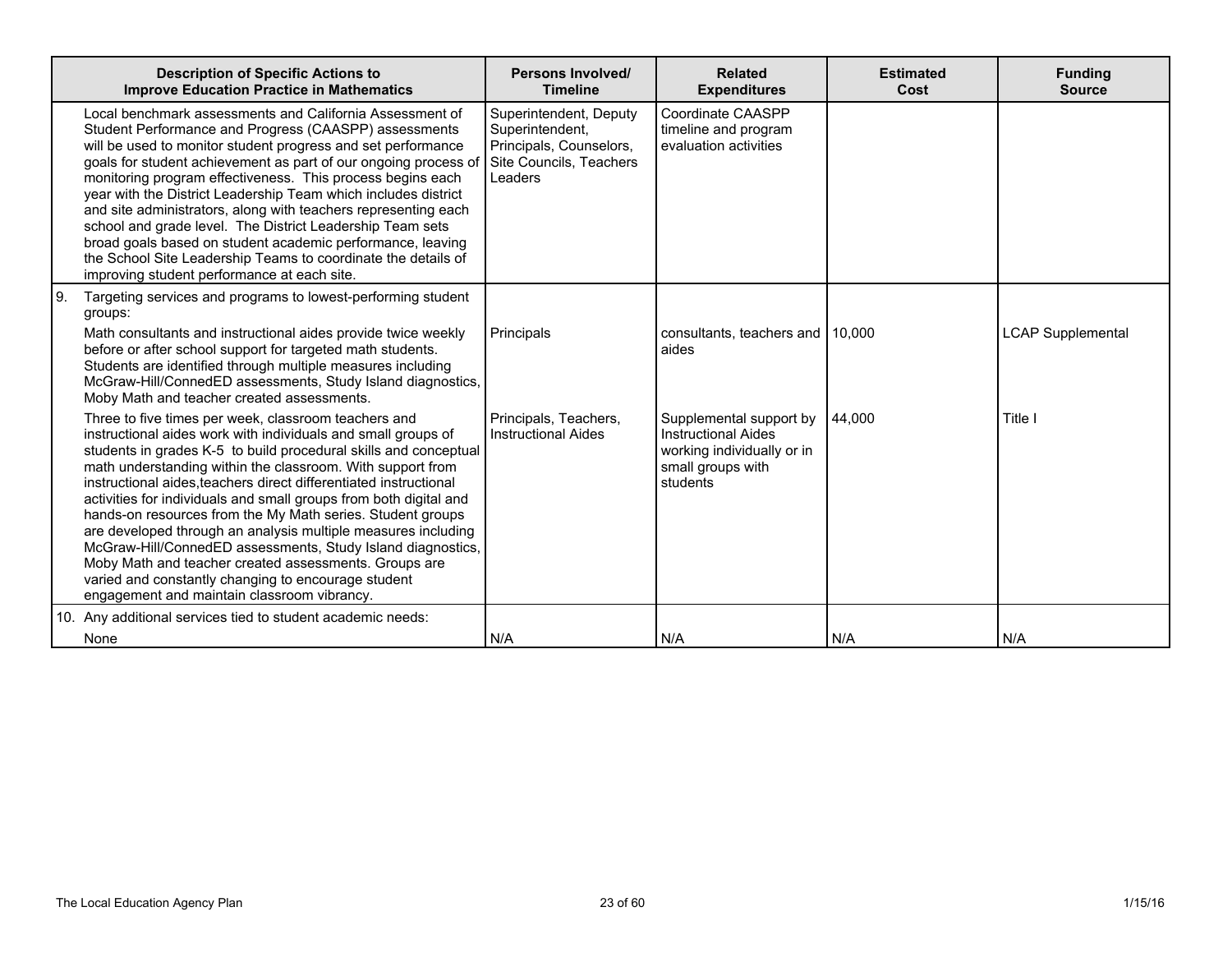### **Performance Goal 2: All limited-English-proficient (LEP) students will become proficient in English and reach high academic standards, at a minimum attaining proficiency or better in reading/language arts and mathematics.**

### **Planned Improvement in Programs for LEP Students and Immigrants (Title III)**

| Description of How the LEA is Meeting or Plans to Meet this Requirement                                          |                                                                                                                                                                                                                                                                                                                                                                                                                                                                                                                                                                                                                                                                                                                                                                                                                                                                                                                                                                                                                                                                                                                                                                                                                                                                                                                                                                                                                                                                                                                                                                                                                                                                                                                                                                                                                                                                                                                                                                                                                                                                                                                                                                                                                                                                                                                                                                                                                                                                                                                                                                                                                           |  |  |  |  |  |  |  |  |  |  |
|------------------------------------------------------------------------------------------------------------------|---------------------------------------------------------------------------------------------------------------------------------------------------------------------------------------------------------------------------------------------------------------------------------------------------------------------------------------------------------------------------------------------------------------------------------------------------------------------------------------------------------------------------------------------------------------------------------------------------------------------------------------------------------------------------------------------------------------------------------------------------------------------------------------------------------------------------------------------------------------------------------------------------------------------------------------------------------------------------------------------------------------------------------------------------------------------------------------------------------------------------------------------------------------------------------------------------------------------------------------------------------------------------------------------------------------------------------------------------------------------------------------------------------------------------------------------------------------------------------------------------------------------------------------------------------------------------------------------------------------------------------------------------------------------------------------------------------------------------------------------------------------------------------------------------------------------------------------------------------------------------------------------------------------------------------------------------------------------------------------------------------------------------------------------------------------------------------------------------------------------------------------------------------------------------------------------------------------------------------------------------------------------------------------------------------------------------------------------------------------------------------------------------------------------------------------------------------------------------------------------------------------------------------------------------------------------------------------------------------------------------|--|--|--|--|--|--|--|--|--|--|
| <b>Required Activities</b>                                                                                       |                                                                                                                                                                                                                                                                                                                                                                                                                                                                                                                                                                                                                                                                                                                                                                                                                                                                                                                                                                                                                                                                                                                                                                                                                                                                                                                                                                                                                                                                                                                                                                                                                                                                                                                                                                                                                                                                                                                                                                                                                                                                                                                                                                                                                                                                                                                                                                                                                                                                                                                                                                                                                           |  |  |  |  |  |  |  |  |  |  |
| (Per Sec. 3116(b) of NCLB, this Plan must include the<br>1.<br>following:                                        |                                                                                                                                                                                                                                                                                                                                                                                                                                                                                                                                                                                                                                                                                                                                                                                                                                                                                                                                                                                                                                                                                                                                                                                                                                                                                                                                                                                                                                                                                                                                                                                                                                                                                                                                                                                                                                                                                                                                                                                                                                                                                                                                                                                                                                                                                                                                                                                                                                                                                                                                                                                                                           |  |  |  |  |  |  |  |  |  |  |
| Describe the programs and activities to be developed,<br>а.<br>implemented, and administered under the subgrant; | In 2014-15, the Wiseburn School District exceeded AMAO 1 and<br>AMAO 2 Title III accountability measure. To better meet the needs<br>of English Language Learners, the Wiseburn School District has<br>re-organized the ELD program. Three certificated teachers are<br>assigned to coordinate the program and provide direct services to<br>students. The CELDT testing program was re-structured to begin<br>during the summer and provide faster feedback to teachers. ELL's<br>participate in before and after school instructional programs,<br>taking advantage of Early Bird and Late Bird schedules.<br>Back in 2009-10, the Wiseburn Unified School District undertook a<br>re-structuring of the English Language Development Program at<br>the elementary level. This program was first proposed by the<br>District English Language Advisory Council (DELAC), and was<br>developed with the participation of teachers, parents, and<br>administrators seeking to improve the academic success of<br>English Learners. Central to this program was a significant<br>increase in direct ELD instructional time. This increase was made<br>possible by extending the school day for ELD students. This<br>program structure allows for direct ELD instruction for English<br>Learners without the loss of core academic instructional time in<br>the regular classroom.<br>All ELD instruction is based on the California Standards for<br>English Language Learners. The material used in ELD<br>includes Avenues and Houghton Mifflin Reading for English<br>Learners. Groupings of students and the level of<br>instruction are based upon the language levels of each student as<br>measured by the California English Language<br>Development Test. The ELD teacher is responsible for building<br>academic connections with the general education<br>teacher for each student.<br>In grades K-2, English Learners attend school during both Early<br>Bird and Late Bird time (Split Reading time),<br>providing 200 minutes of additional instruction per week. In grades<br>3-5, students participate in a before-school<br>program that provides 120 minutes per week of additional ELD<br>instruction. The designated ELD instruction is provided by a<br>credentialed teacher with specific expertise in the area of English<br>language acquisition. The ELD teachers are also responsible for<br>coordinating the services of instructional aides who support<br>student learning in the ELD classroom (additional classified and<br>certificated supplemental hours provided in part by \$30,870 in |  |  |  |  |  |  |  |  |  |  |
|                                                                                                                  | Title III funding for before-school and after-school ELD program).<br>Services are also provided to students inside the classroom<br>through scheduled push-in support from the ELD aides and                                                                                                                                                                                                                                                                                                                                                                                                                                                                                                                                                                                                                                                                                                                                                                                                                                                                                                                                                                                                                                                                                                                                                                                                                                                                                                                                                                                                                                                                                                                                                                                                                                                                                                                                                                                                                                                                                                                                                                                                                                                                                                                                                                                                                                                                                                                                                                                                                             |  |  |  |  |  |  |  |  |  |  |
|                                                                                                                  | teachers. ELD teachers are also responsible for coordinating all<br>CELDT testing and monitoring the educational progress of each<br>English Learner. This includes regular formal and informal                                                                                                                                                                                                                                                                                                                                                                                                                                                                                                                                                                                                                                                                                                                                                                                                                                                                                                                                                                                                                                                                                                                                                                                                                                                                                                                                                                                                                                                                                                                                                                                                                                                                                                                                                                                                                                                                                                                                                                                                                                                                                                                                                                                                                                                                                                                                                                                                                           |  |  |  |  |  |  |  |  |  |  |
|                                                                                                                  | meetings with each classroom teacher to discuss progress and<br>suggest strategies for individual student success. The classroom<br>teacher is responsible for providing English Language support for<br>English Learners and to use Specifically Designed Academic                                                                                                                                                                                                                                                                                                                                                                                                                                                                                                                                                                                                                                                                                                                                                                                                                                                                                                                                                                                                                                                                                                                                                                                                                                                                                                                                                                                                                                                                                                                                                                                                                                                                                                                                                                                                                                                                                                                                                                                                                                                                                                                                                                                                                                                                                                                                                       |  |  |  |  |  |  |  |  |  |  |
|                                                                                                                  | Instruction in English (SDAIE) to present core instruction.<br>During the first three years of the re-structured ELD program, we                                                                                                                                                                                                                                                                                                                                                                                                                                                                                                                                                                                                                                                                                                                                                                                                                                                                                                                                                                                                                                                                                                                                                                                                                                                                                                                                                                                                                                                                                                                                                                                                                                                                                                                                                                                                                                                                                                                                                                                                                                                                                                                                                                                                                                                                                                                                                                                                                                                                                          |  |  |  |  |  |  |  |  |  |  |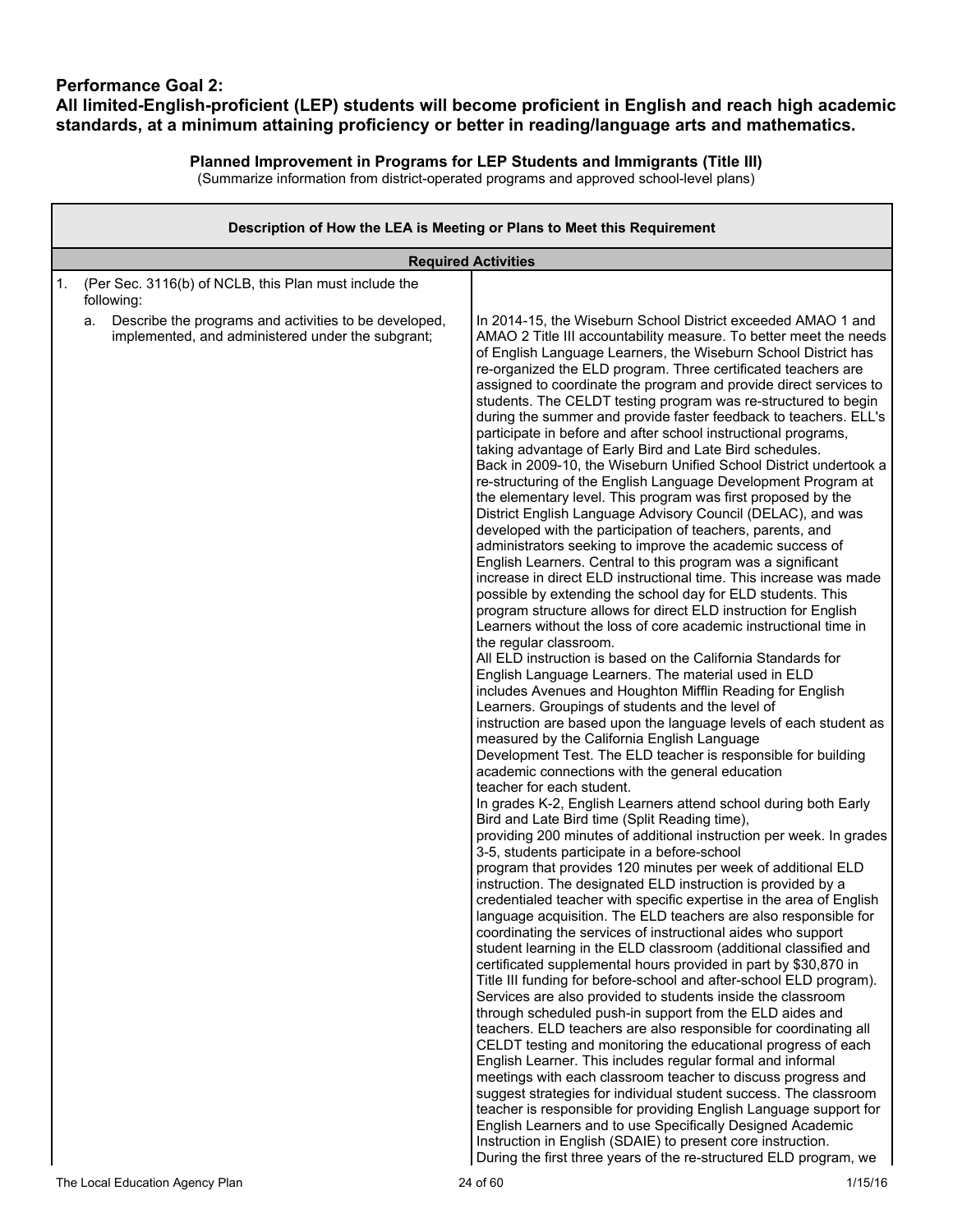|    |    | <b>Required Activities</b>                                                                                                                                                                                                                                                                                                                                                                                                                                                                                                                                                             |                                                                                                                                                                                                                                                                                                                                                                                                                                                                                                                                                                                                                                                                                                                                                                                                                                                                          |
|----|----|----------------------------------------------------------------------------------------------------------------------------------------------------------------------------------------------------------------------------------------------------------------------------------------------------------------------------------------------------------------------------------------------------------------------------------------------------------------------------------------------------------------------------------------------------------------------------------------|--------------------------------------------------------------------------------------------------------------------------------------------------------------------------------------------------------------------------------------------------------------------------------------------------------------------------------------------------------------------------------------------------------------------------------------------------------------------------------------------------------------------------------------------------------------------------------------------------------------------------------------------------------------------------------------------------------------------------------------------------------------------------------------------------------------------------------------------------------------------------|
|    |    |                                                                                                                                                                                                                                                                                                                                                                                                                                                                                                                                                                                        | were encouraged by many signs of success.<br>Attendance in the ELD program ran higher than 95%, indicating<br>parental buy-in for the program. Parent surveys<br>indicated that parents of ELD students were highly supportive of<br>the new program. Both CELDT and STAR results<br>indicate higher rates of student academic success. During 2013-<br>14, Wiseburn staff continued to refine and improve<br>the English Language Development program. The focus for this<br>year will be to improve communication between the<br>ELD teachers and the classroom teachers. A formal system for<br>meeting to discuss individual ELD student progress<br>has been put in place. Each English Learner receives a program<br>of instruction in English Language Development (ELD) in order to<br>develop proficiency in English as rapidly and effectively as<br>possible. |
|    | b. | Describe how the LEA will use the subgrant funds to<br>meet all annual measurable achievement objectives<br>described in Section 3122;                                                                                                                                                                                                                                                                                                                                                                                                                                                 | Title III funds are used in conjunction with LCAP Supplemental<br>funds to provide supplemental services, personnel and materials<br>for the program for English Learners.                                                                                                                                                                                                                                                                                                                                                                                                                                                                                                                                                                                                                                                                                               |
|    | c. | Describe how the LEA will hold elementary and<br>secondary schools receiving funds under this subpart<br>accountable for:<br>meeting the annual measurable achievement<br>$\bullet$<br>objectives described in Section 3122;<br>making adequate yearly progress for limited-<br>$\bullet$<br>English-proficient students (Section<br>1111(b)(2)(B);<br>annually measuring the English proficiency of<br>$\bullet$<br>LEP students so that the students served<br>develop English proficiency while meeting State<br>Academic standards and student achievement<br>(Section 1111(b)(1); | Principals are accountable for monitoring the success of EL<br>students at their sites based on annual measurable<br>objectives and progress on STAR and CELDT scores based on<br>the Adequate Yearly Progress expectations of No<br>Child Left Behind. The Wiseburn Leadership Team reviews these<br>results on an annual basis.                                                                                                                                                                                                                                                                                                                                                                                                                                                                                                                                        |
|    | d. | Describe how the LEA will promote parental and<br>community participation in LEP programs.                                                                                                                                                                                                                                                                                                                                                                                                                                                                                             | The District outreach to parents of English Learners includes the<br>following actions:<br>1. The District sends notice of and holds regular meeting for the<br>purpose of formulating and responding to the<br>parents' recommendations.<br>2. The District informs the parents how they can be involved in the<br>education of their children and be active<br>participants in assisting their children to:<br>$\bullet$<br>Attain English proficiency<br>Achieve at high levels in core academic subjects<br>$\bullet$<br>Meet challenging state academic standards expected of all<br>students<br>3. When 15 percent or more of the student population at the<br>school site speak a single primary language other than<br>English, all notices, reports, statements, or records sent to the<br>parent or guardian of any such pupil by the school or                |
|    |    |                                                                                                                                                                                                                                                                                                                                                                                                                                                                                                                                                                                        | school district are, in addition to being written in English, written in<br>the primary language(s).                                                                                                                                                                                                                                                                                                                                                                                                                                                                                                                                                                                                                                                                                                                                                                     |
| 2. |    | Describe how the LEA will provide high quality language<br>instruction based on scientifically based research (per Sec.<br>$3115(c)$ .<br>The effectiveness of the LEP programs will be determined by<br>the increase in:<br>English proficiency; and<br>$\bullet$<br>Academic achievement in the core academic<br>subjects                                                                                                                                                                                                                                                            | The Wiseburn Unified School District is providing services to<br>English Learners to ensure that they are acquiring English<br>language proficiency and recouping any deficits that may have<br>been incurred in other areas of the core curriculum. English<br>Learners will achieve at a proficient level in core academic<br>subjects. All EL students receive a research-based English<br>Language Development program until they are reclassified.<br>Reclassification occurs when a student has demonstrated English<br>language proficiency comparable to that of the district's average<br>native English speakers. In order to develop proficiency in English<br>as rapidly and as effectively as possible, each English Learner                                                                                                                                |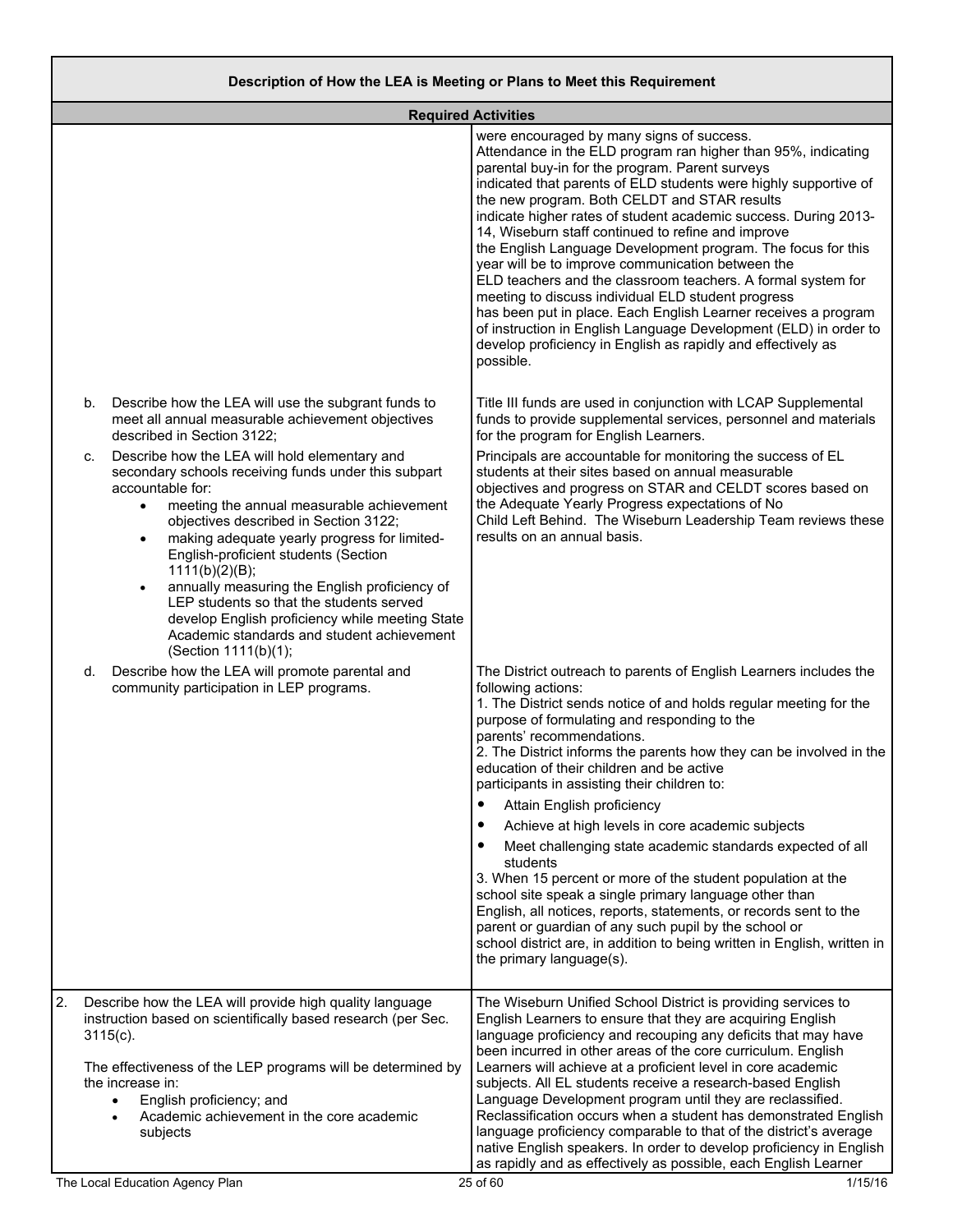### **Description of How the LEA is Meeting or Plans to Meet this Requirement**

|    |                                                                                                                                                                                      | <b>Required Activities</b>                                                                                                                                                                                                                                                                                                                                                                                                                                                                                                                                                                                                                                                                                                                                                                                                                                                                                                                                                                                                                                                                                                                                                                                                                                                                                                                                                                                                                                                                                                                                       |
|----|--------------------------------------------------------------------------------------------------------------------------------------------------------------------------------------|------------------------------------------------------------------------------------------------------------------------------------------------------------------------------------------------------------------------------------------------------------------------------------------------------------------------------------------------------------------------------------------------------------------------------------------------------------------------------------------------------------------------------------------------------------------------------------------------------------------------------------------------------------------------------------------------------------------------------------------------------------------------------------------------------------------------------------------------------------------------------------------------------------------------------------------------------------------------------------------------------------------------------------------------------------------------------------------------------------------------------------------------------------------------------------------------------------------------------------------------------------------------------------------------------------------------------------------------------------------------------------------------------------------------------------------------------------------------------------------------------------------------------------------------------------------|
|    |                                                                                                                                                                                      | receives a scheduled program of instruction in English Language<br>Development that is appropriate for their identified levels of<br>language proficiency. These lessons are based on the English<br>Language Development Standards, adopted by the State of<br>California Board of Education and the Wiseburn Unified School<br>District Board of Trustees. ELD lessons are designed to promote<br>English Learners' acquisition of listening, speaking, reading, and<br>writing skills. Each English Learner with disabilities is assessed for<br>English Language Development using accommodations,<br>modifications, or alternate assessments for the CELDT if specified<br>in the pupil's Individualized Education Program (IEP) or 504 Plan.<br>The K-8 English Language Development Program adopted by the<br>State of California Board of Education is embedded in the district<br>adopted English Language Arts curriculum programs: Houghton<br>Mifflin Reading for grades K-5 and Holt Literature and Language<br>Arts for grades 6-8.<br>The district's adopted supplemental ELD materials are the<br>literature based programs Hampton Brown series<br>"Avenues" and "Into English" (K-5) and "High Point" (6-8).<br>Language Arts teachers are trained to use the correlation<br>guides for their appropriate grade level span. Each of these<br>programs have been certified in California for providing<br>high quality instruction based on scientifically-based research.                                                                      |
| 3. | Provide high quality professional development for classroom<br>teachers, principals, administrators, and other school or<br>community-based personnel.                               |                                                                                                                                                                                                                                                                                                                                                                                                                                                                                                                                                                                                                                                                                                                                                                                                                                                                                                                                                                                                                                                                                                                                                                                                                                                                                                                                                                                                                                                                                                                                                                  |
|    | designed to improve the instruction and assessment of<br>а.<br>LEP children;                                                                                                         | The Wiseburn Unified School District will provide high quality<br>professional development for classroom teachers, principals,<br>administrators, and other school or community-based personnel.<br>a. designed to improve the instruction and assessment of LEP<br>children;<br>b. designed to enhance the ability of teachers to understand and<br>use curricula, assessment measures, and<br>instruction strategies for limited-English-proficient students;<br>c. based on scientifically based research demonstrating the<br>effectiveness of the professional development in<br>increasing children's English proficiency or substantially<br>increasing the teachers' subject matter knowledge,<br>teaching knowledge, and teaching skills;<br>d. Long term effects will result in positive and lasting impact on<br>teacher performance in the classroom.<br>Professional development is provided by the district in the form of<br>inservice training, workshops, and/or conferences<br>to enhance the ability of teachers to understand and use<br>instructional strategies for limited English proficient<br>students. The district participates with neighboring districts to<br>provide ongoing training for teachers and<br>paraprofessionals based on scientifically sound, research<br>demonstrated for effectiveness, in increasing knowledge<br>and skills. The Wiseburn Unified School District is a grant partner<br>with 3 other districts and Loyola Marymount University in building<br>support for Long Term English Learners (STELLAR), |
|    | designed to enhance the ability of teachers to<br>b.<br>understand and use curricula, assessment measures,<br>and instruction strategies for limited-English-proficient<br>students; | The professional development is designed to improve instruction<br>and assessment of LEP children to<br>continually increase their English proficiency. Annual monitoring of<br>the program assures a positive and lasting<br>impact on performance in the classroom. Wiseburn teachers<br>work with members of the Talking Teaching Network to make<br>connections between English Language Arts and English<br>Language Development frameworks.                                                                                                                                                                                                                                                                                                                                                                                                                                                                                                                                                                                                                                                                                                                                                                                                                                                                                                                                                                                                                                                                                                                |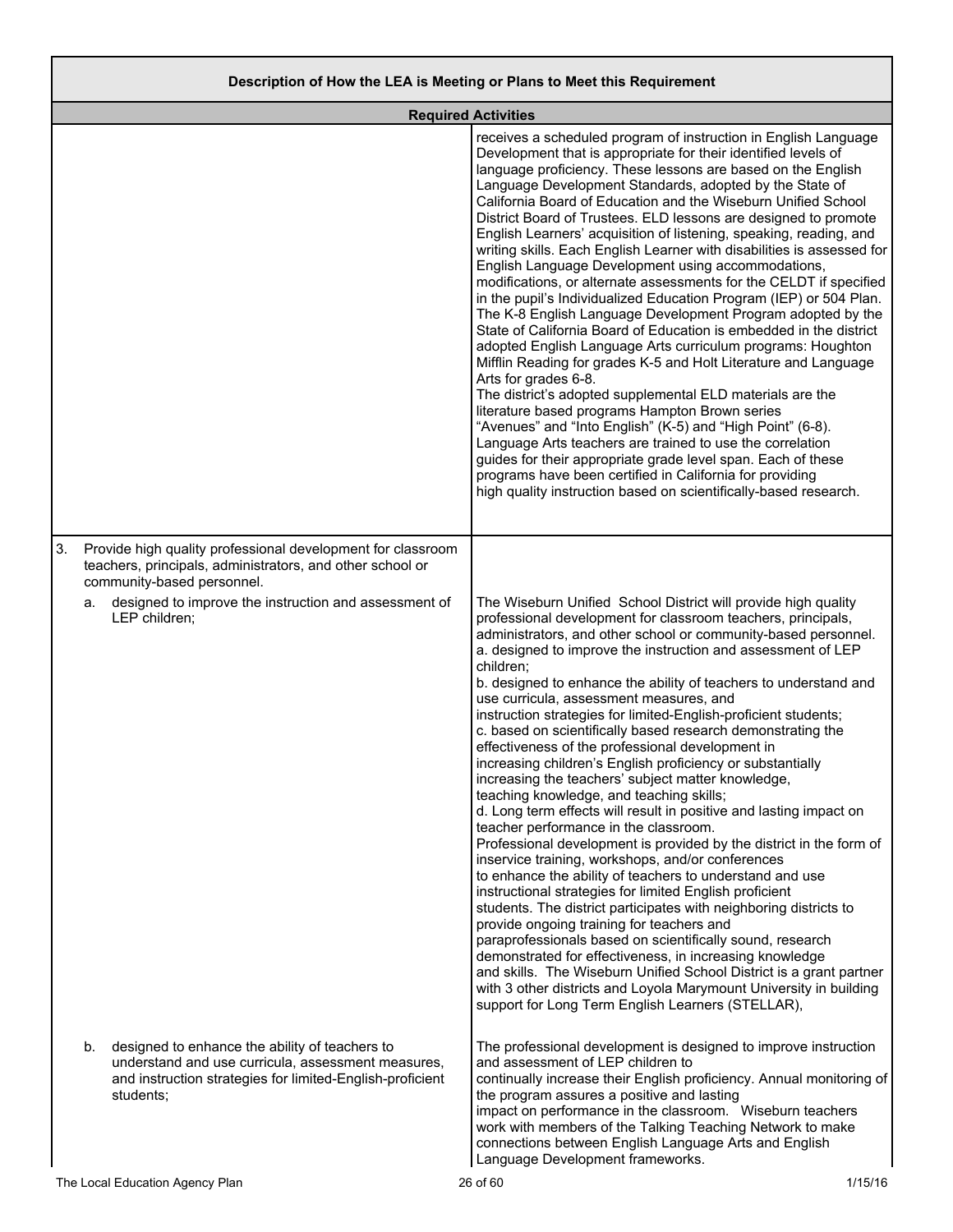|    | Description of How the LEA is Meeting or Plans to Meet this Requirement |                                                                                                                                                                                                                                                                              |                                                                                                                                                                                                                                                                                                                                                                                                                                                                                                                                                                                                                                                          |  |  |  |  |  |  |
|----|-------------------------------------------------------------------------|------------------------------------------------------------------------------------------------------------------------------------------------------------------------------------------------------------------------------------------------------------------------------|----------------------------------------------------------------------------------------------------------------------------------------------------------------------------------------------------------------------------------------------------------------------------------------------------------------------------------------------------------------------------------------------------------------------------------------------------------------------------------------------------------------------------------------------------------------------------------------------------------------------------------------------------------|--|--|--|--|--|--|
|    | <b>Required Activities</b>                                              |                                                                                                                                                                                                                                                                              |                                                                                                                                                                                                                                                                                                                                                                                                                                                                                                                                                                                                                                                          |  |  |  |  |  |  |
|    | C.                                                                      | based on scientifically based research demonstrating the<br>effectiveness of the professional development in<br>increasing children's English proficiency or substantially<br>increasing the teachers' subject matter knowledge,<br>teaching knowledge, and teaching skills; | Provide high quality professional development for classroom<br>teachers, principals, administrators, and other school or<br>community-based personnel: .a) designed to improve the<br>instruction and assessment of LEP children; b) designed to<br>enhance the ability of teachers to understand and use curricula,<br>assessment measures, and instruction strategies for limited-<br>English-proficient students; c) based on scientifically based<br>research demonstrating the effectiveness of the professional<br>development in increasing children's English proficiency or<br>substantially increasing the teachers' subject matter knowledge, |  |  |  |  |  |  |
|    | d.                                                                      | long term effect will result in positive and lasting impact<br>on teacher performance in the classroom.                                                                                                                                                                      | and resulting in a positive impact for student performance in the<br>classroom.<br>Our end result will be teachers and paraprofessionals that are<br>able to infuse the best of research-based instructional methods in<br>both designated and integrated ELD structures. This is in<br>accordance with our work with Dr. Laurie Olsen and Reparable<br>Harm through the Center for Equity for English Learners at Loyola<br>Marymount University as part of the STELLAR grant.                                                                                                                                                                          |  |  |  |  |  |  |
| 4. |                                                                         | Upgrade program objectives and effective instruction<br>strategies.                                                                                                                                                                                                          | <b>Check if Yes: X</b><br>If yes, describe:<br>The Wiseburn Unified School District began the process of<br>upgrading objectives and instructional strategies during the<br>summer of 2009. This has resulted in the re-organization of the<br>ELD program. The ongoing revision to the program since that time<br>has been coordinated through the District English Language<br>Advisory Committee, ELD staff and district/site administration with<br>an ongoing revision to the ELD Master Plan.                                                                                                                                                      |  |  |  |  |  |  |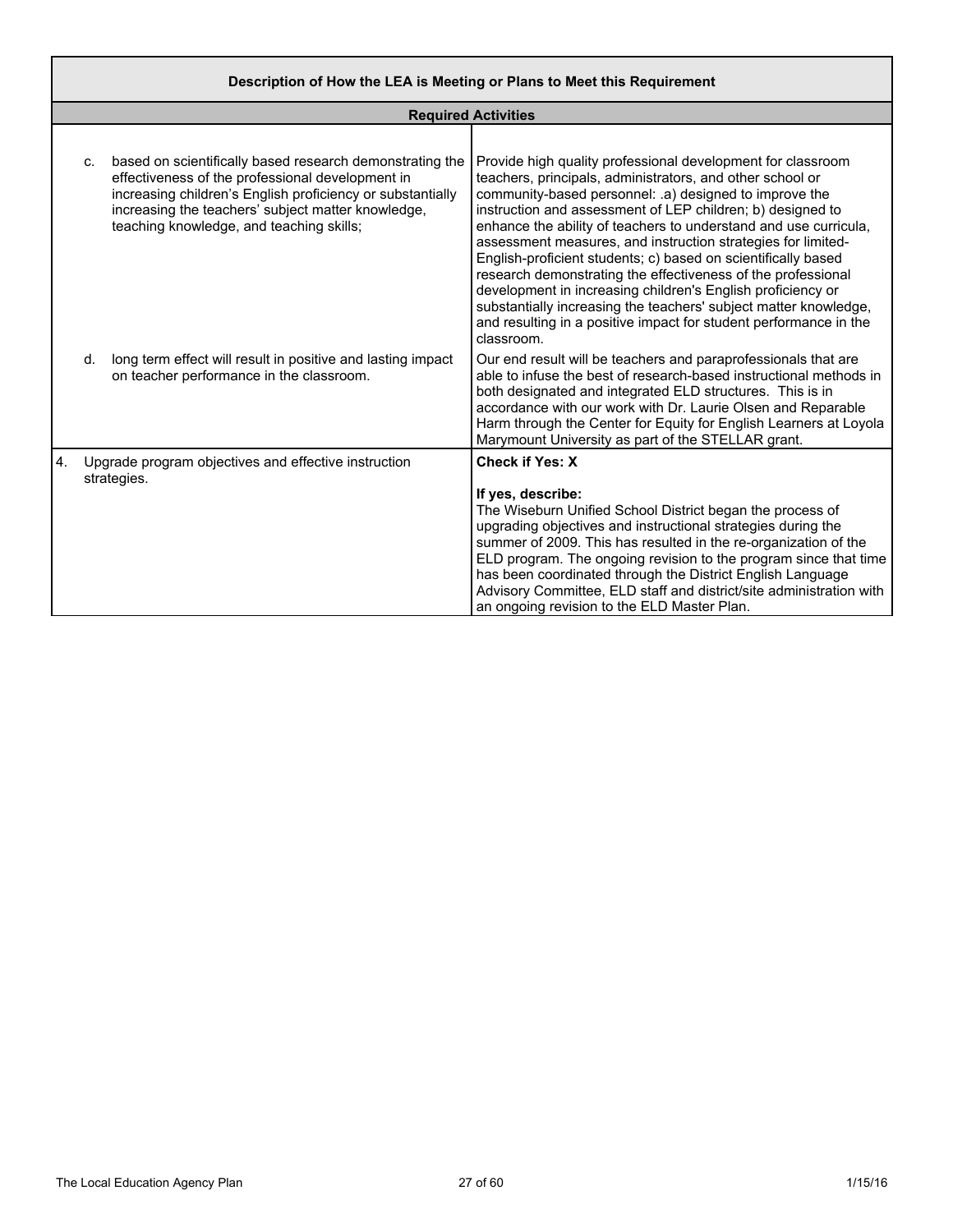|    | Description of How the LEA is Meeting or Plans to Meet this Requirement                                                                                                                                                                                                                                                                                                                                    |                                                                                                                                                                                                                                                                                                                                                                                                                                                                                                                                                                                                                                                                                                                                                                                  |  |  |  |  |  |  |  |
|----|------------------------------------------------------------------------------------------------------------------------------------------------------------------------------------------------------------------------------------------------------------------------------------------------------------------------------------------------------------------------------------------------------------|----------------------------------------------------------------------------------------------------------------------------------------------------------------------------------------------------------------------------------------------------------------------------------------------------------------------------------------------------------------------------------------------------------------------------------------------------------------------------------------------------------------------------------------------------------------------------------------------------------------------------------------------------------------------------------------------------------------------------------------------------------------------------------|--|--|--|--|--|--|--|
|    |                                                                                                                                                                                                                                                                                                                                                                                                            | <b>Allowable Activities</b>                                                                                                                                                                                                                                                                                                                                                                                                                                                                                                                                                                                                                                                                                                                                                      |  |  |  |  |  |  |  |
| 5. | Provide:<br>tutorials and academic or vocational education for LEP<br>а.<br>students; and<br>intensified instruction.<br>b.                                                                                                                                                                                                                                                                                | <b>Check if Yes:</b><br>Χ<br>If yes, describe:<br>All English Language Learners participate in either before or after<br>school English Language Development<br>supplemental instruction. This includes a focus on reading and<br>instructional strategies to improve student learning.<br>For elementary students, this instruction takes place four days per<br>week during the early bird or late bird time as an<br>extension of the school day. All ELD students participate in this<br>program until they are re-classified as Fluent<br>English Proficient unless a specific individualized plan is<br>developed by the classroom teacher. All English Learners<br>participate in the core curriculum presented by the classroom<br>teacher with integrated ELD supports. |  |  |  |  |  |  |  |
| 6. | Develop and implement programs that are coordinated with<br>other relevant programs and services.                                                                                                                                                                                                                                                                                                          | <b>Check if Yes:</b><br>X<br>If yes, describe:<br>The ELD program is coordinated with other programs and<br>services including Title I, Title II, Reading Intervention,<br>and regular classroom instruction. The coordination takes place<br>between the ELD teachers, site principals, the<br>Deputy Superintendent, and the Superintendent.                                                                                                                                                                                                                                                                                                                                                                                                                                   |  |  |  |  |  |  |  |
| 7. | Improve the English proficiency and academic achievement<br>of LEP children.                                                                                                                                                                                                                                                                                                                               | <b>Check if Yes:</b><br>X<br>If yes, describe:<br>The Wiseburn Unified School District improves academic<br>performance of English Language Learners by developing<br>SMART Goals for English Language Arts, Mathematics, and<br>Closing the Achievement Gap. Improvement is measured through<br>the analysis of CAASSP and CELDT results and other measures.                                                                                                                                                                                                                                                                                                                                                                                                                    |  |  |  |  |  |  |  |
| 8. | Provide community participation programs, family literacy<br>services, and parent outreach and training activities to LEP<br>children and their families -<br>To improve English language skills of LEP children;<br>$\bullet$<br>and<br>To assist parents in helping their children to improve<br>٠<br>their academic achievement and becoming active<br>participants in the education of their children. | <b>Check if Yes:</b><br>X<br>If yes, describe:<br>The Wiseburn Unified School District assists parents through<br>community liaisons such as our Spanish speaking<br>instructional aides and a Tongan community liaison. The District<br>has coordinated participation in English Instruction<br>for Parents, funded by Title I.                                                                                                                                                                                                                                                                                                                                                                                                                                                 |  |  |  |  |  |  |  |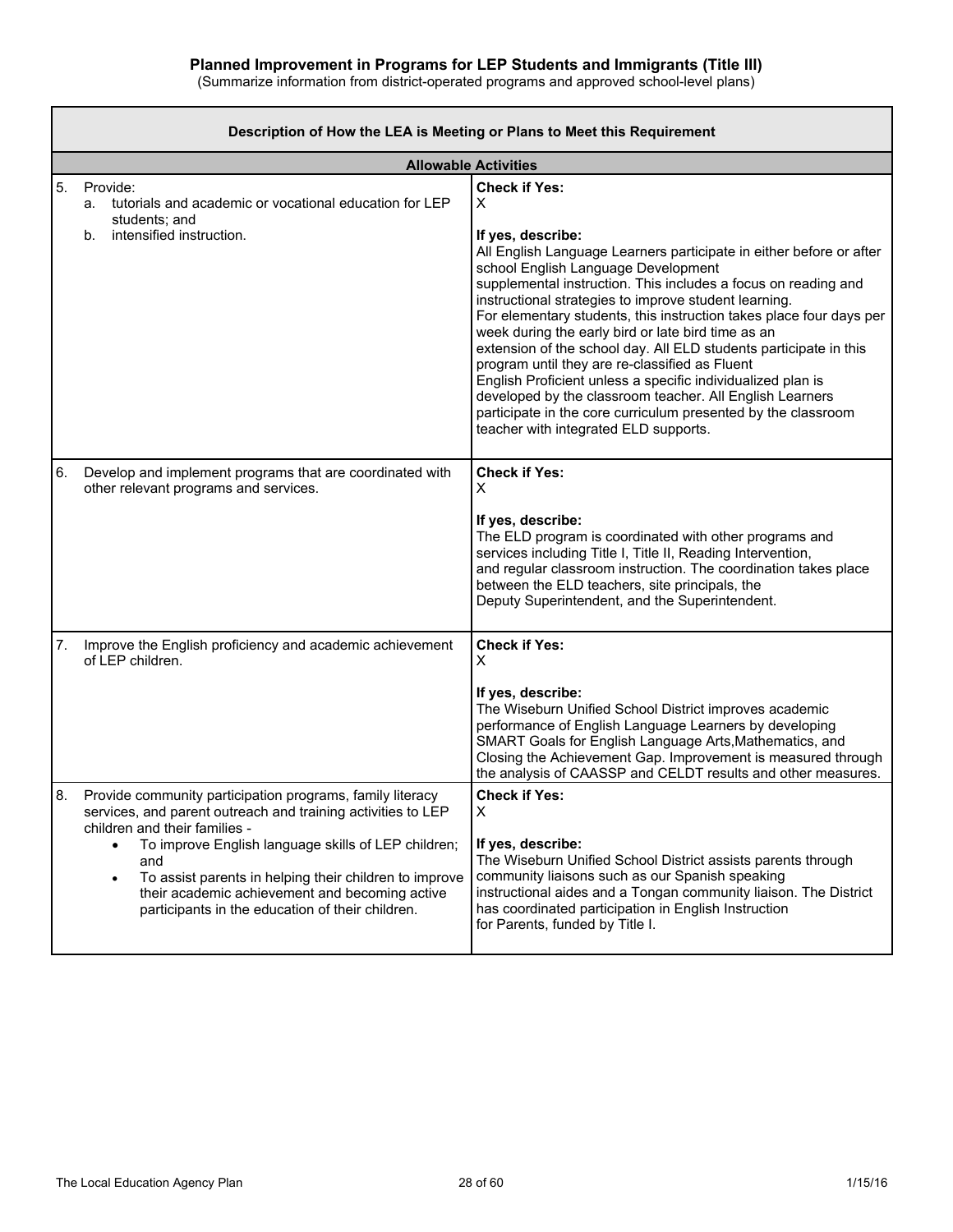| Description of How the LEA is Meeting or Plans to Meet this Requirement                                                                                                                                                                                                                                                                                    |                                                                                                                                                                                                                                                                                                                                                                                                                                                                                                                                                                                      |  |  |  |  |  |  |  |
|------------------------------------------------------------------------------------------------------------------------------------------------------------------------------------------------------------------------------------------------------------------------------------------------------------------------------------------------------------|--------------------------------------------------------------------------------------------------------------------------------------------------------------------------------------------------------------------------------------------------------------------------------------------------------------------------------------------------------------------------------------------------------------------------------------------------------------------------------------------------------------------------------------------------------------------------------------|--|--|--|--|--|--|--|
|                                                                                                                                                                                                                                                                                                                                                            | <b>Allowable Activities</b>                                                                                                                                                                                                                                                                                                                                                                                                                                                                                                                                                          |  |  |  |  |  |  |  |
| 9.<br>Improve the instruction of LEP children by providing for -<br>The acquisition or development of educational<br>technology or instructional materials<br>Access to, and participation in, electronic networks<br>$\bullet$<br>for materials, training, and communication; and<br>Incorporation of the above resources into curricula<br>and programs. | <b>Check if Yes:</b><br>X<br>If yes, describe:<br>The Wiseburn Unified School District has invested in the<br>development of a technological support system that has been built<br>for 21st century learning. Students and teachers have access to<br>computers, display equipment, and other<br>technologies to be used within a wireless network. English<br>Language Learners participate in computer based<br>assessments and instructional programs that are embedded into<br>the curriculum such as Lexia, Accelerated Reader/STAR,<br>DIBELS, and My Math Online (ConnectEd). |  |  |  |  |  |  |  |
| 10. Other activities consistent with Title III.                                                                                                                                                                                                                                                                                                            | <b>Check if Yes:</b><br>X<br>If yes, describe:<br>The English Language Development program at Wiseburn is<br>consistent with the purposes of the Title III program.<br>Instructional aides that are funded through Title III are responsible<br>for helping students in the classroom and<br>supporting families as a community liaison.                                                                                                                                                                                                                                             |  |  |  |  |  |  |  |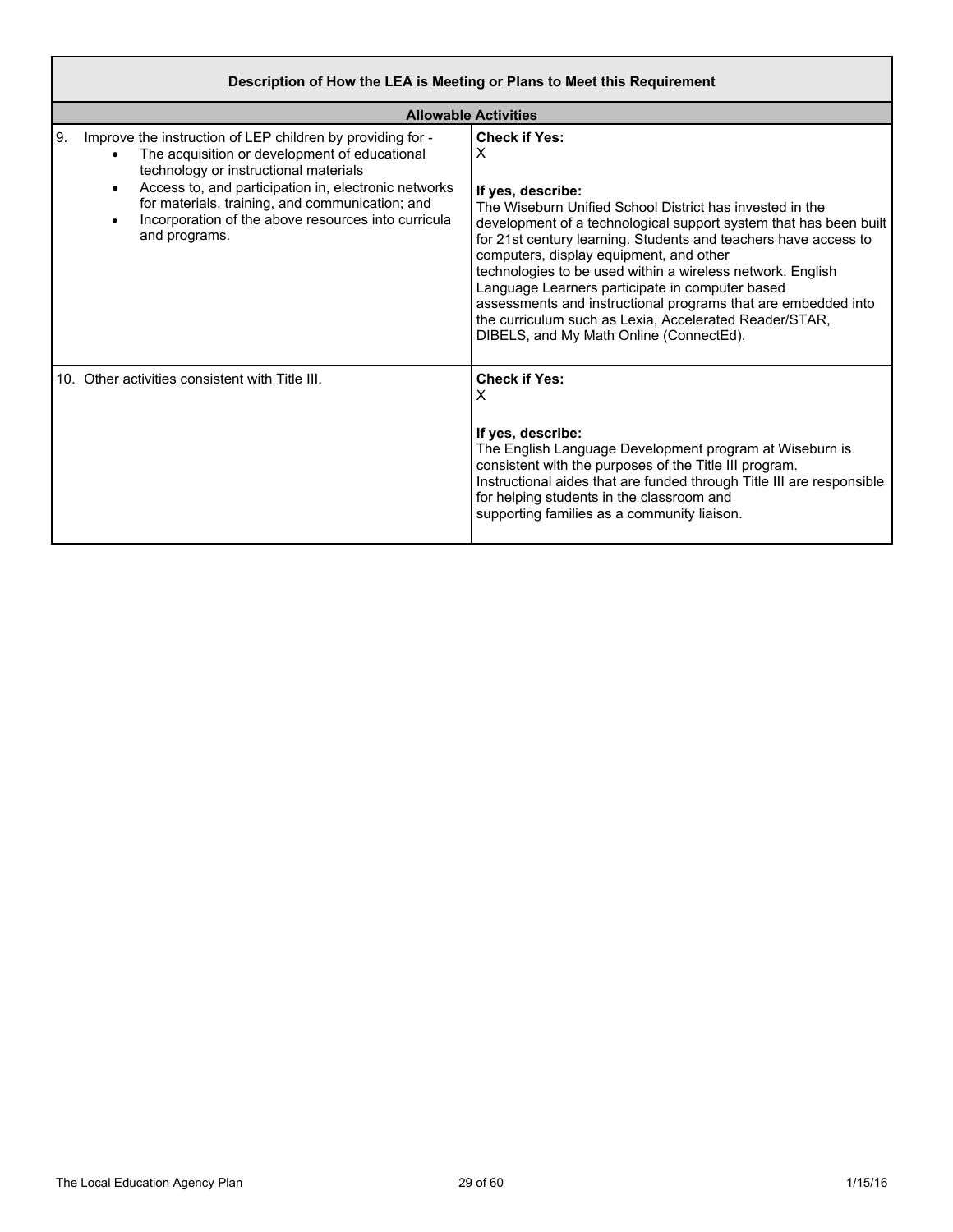### **Performance Goal 2 (continued): Plans to Notify and Involve Parents of Limited-English-Proficient Students**

### Parents of Limited-English-Proficient students must be notified:

The outreach efforts include holding and sending notice of opportunities for regular meetings for the purpose of formulating and responding to recommendations from parents.

|    | Description of How the LEA is Meeting or Plans to Meet this Requirement |                                                                                                                                                                                                                                                                                                                                                   |                                                                                                                                                                                                                                                                                                                                                                                                                                                                                                                                                                                                                          |  |  |  |  |  |  |
|----|-------------------------------------------------------------------------|---------------------------------------------------------------------------------------------------------------------------------------------------------------------------------------------------------------------------------------------------------------------------------------------------------------------------------------------------|--------------------------------------------------------------------------------------------------------------------------------------------------------------------------------------------------------------------------------------------------------------------------------------------------------------------------------------------------------------------------------------------------------------------------------------------------------------------------------------------------------------------------------------------------------------------------------------------------------------------------|--|--|--|--|--|--|
|    |                                                                         |                                                                                                                                                                                                                                                                                                                                                   | <b>Required Activities</b>                                                                                                                                                                                                                                                                                                                                                                                                                                                                                                                                                                                               |  |  |  |  |  |  |
| 1. |                                                                         | LEA informs the parent/s of an LEP student of each of the<br>following (per Sec. 3302 of NCLB):                                                                                                                                                                                                                                                   |                                                                                                                                                                                                                                                                                                                                                                                                                                                                                                                                                                                                                          |  |  |  |  |  |  |
|    | a.                                                                      | the reasons for the identification of their child as LEP and<br>in need of placement in a language instruction<br>educational program;                                                                                                                                                                                                            | Each child whose home language survey identifies a language<br>other than English spoken at home receives a<br>parent letter which states that in accordance with state and federal<br>laws, all children who come from a home where<br>a language other than English is spoken, must be assessed to<br>determine their level of English proficiency.                                                                                                                                                                                                                                                                    |  |  |  |  |  |  |
|    | b.                                                                      | the child's level of English proficiency, how such level<br>was assessed, and the status of the student's academic<br>achievement;                                                                                                                                                                                                                | The parents receive written notification of the results of the test<br>and informs them of the English Language Development (ELD)<br>program.                                                                                                                                                                                                                                                                                                                                                                                                                                                                            |  |  |  |  |  |  |
|    | C.                                                                      | the method of instruction used in the program in which<br>their child is or will be, participating, and the methods of<br>instruction used in other available, programs, including<br>how such programs differ in content, instruction goals,<br>and use of English and a native language in instruction;                                         | The letter of notification describes the method of instruction within<br>the classroom, how subject areas will be<br>taught, how textbooks will be used and how homework<br>assignments will be provided. These letters are translated<br>into the primary language of the parent. Parent permission is<br>requested for participation and then each year they<br>are informed of their child's progress.                                                                                                                                                                                                                |  |  |  |  |  |  |
|    | d.                                                                      | how the program in which their child is, or will be<br>participating will meet the educational strengths and<br>needs of the child;                                                                                                                                                                                                               | Through parent information meetings and individual conferences<br>and letters, parents are informed about how program participation<br>will meet the educational strengths and needs of their child.                                                                                                                                                                                                                                                                                                                                                                                                                     |  |  |  |  |  |  |
|    | е.                                                                      | how such program will specifically help their child learn<br>English, and meet age appropriate academic<br>achievement standards for grade promotion and<br>graduation;                                                                                                                                                                           | Through parent information meetings and individual conferences<br>and letters, parents are informed about how the program will help<br>their child learn English and meet age appropriate academic<br>standards for grade promotion and graduation.                                                                                                                                                                                                                                                                                                                                                                      |  |  |  |  |  |  |
|    | f.                                                                      | the specific exit requirements for such program, the<br>expected rate of transition from such program into<br>classrooms that are not tailored for limited English<br>proficient children, and the expected rate of graduation<br>from secondary school for such program if funds under<br>this title are used for children in secondary schools; | Specific requirements for reclassification are drawn from multiple<br>measures of student achievement including classroom progress,<br>CELDT, and other achievement data. Each student's progress is<br>individually reviewed at a reclassification Student Study Team<br>meeting where a determination is made. Upon potential<br>reclassification, the parents also receive written notification and<br>are asked to attend a meeting in determining the best placement<br>for their child. Reclassified students are monitored for two years. If<br>the child is in need of the program support he/she is readmitted. |  |  |  |  |  |  |
|    | g.                                                                      | in the case of a child with a disability, how such program<br>meets the objectives of the individualized education<br>program of the child;                                                                                                                                                                                                       | In cases of students with disabilities, the IEP process is used to<br>determine the appropriate placement and services with regard to<br>the needs of the individual student.                                                                                                                                                                                                                                                                                                                                                                                                                                            |  |  |  |  |  |  |
|    | h.                                                                      | information pertaining to parental rights that includes<br>written guidance detailing -                                                                                                                                                                                                                                                           |                                                                                                                                                                                                                                                                                                                                                                                                                                                                                                                                                                                                                          |  |  |  |  |  |  |
|    |                                                                         | the right that parents have to have their child<br>i.<br>immediately removed from such program upon their<br>request; and                                                                                                                                                                                                                         | Parents are informed of their right to have their child removed<br>upon their request and to be enrolled in another program or<br>method of instruction if available. Additionally at the time of this<br>notification parents are informed about the ways they can become<br>more involved in their child's education and the English Learner<br>Advisory Council (ELAC).                                                                                                                                                                                                                                               |  |  |  |  |  |  |
|    |                                                                         | the options that parents have to decline to enroll<br>II.<br>their child in such program or to choose another<br>program or method of instruction, if available;                                                                                                                                                                                  | Parents may decline to enroll their child or choose another<br>program or method of instruction, if available.                                                                                                                                                                                                                                                                                                                                                                                                                                                                                                           |  |  |  |  |  |  |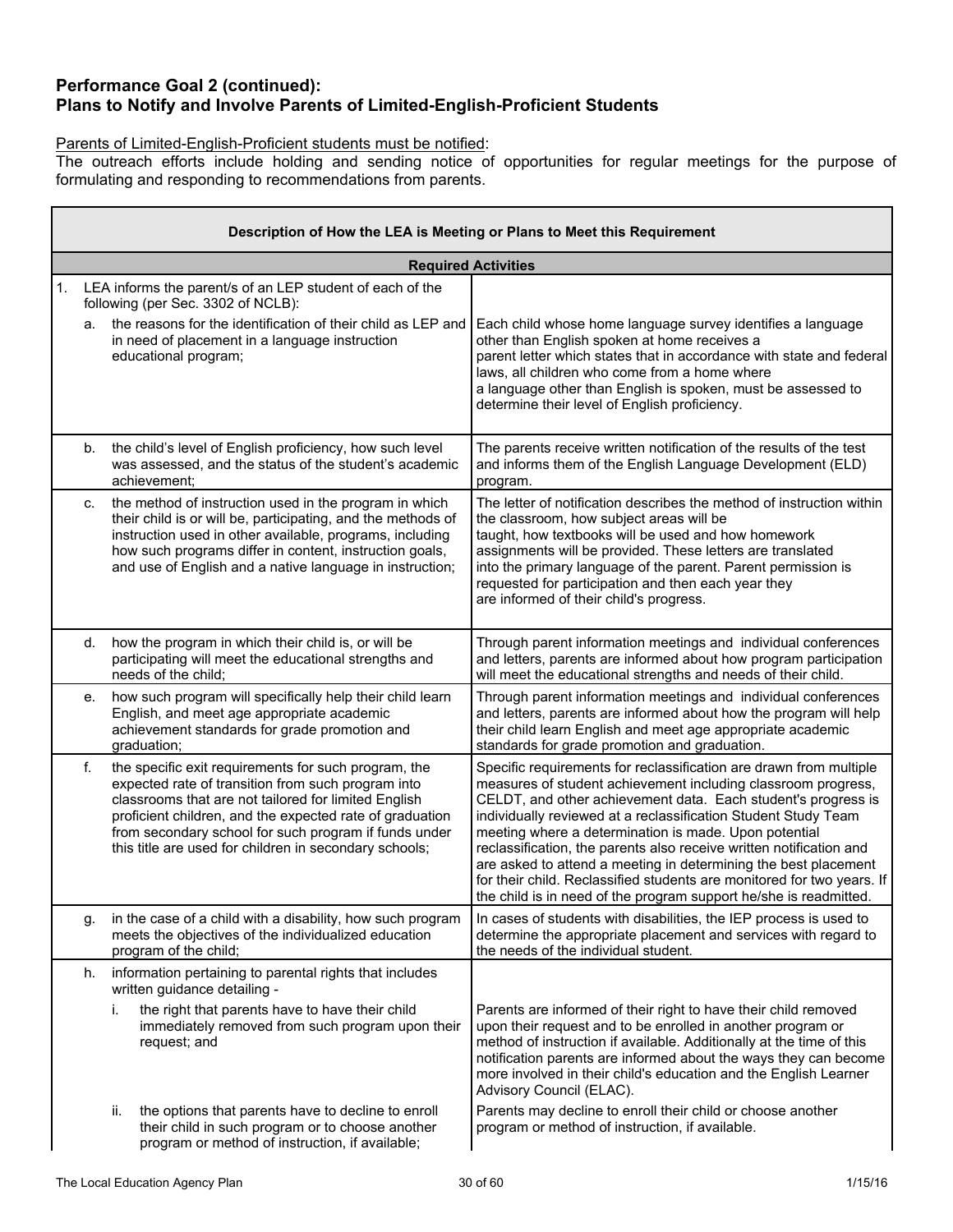#### **Description of How the LEA is Meeting or Plans to Meet this Requirement**

| <b>Required Activities</b>                                                                                                                                   |                                                                                                                  |  |  |  |  |  |  |  |
|--------------------------------------------------------------------------------------------------------------------------------------------------------------|------------------------------------------------------------------------------------------------------------------|--|--|--|--|--|--|--|
| iii. the LEA assists parents in selecting among various<br>programs and methods of instruction, if more than<br>one program or method is offered by the LEA. | The LEA assists parents in selecting among various programs<br>and methods of instruction that may be available. |  |  |  |  |  |  |  |

**Note:** Notifications must be provided to parents of students enrolled since the previous school year: not later than 30 days after the beginning of the schools year. If students enroll after the beginning of the school year, parents must be notified within two weeks of the child being placed in such a program.

Each child whose home language survey identifies a language other than English spoken at home receives a parent letter which states that in accordance with state and federal laws, all children who come from a home where a language other than English is spoken, must be assessed to determine their level of English proficiency. The parents receive written notification of the results of the test and informs them of the English Language Development (ELD) program. The letter describes the method of instruction within the classroom, how subject areas will be taught, how textbooks will be used and how homework assignments will be provided. These letters are translated into the primary language of the parent. Parent permission is requested for participation and then each year they are informed of their child's progress. Parents are informed of their right to have their child removed upon their request and to be enrolled in another program or method of instruction if available. Additionally at the time of this notification parents are informed about the ways they can become more involved in their child's education and the English Learner Advisory Council (ELAC). Upon potential reclassification, the parents also receive written notification and are asked to attend a meeting in determining the best placement for their child. Reclassified students are monitored for two years. If the child is in need of the program support he/she is readmitted.

#### **LEA Parent Notification Failure to Make Progress**

If the LEA fails to make progress on the annual measurable achievement objectives it will inform parents of a child identified for participation in such program, or participation in such program, of such failure not later than 30 days after such failure occurs.

If the Wiseburn Unified School District has not made progress on annual measurable achievement objectives, the District will inform parents/guardians of English Learners of such failure not later than 30 days after such failure occurs.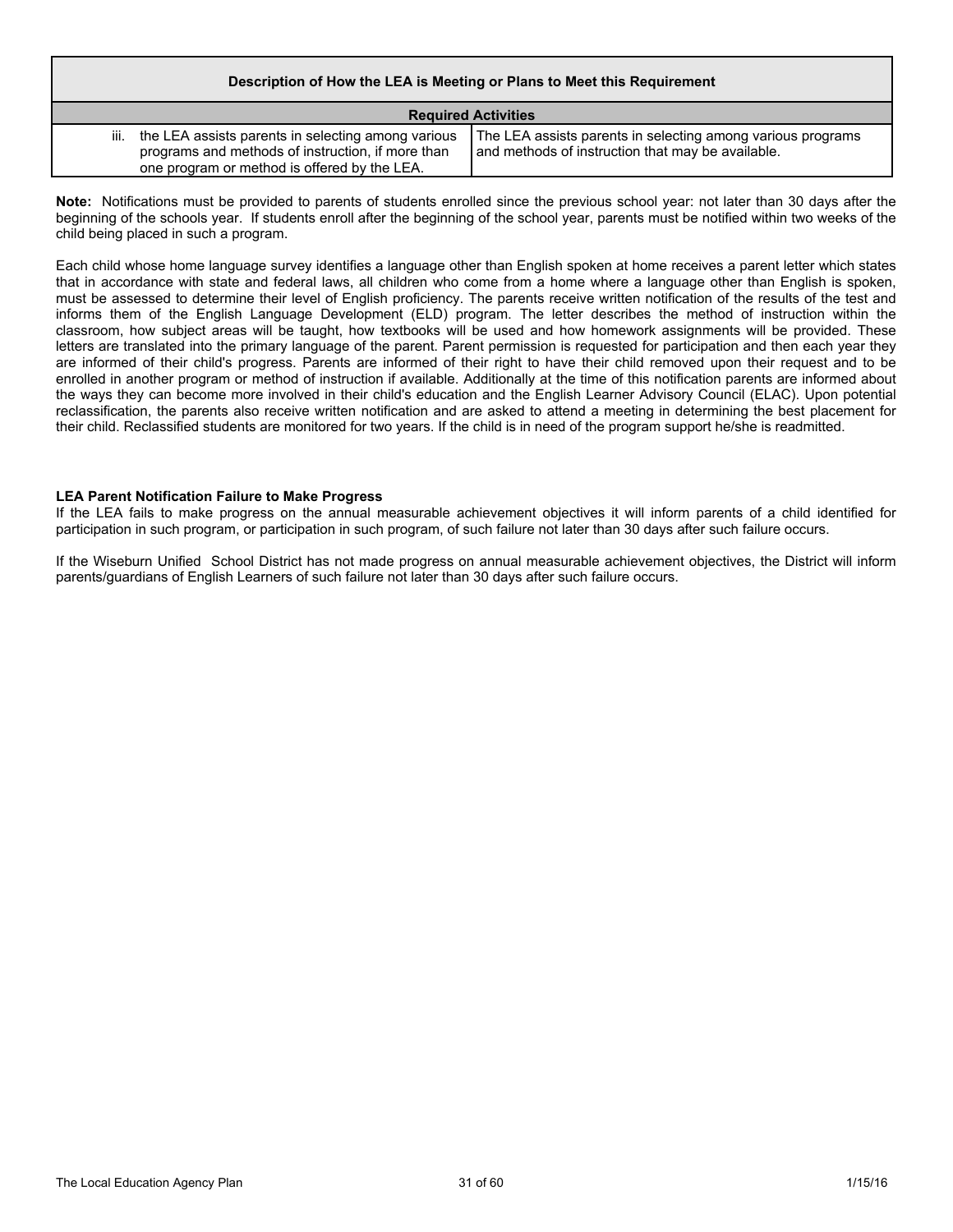### **Performance Goal 2 (continued): Plans to Provide Services for Immigrants**

| If the LEA is receiving or planning to receive Title III Immigrant funding, complete this table (per Sec. 3115(e)). |  |  |  |  |  |  |  |
|---------------------------------------------------------------------------------------------------------------------|--|--|--|--|--|--|--|
|                                                                                                                     |  |  |  |  |  |  |  |

|    | Description of How the LEA is Meeting or Plans to Meet this Requirement                                                                                             |                                                                                                                                                                                                                                                                                                                                                                                                                                                                                                                                                                                                                                                                                                                                                                                                                                                                                         |  |  |
|----|---------------------------------------------------------------------------------------------------------------------------------------------------------------------|-----------------------------------------------------------------------------------------------------------------------------------------------------------------------------------------------------------------------------------------------------------------------------------------------------------------------------------------------------------------------------------------------------------------------------------------------------------------------------------------------------------------------------------------------------------------------------------------------------------------------------------------------------------------------------------------------------------------------------------------------------------------------------------------------------------------------------------------------------------------------------------------|--|--|
|    |                                                                                                                                                                     | <b>Allowable Activities</b>                                                                                                                                                                                                                                                                                                                                                                                                                                                                                                                                                                                                                                                                                                                                                                                                                                                             |  |  |
| 1. | Family literacy, parent outreach, and training activities<br>designed to assist parents to become active participants in<br>the education of their children:        | <b>Check if Yes:</b><br>X<br>If yes, describe:<br>The Wiseburn Unified School District has coordinated participation<br>in parent education in English, funded through Title I. Parents are<br>involved in teacher-led parent trainings and student-led academic<br>conferences.                                                                                                                                                                                                                                                                                                                                                                                                                                                                                                                                                                                                        |  |  |
| 2. | Support for personnel, including teacher aides who have<br>been specifically trained, or are being trained, to provide<br>services to immigrant children and youth: | <b>Check if Yes:</b><br>X<br>If yes, describe:<br>Although a very small percentage of our Limited English Proficient<br>students are immigrant children, the district<br>supports training for personnel in providing supports for these<br>students.                                                                                                                                                                                                                                                                                                                                                                                                                                                                                                                                                                                                                                   |  |  |
| 3. | Provision of tutorials, mentoring, and academic or career<br>counseling for immigrant children and youth;                                                           | <b>Check if Yes:</b><br>x<br>If yes, describe:<br>Wiseburn Unified School District students have participated in<br>tutorials and community based support programs. Family<br>Counseling is provided to families at all schools through<br>Pepperdine University. Other mentoring programs have been set<br>up for students at all grade levels through the US Coast Guard,<br>Federal Bureau of Investigation, US Air Force, Northrop-<br>Grumman, Boeing, Raytheon, and other community partners.                                                                                                                                                                                                                                                                                                                                                                                     |  |  |
| 4. | Identification and acquisition of curricular materials,<br>educational software, and technologies to be used in the<br>program carried out with funds:              | <b>Check if Yes:</b><br>X<br>If yes, describe:<br>Regardless of available state funding, the Wiseburn Unified<br>School District has moved forward with the adoption of new<br>curricular materials. Recently adopted materials include Social<br>Studies, Science, and Math Textbooks, as well as Avenues for<br>English Learners. The District continues to explore new avenues<br>for learning through technology. Recent additions have been<br>made in the use of Accelerated Reader/STAR Assessments and<br>Dynamic Indicators of Basic Early Literacy Skills (DIBELS).<br>Students make use of the Lexia program at the elementary level<br>and Study Island at the middle school level. District teachers<br>continue to use student data analysis systems for the creation of<br>Common Core standards-based testing and the analysis of state<br>and local benchmark testing. |  |  |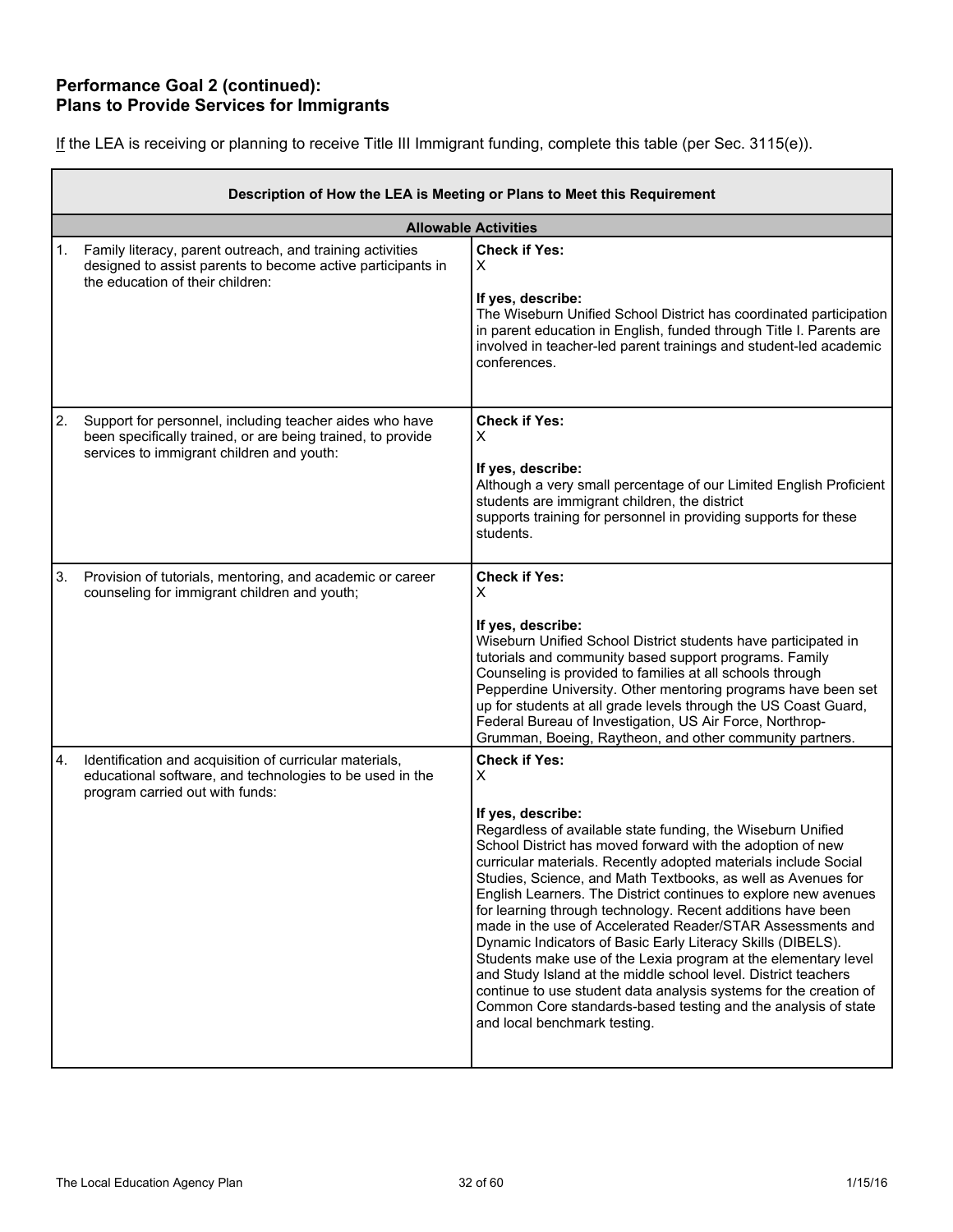|    | Description of How the LEA is Meeting or Plans to Meet this Requirement                                                                                                                                                                                                                                                                                       |                                                                                                                                                                                                                                                                                                                                                                    |  |  |
|----|---------------------------------------------------------------------------------------------------------------------------------------------------------------------------------------------------------------------------------------------------------------------------------------------------------------------------------------------------------------|--------------------------------------------------------------------------------------------------------------------------------------------------------------------------------------------------------------------------------------------------------------------------------------------------------------------------------------------------------------------|--|--|
|    |                                                                                                                                                                                                                                                                                                                                                               | <b>Allowable Activities</b>                                                                                                                                                                                                                                                                                                                                        |  |  |
| 5. | Basic instruction services that are directly attributable to the<br>presence in the school district involved of immigrant children<br>and youth, including the payment of costs of providing<br>additional classroom supplies, costs of transportation, or such<br>other costs as are directly attributable to such additional basic<br>instruction services: | <b>Check if Yes:</b><br>$\times$<br>If yes, describe:<br>The Wiseburn Unified School District is committed to providing all<br>necessary basic instructional services for immigrant<br>children and families.                                                                                                                                                      |  |  |
| 6. | Other instruction services designed to assist immigrant<br>children and youth to achieve in elementary and secondary<br>schools in the USA, such as programs of introduction to the<br>educational system and civics education:                                                                                                                               | <b>Check if Yes:</b><br>X<br>If yes, describe:<br>The Wiseburn Unified School District is fortunate to have several<br>local resources available to our students with civic education.<br>Immigrant children are assisted through coordinated mentor<br>programs such as "Homework Heroes" with the US Coast Guard<br>and "Reading Buddies" with the US Air Force. |  |  |
| 7. | Activities coordinated with community-based organizations,<br>institutions of higher education, private sector entities, or<br>other entities with expertise in working with immigrants, to<br>assist parents of immigrant children and youth by offering<br>comprehensive community services:                                                                | <b>Check if Yes:</b><br>X<br>If yes, describe:<br>Activities are coordinated for all students, including immigrants,<br>with a variety of community partners including<br>Vistamar School, Loyola Marymount University, Boeing, Northrop-<br>Grumman, Raytheon, and Aerospace<br>Corporation.                                                                      |  |  |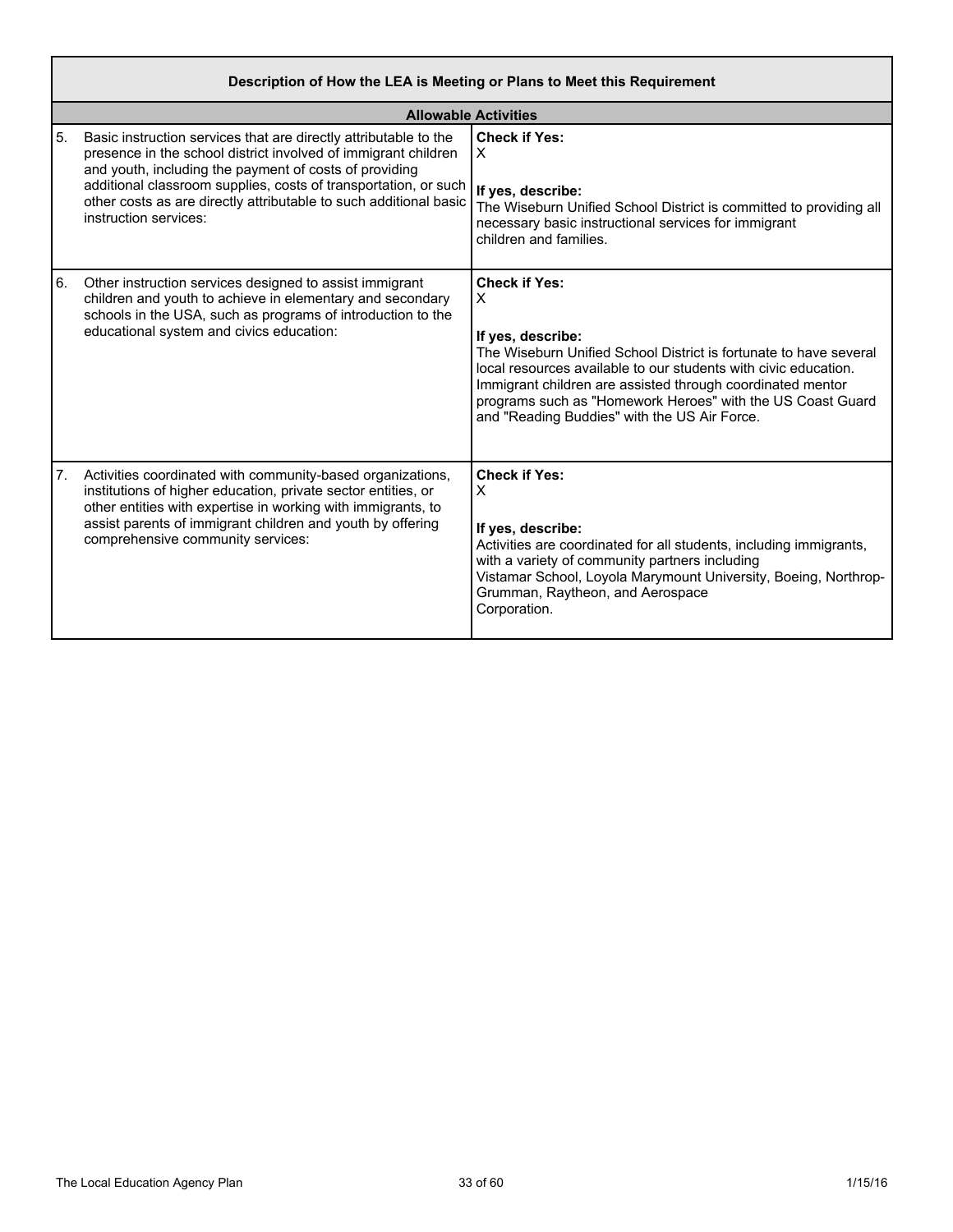### **Performance Goal 3: By 2005 - 06, all students will be taught by highly qualified teachers.**

### **Summary of Needs and Strengths for Professional Development**

Based on a needs assessment of teacher data for your district, include a narrative that describes areas of needed professional development and areas where adequate professional development opportunities exist.

### **[Description of activities under Title II, Part A, Subpart 1, Grants to LEA]**

The Wiseburn Unified School District conducts an annual needs assessment of teacher data regarding professional development. Ongoing input from staff is gathered throughout the year in both formal and informal evaluations of professional development activities.

| <b>Strengths</b>   | <b>Needs</b>                                                                                                                                                                                                                                                                                                                                                                                                                                                                                                                                                                                                                                                                                                                                                                                                                                                                                                                                                                                                                                                                                                                                                                                                                                                                                                                                                                                                                                                                                                                                             |
|--------------------|----------------------------------------------------------------------------------------------------------------------------------------------------------------------------------------------------------------------------------------------------------------------------------------------------------------------------------------------------------------------------------------------------------------------------------------------------------------------------------------------------------------------------------------------------------------------------------------------------------------------------------------------------------------------------------------------------------------------------------------------------------------------------------------------------------------------------------------------------------------------------------------------------------------------------------------------------------------------------------------------------------------------------------------------------------------------------------------------------------------------------------------------------------------------------------------------------------------------------------------------------------------------------------------------------------------------------------------------------------------------------------------------------------------------------------------------------------------------------------------------------------------------------------------------------------|
|                    | For the previous three years, teachers have been working The recent selection and purchase of the elementary My<br>thoughtfully and collaboratively to implement the Common Math series will require significant training in instructional<br>Core State Standards. This work has been guided by the methodology, assessment and use of technological tools<br>Talking Teaching Network and has involved significant that are available. Other technological tools, including<br>analysis of standards, instruction, assessment and Google Apps for Education, will need to be a major focus<br>materials for implementation in both English Language Arts area. Professional use of technology and social media is<br>and Math. Coordinated efforts at the middle school level indicated for staff training. Continued collaboration with<br>have included the Center for Math and Science Teaching the Talking Teaching Network and Loyola Marymount<br>(CMAST) and the Math Leadership Corps (MLC) at Loyola University will be essential to continue the efforts that are<br>Marymount University which has included a focus on already underway. Staff training is also indicated for the<br>conceptual understanding. District and site leadership has expansion of Project Lead the Way into Grade 6 and the<br>been involved with the STELLAR grant for Long Term elementary grades. A significant effort is underway to<br>English Learners through the Center for Equity for English develop Positive Behavior Supports (PBS) for all students |
| l Learners at LMU. | through a revision of policies and procedures at each<br>school site.                                                                                                                                                                                                                                                                                                                                                                                                                                                                                                                                                                                                                                                                                                                                                                                                                                                                                                                                                                                                                                                                                                                                                                                                                                                                                                                                                                                                                                                                                    |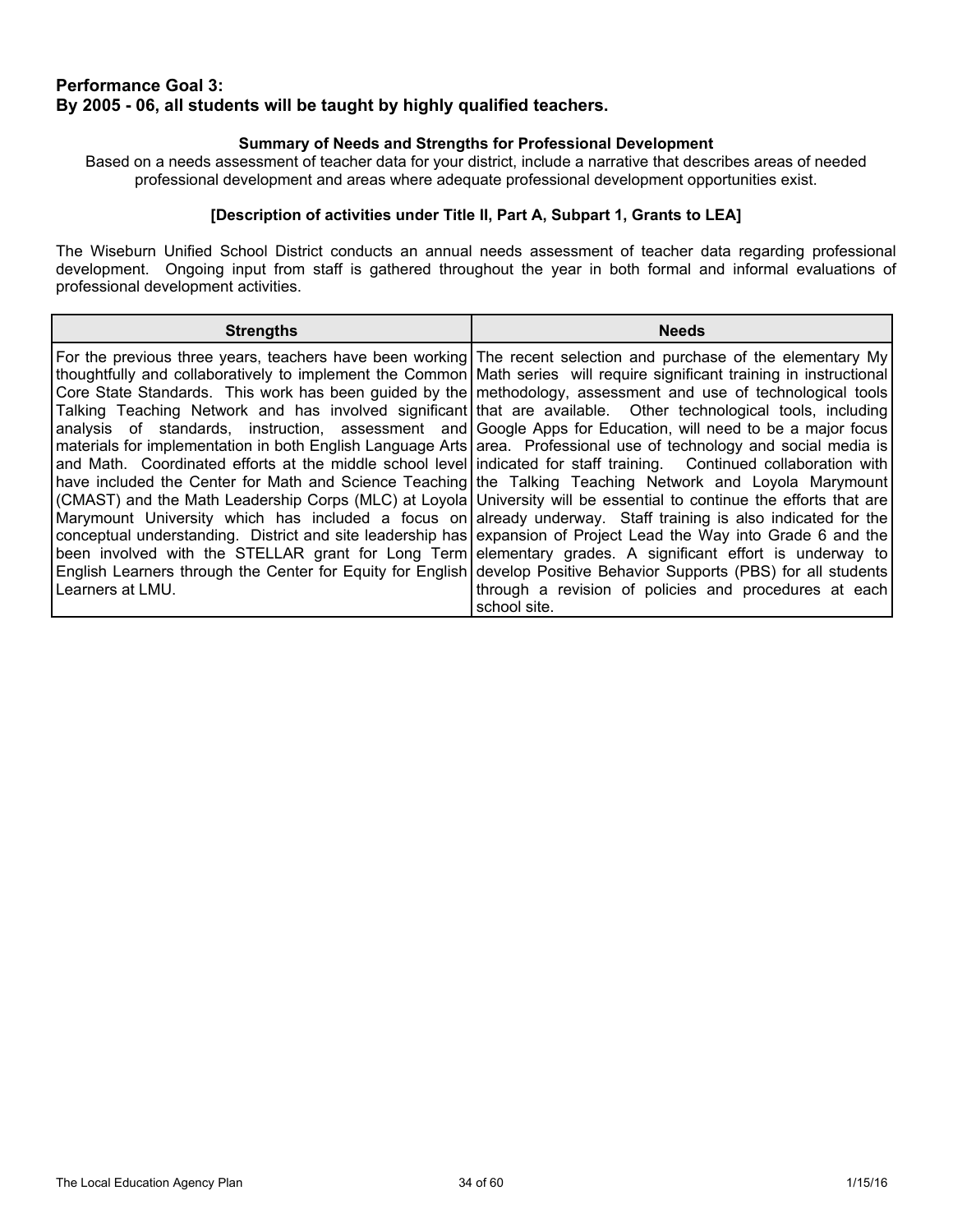### **Performance Goal 3: By 2005-06, all students will be taught by highly qualified teachers.**

### **Planned Improvements for Professional Development (Title II)**

|     | <b>Descriptions</b>                                                                                                                                                                                                                                                                                                                                                                                                                                                                                                                                                                                                                                                                           | <b>Persons Involved/</b><br><b>Timeline</b>                                                                                                           | <b>Related Expenditures</b>                                                                                                        | <b>Estimated</b><br>Cost | <b>Funding</b><br><b>Source</b> |
|-----|-----------------------------------------------------------------------------------------------------------------------------------------------------------------------------------------------------------------------------------------------------------------------------------------------------------------------------------------------------------------------------------------------------------------------------------------------------------------------------------------------------------------------------------------------------------------------------------------------------------------------------------------------------------------------------------------------|-------------------------------------------------------------------------------------------------------------------------------------------------------|------------------------------------------------------------------------------------------------------------------------------------|--------------------------|---------------------------------|
|     | How the professional development activities are aligned with<br>the State's challenging academic content standards and student<br>academic achievement standards, State assessments, and the<br>curricula and programs tied to the standards:<br>All professional development activities are aligned with the<br>Common Core State Standards and the California Standards for                                                                                                                                                                                                                                                                                                                 | Superintendent, Deputy<br>Superintendent,                                                                                                             | Talking Teaching Network   See Goal 1 (5) for<br>Contract/ Orange County                                                           | Reading/Math             | Title II                        |
|     | the Teaching Profession. Plans for activities are based on a<br>review of student performance and staff<br>needs.                                                                                                                                                                                                                                                                                                                                                                                                                                                                                                                                                                             | Principals, Teachers,<br>Instructional Aides,<br><b>Talking Teaching Network</b>                                                                      | Office of Education<br>Contract                                                                                                    |                          |                                 |
| 12. | How the activities will be based on a review of scientifically<br>based research and an explanation of why the activities are<br>expected to improve student academic achievement:                                                                                                                                                                                                                                                                                                                                                                                                                                                                                                            |                                                                                                                                                       |                                                                                                                                    |                          |                                 |
|     | All Wiseburn professional development activities and materials<br>are related to scientifically based research. Our focus on<br>professional learning communities as a means to foster growth<br>in student achievement is grounded in the research of Richard<br>Dufour, Mike Schmoker, and Robert Marzano. Areas of focus<br>include closing the achievement gaps that exist in Wiseburn,<br>ensuring the full implementation of state-adopted material, and<br>providing instruction that is effective, engaging, data-driven, and<br>targeted to meet the individual needs of students. These<br>activities will be conducted within a professional context of trust<br>and collegiality. | Superintendent, Deputy<br>Superintendent,<br>Principals, Teachers,<br>Instructional Aides,<br><b>Talking Teaching Network</b>                         |                                                                                                                                    |                          |                                 |
| 3.  | How the activities will have a substantial, measurable, and<br>positive impact on student academic achievement and how the<br>activities will be used as part of a broader strategy to eliminate<br>the achievement gap that separates low-income and minority<br>students from other students:                                                                                                                                                                                                                                                                                                                                                                                               |                                                                                                                                                       |                                                                                                                                    |                          |                                 |
|     | The Wiseburn Leadership Team has selected the ELD sub-<br>group as our focus area for closing the achievement gap. Since<br>2009, the Wiseburn Unified School District has been<br>implementing a new instructional delivery system which<br>provides additional instructional time for ELD students, while<br>providing the core curriculum. Based on the most recent<br>available 2013 results, our District API stands at 870 and our<br>ELD sub-group has an API of 816. This has decreased the<br>achievement gap                                                                                                                                                                        | Superintendent, Deputy<br>Superintendent,<br>Principals, Teachers,<br>Instructional Aides,<br><b>Talking Teaching</b><br>Network, STELLAR<br>partners | Supplemental<br>Support for English<br>Learner students<br>provided by<br>instructional aides in<br>individual and small<br>groups | 28,332                   | Title III                       |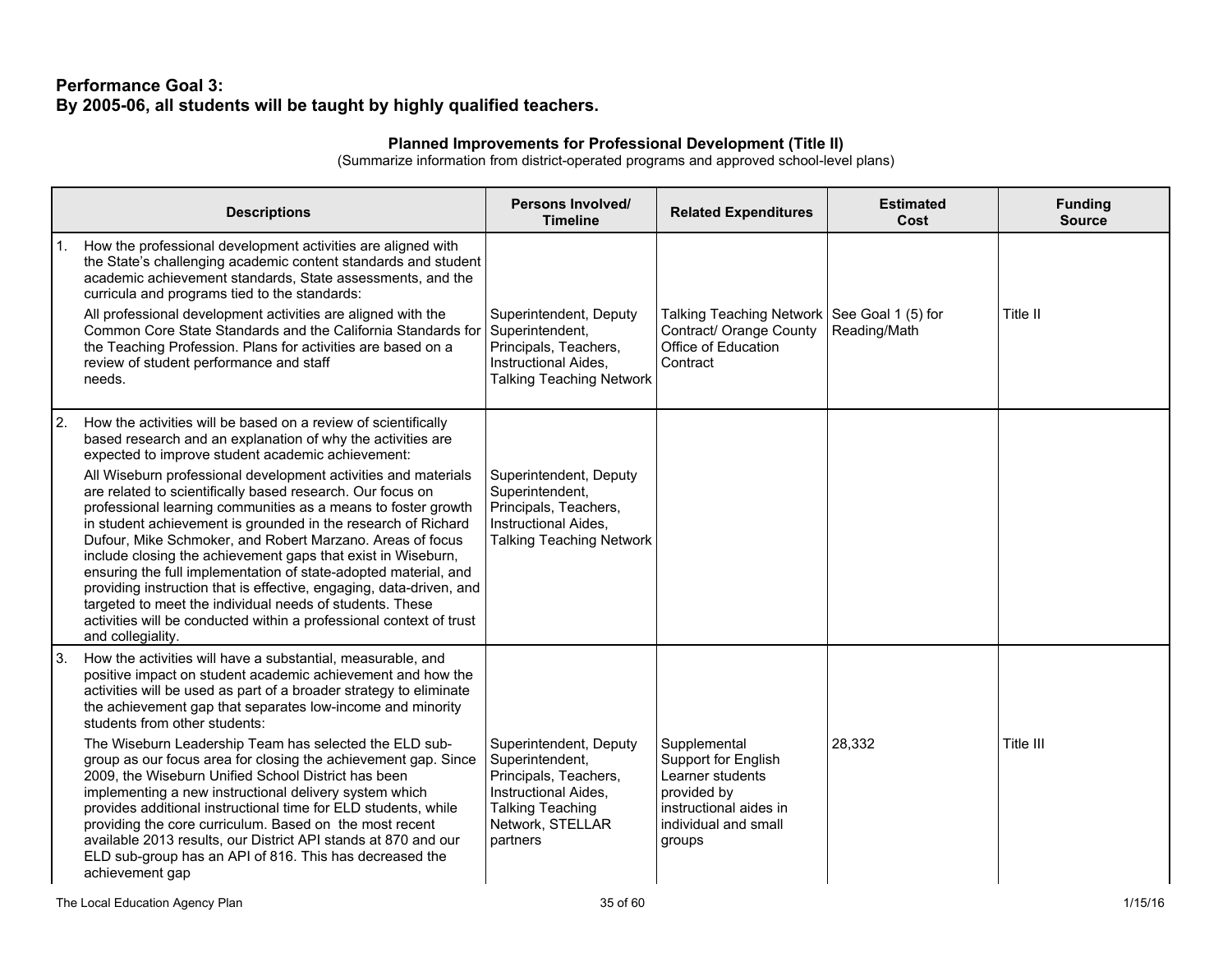| in this area to 54 points (from 71 points in 2011). All other sub-<br>groups in the district have also continued to rise with the overall<br>district population.<br>Wiseburn will continue our district ELD program by assigning<br>four full-time certificated teachers to teach and coordinate the<br>program. This re-structuring includes the CELDT testing<br>process, ELD instruction and curriculum,<br>classroom SDAIE strategies, and reading intervention. The<br>teacher leaders also coordinate the work of the ELD<br>instructional aides. ELD teachers will also serve as Teacher<br>Leaders for the STELLAR grant for Long-Term English<br>Learners.<br>How the LEA will coordinate professional development activities<br>14.<br>authorized under Title II, Part A, Subpart 2 with professional<br>development activities provided through other Federal, State,<br>and local programs:<br>The Wiseburn Unified School District utilizes federal Title II<br>Superintendent, Deputy<br>Superintendent,<br>funds to provide training to staff. Our program had previously<br>been divided up between site administrators, resulting in a<br>Principals, Teachers,<br>fragmented approach. Now the Deputy Superintendent for<br>Instructional Aides,<br>Instructional Services oversees all professional development<br><b>Talking Teaching Network</b><br>which results in a more coordinated program. The major focus<br>for PD includes: closing the achievement gap for English | <b>Funding</b><br><b>Source</b> |
|----------------------------------------------------------------------------------------------------------------------------------------------------------------------------------------------------------------------------------------------------------------------------------------------------------------------------------------------------------------------------------------------------------------------------------------------------------------------------------------------------------------------------------------------------------------------------------------------------------------------------------------------------------------------------------------------------------------------------------------------------------------------------------------------------------------------------------------------------------------------------------------------------------------------------------------------------------------------------------------------------------------------------------------------------------------------------------------------------------------------------------------------------------------------------------------------------------------------------------------------------------------------------------------------------------------------------------------------------------------------------------------------------------------------------------------------------------------------------------------------------|---------------------------------|
|                                                                                                                                                                                                                                                                                                                                                                                                                                                                                                                                                                                                                                                                                                                                                                                                                                                                                                                                                                                                                                                                                                                                                                                                                                                                                                                                                                                                                                                                                                    |                                 |
| Language Learners, building a results based professional<br>learning community for student achievement, and providing staff<br>with specific skills and knowledge to best achieve learning goals<br>based on Common Core State Standards.                                                                                                                                                                                                                                                                                                                                                                                                                                                                                                                                                                                                                                                                                                                                                                                                                                                                                                                                                                                                                                                                                                                                                                                                                                                          |                                 |
| 5.<br>The professional development activities that will be made<br>available to teachers and principals and how the LEA will<br>ensure that professional development (which may include<br>teacher mentoring) needs of teachers and principals will be met:<br>Conferences/substitutes/<br>See Goal 1 (5) for<br>Title II<br>Professional Development is provided in a variety of formats<br>Superintendent, Deputy<br>including on-line, after-school, release time, weekend sessions,<br>Superintendent, Director<br>Reading/Math<br>hourly pay for teachers<br>summer sessions, institutes, workshops, mentoring, and<br>of Psychological and<br>conferences<br>professional collaboration time. Our goal is to<br>Child Services, Principals,<br>and in-house training for<br>build the expertise and capacity within our district employees<br>Teachers, Instructional<br>teachers at all sites<br>and rely on their abilities to work together towards common<br>Aides, Talking Teaching<br>Network, TOSA's, BTSA<br>goals. We often rely on a trainer of trainers model to reach the<br>maximum number of people within the<br>Mentors<br>limited means of our district budget. Technlology mentors,<br>TOSA's and BTSA mentors provide the one on one training<br>and personal attention that has been most effective for teachers<br>and instructional aides.<br>How the LEA will integrate funds under this subpart with funds<br>16.                                                    |                                 |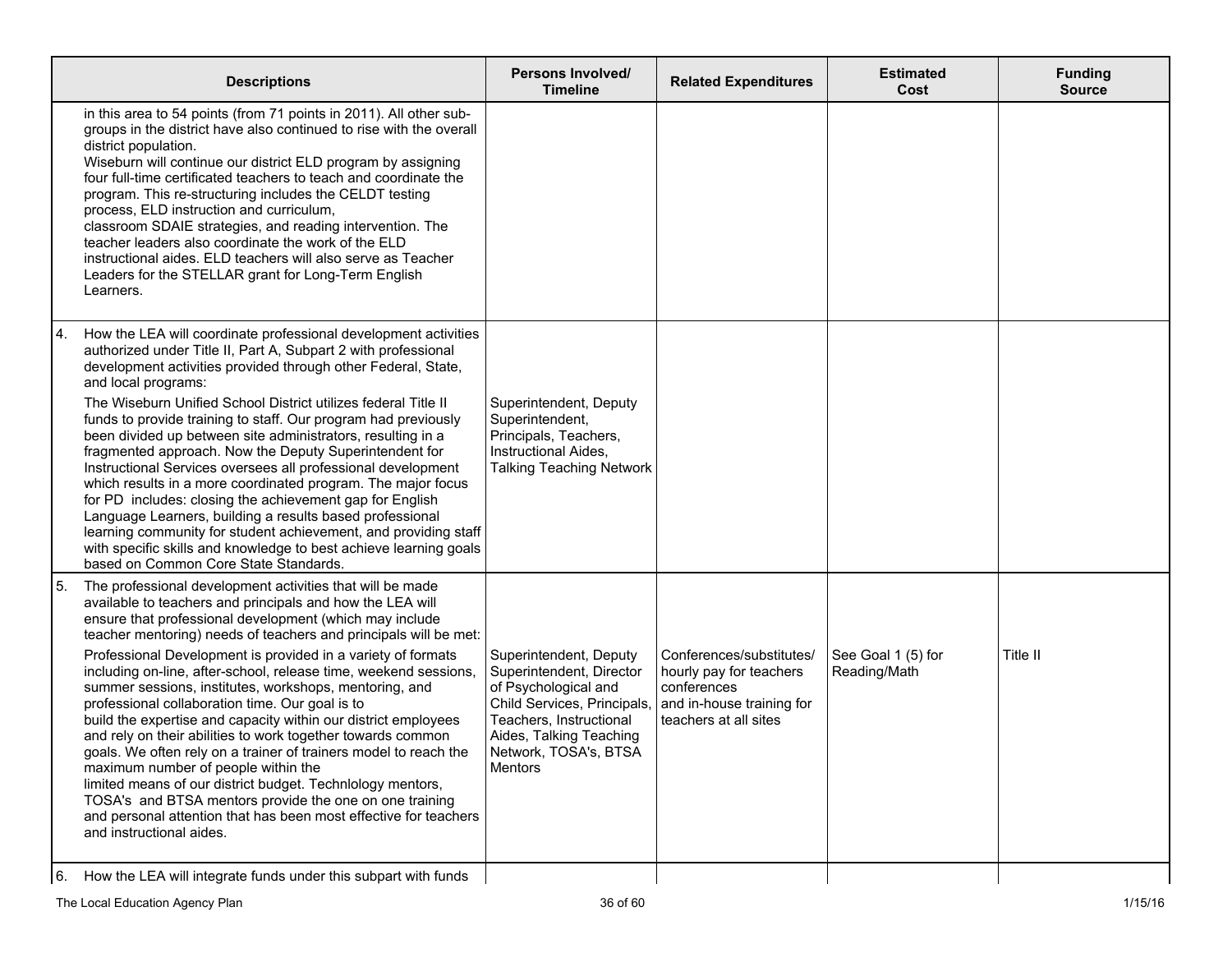| <b>Descriptions</b>                                                                                                                                                                                                                                                                                                                                                                                                                                                                                                                                                                                                                                                                                                                                                                                                                                                                                                                                                                                                                                                                                                                                                                                                                                                                                                                                                                                                                                                                                                                                                                                                                                                                                                                                                                                                                                                                                                                                                                                                                                                                    |                                                                                                                                                                                                                                                                                                                                                                                                            | <b>Persons Involved/</b><br><b>Timeline</b>                                                                                                                | <b>Related Expenditures</b>                        | <b>Estimated</b><br>Cost | <b>Funding</b><br><b>Source</b> |
|----------------------------------------------------------------------------------------------------------------------------------------------------------------------------------------------------------------------------------------------------------------------------------------------------------------------------------------------------------------------------------------------------------------------------------------------------------------------------------------------------------------------------------------------------------------------------------------------------------------------------------------------------------------------------------------------------------------------------------------------------------------------------------------------------------------------------------------------------------------------------------------------------------------------------------------------------------------------------------------------------------------------------------------------------------------------------------------------------------------------------------------------------------------------------------------------------------------------------------------------------------------------------------------------------------------------------------------------------------------------------------------------------------------------------------------------------------------------------------------------------------------------------------------------------------------------------------------------------------------------------------------------------------------------------------------------------------------------------------------------------------------------------------------------------------------------------------------------------------------------------------------------------------------------------------------------------------------------------------------------------------------------------------------------------------------------------------------|------------------------------------------------------------------------------------------------------------------------------------------------------------------------------------------------------------------------------------------------------------------------------------------------------------------------------------------------------------------------------------------------------------|------------------------------------------------------------------------------------------------------------------------------------------------------------|----------------------------------------------------|--------------------------|---------------------------------|
| received under part D that are used for professional<br>development to train teachers to integrate technology into<br>curricula and instruction to improve teaching, learning, and<br>technology literacy:<br>Follow the District Technology Plan goals related to<br>Professional Development and Curriculum:<br>The Wiseburn Unified School District follows the Common Core of Psychological and<br>State Standards for English Language Arts and Mathematics.<br>The Next Generation Science Standards and the English<br>Language Development Standards are currently being reviewed<br>for implementation. The Technology Committee will map the<br>National Educational Technology Standards (NETS) with<br>existing content standards and provide suggested technology-<br>enriched activities for each grade level and content area.<br>Student expectations are aligned with content standards written<br>for each grade level and subject area. Based on assessments<br>done locally and statewide, instructional needs are adjusted on<br>an ongoing basis. The schools' Single Plan for Student<br>Achievement Reports provide annual updates that include<br>technology usage by students, staff, and parents. By using<br>growth documents from the school sites, the technology plan<br>supports the individual schools' improvement plans.<br>Since the development of our last technology plan, Wiseburn<br>faculty and administration have shown significant growth in<br>technology use and skills. Particular growth was seen in the<br>area of professional communication (email),<br>record keeping (PowerSchool/PowerGrade), and the use of<br>productivity tools (word processing, presentations,<br>spreadsheets). Recent increases in skills related to data<br>collection and analysis, online data input, and Web 2.0 tools,<br>such as Google Apps for Education, have been noted.<br>Continued growth in communication, curriculum integration, and<br>assessment of students is expected, including implementation<br>of Smarter Balanced assessments. |                                                                                                                                                                                                                                                                                                                                                                                                            | Superintendent, Deputy<br>Superintendent, Director<br>Child Services, Principals,<br>Teachers, Instructional<br>Aides, Talking Teaching<br>Network, TOSA's | Cost of Technology<br><b>TOSA and Tech Mentors</b> | 132,000                  | <b>LCFF Base</b>                |
| 7 <sub>1</sub>                                                                                                                                                                                                                                                                                                                                                                                                                                                                                                                                                                                                                                                                                                                                                                                                                                                                                                                                                                                                                                                                                                                                                                                                                                                                                                                                                                                                                                                                                                                                                                                                                                                                                                                                                                                                                                                                                                                                                                                                                                                                         | How students and teachers will have increased access to<br>technology; and how ongoing sustained professional<br>development for teachers, administrators, and school library<br>media personnel will be provided in the effective use of<br>technology. (Note: A minimum of 25% of the Title II, Part D<br>Enhancing Education through Technology funding must be<br>spent on professional development.): |                                                                                                                                                            |                                                    |                          |                                 |
|                                                                                                                                                                                                                                                                                                                                                                                                                                                                                                                                                                                                                                                                                                                                                                                                                                                                                                                                                                                                                                                                                                                                                                                                                                                                                                                                                                                                                                                                                                                                                                                                                                                                                                                                                                                                                                                                                                                                                                                                                                                                                        | Technology Mentors will provide training to all staff at staff<br>meetings, after school and on Saturdays. Training will include<br>the analysis of student results through data analysis programs,<br>use of PowerGrade, email, word processing, spreadsheet, and<br>presentation applications. Teachers and staff will utilize their                                                                     | Superintendent, Deputy<br>Superintendent, Director<br>of Psychological and<br>Child Services, Principals,<br>Teachers, Instructional                       |                                                    |                          |                                 |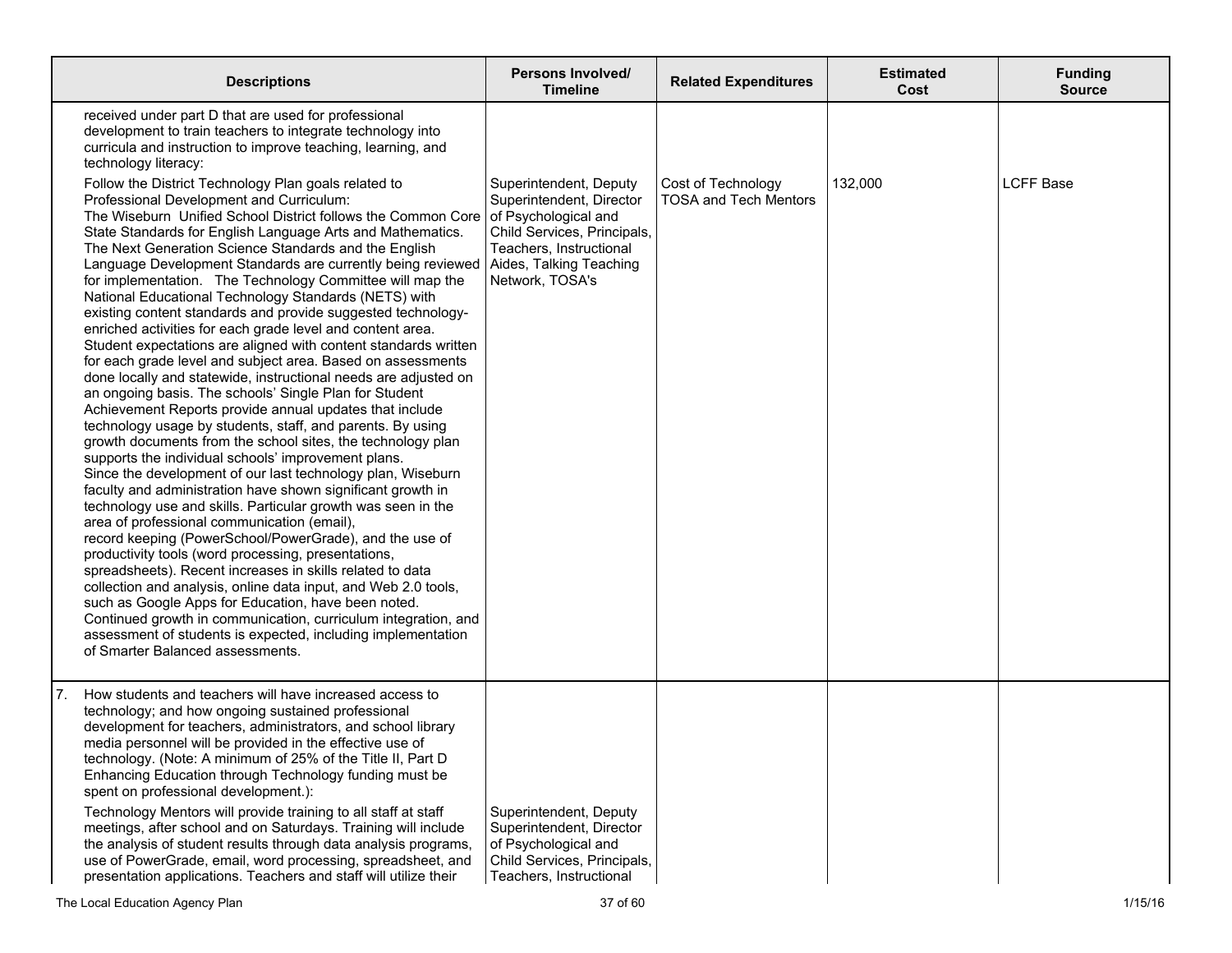| <b>Descriptions</b>                                                                                                                                                                                                                                                                                                                                                                                                                                                                                                                                                                                                                                                                       | <b>Persons Involved/</b><br><b>Timeline</b>                                                                                                    | <b>Related Expenditures</b>                                                                                              | <b>Estimated</b><br>Cost | <b>Funding</b><br><b>Source</b>        |
|-------------------------------------------------------------------------------------------------------------------------------------------------------------------------------------------------------------------------------------------------------------------------------------------------------------------------------------------------------------------------------------------------------------------------------------------------------------------------------------------------------------------------------------------------------------------------------------------------------------------------------------------------------------------------------------------|------------------------------------------------------------------------------------------------------------------------------------------------|--------------------------------------------------------------------------------------------------------------------------|--------------------------|----------------------------------------|
| knowledge in these areas to help students integrate the tools of<br>technology into their standards-based curriculum. The<br>Technology Committee will begin launching options for 1:1<br>integration of Technology in Wiseburn. Training is supported<br>through the TIIP Grant through UCLA that builds on the<br>Adaptive Schools Model for change through professional<br>development.                                                                                                                                                                                                                                                                                                | Aides, Talking Teaching<br>Network, TOSA's                                                                                                     |                                                                                                                          |                          |                                        |
| How the LEA, teachers, paraprofessionals, principals, other<br>l 8.<br>relevant school personnel, and parents have collaborated in the<br>planning of professional development activities and in the<br>preparation of the LEA Plan:                                                                                                                                                                                                                                                                                                                                                                                                                                                      |                                                                                                                                                |                                                                                                                          |                          |                                        |
| Each year teachers complete a Professional Development<br>Survey to provide input to the Administrative Council regarding<br>needs for professional development. Evaluation data from past<br>trainings are reviewed. Teachers and paraprofessionals provide<br>input to principals during staff meetings. Parents participate in<br>this process through Site Councils, ELAC, ELAC/DELAC and<br>GATE committees.                                                                                                                                                                                                                                                                         | Superintendent, Deputy<br>Superintendent, Director<br>of Psychological and<br>Child Services, Principals,<br>Teachers, Instructional<br>Aides, |                                                                                                                          |                          |                                        |
| I 9.<br>How the LEA will provide training to enable teachers to:<br>Teach and address the needs of students with different<br>learning styles, particularly students with disabilities,<br>students with special learning needs (including students<br>who are gifted and talented), and students with limited<br>English proficiency;<br>Improve student behavior in the classroom and identify<br>$\bullet$<br>early and appropriate interventions to help all students<br>learn;<br>Involve parents in their child's education; and<br>$\bullet$<br>Understand and use data and assessments to improve<br>$\bullet$<br>classroom practice and student learning.                        |                                                                                                                                                |                                                                                                                          |                          |                                        |
| The use of data and assessments are a central part of the<br>professional learning community in Wiseburn. Time will<br>continue to be provided for teachers to analyze student<br>academic results and make next step instructional decisions<br>based on that analysis. Teachers use their knowledge of<br>student results to identify students who are not yet proficient<br>and provide specific intervention to promote proficiency.<br>Training of staff will include differentiated instruction and<br>behavior management to ensure that all students are learning.<br>A major focus will be preparing for instruction and assessment<br>based on the Common Core State Standards. | Superintendent, Deputy<br>Superintendent, Director<br>of Psychological and<br>Child Services, Principals,<br>Teachers, Instructional<br>Aides, | Conferences/substitutes/<br>hourly pay for teachers<br>conferences<br>and in-house training for<br>teachers at all sites | \$25,000                 | <b>Educator Effectiveness</b><br>Grant |
| 10. How the LEA will use funds under this subpart to meet the<br>requirements of Section 1119:                                                                                                                                                                                                                                                                                                                                                                                                                                                                                                                                                                                            |                                                                                                                                                |                                                                                                                          |                          |                                        |
| All Wiseburn Teachers are highly qualified based on the<br>requirements of No Child Left Behind. All teachers have their<br>CLAD supplement or appropriate CTEL requirements. All                                                                                                                                                                                                                                                                                                                                                                                                                                                                                                         | Superintendent, Deputy<br>Superintendent, Director<br>of Human Services,                                                                       |                                                                                                                          |                          |                                        |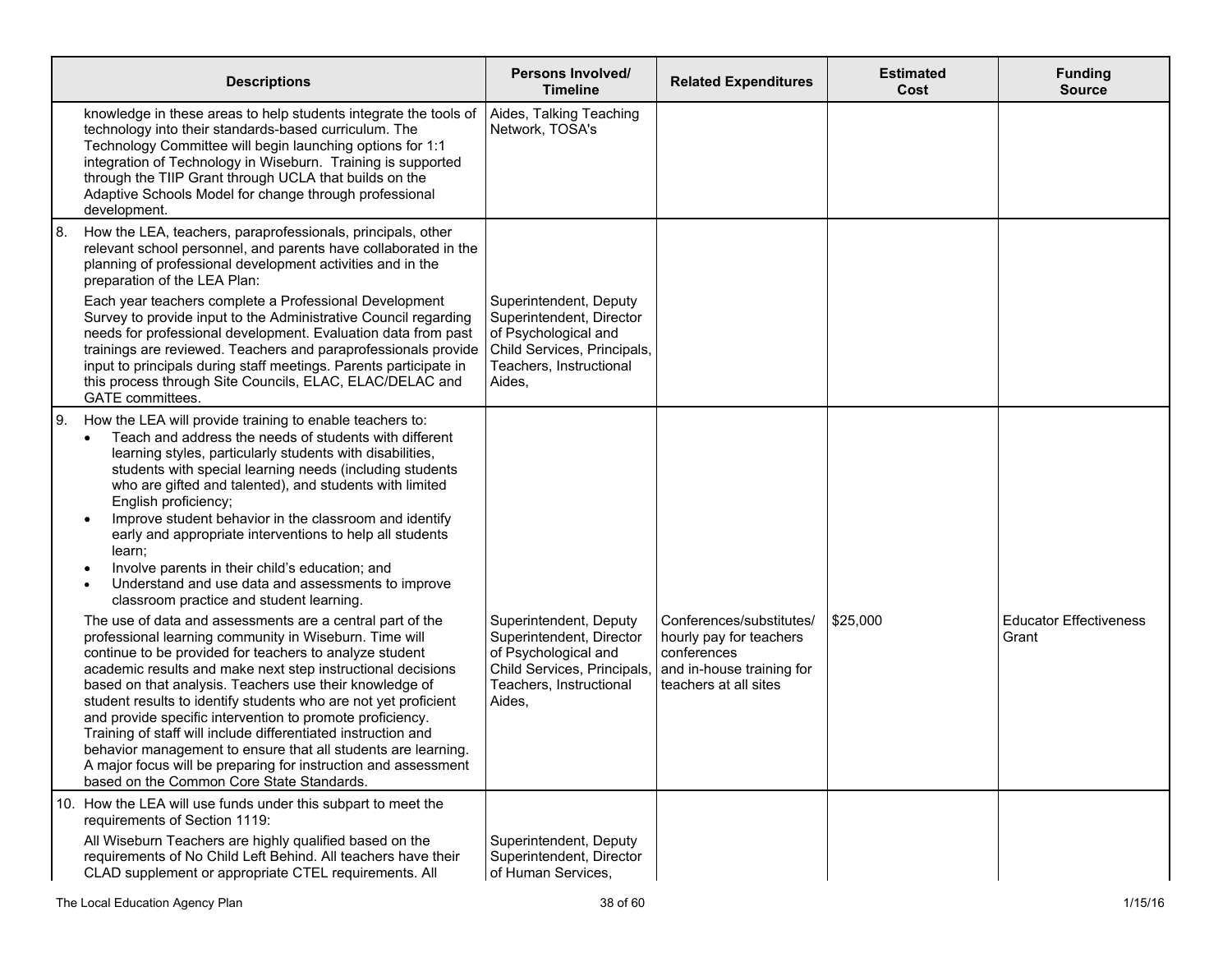| <b>Descriptions</b>                                                                                                                                    | Persons Involved/<br>Timeline | <b>Related Expenditures</b> | <b>Estimated</b><br>Cost | <b>Funding</b><br><b>Source</b> |
|--------------------------------------------------------------------------------------------------------------------------------------------------------|-------------------------------|-----------------------------|--------------------------|---------------------------------|
| paraprofessionals working in Title I schools are highly qualified<br>through education or through the Paraprofessional Training<br>Assessment Program. | <b>Principals</b>             |                             |                          |                                 |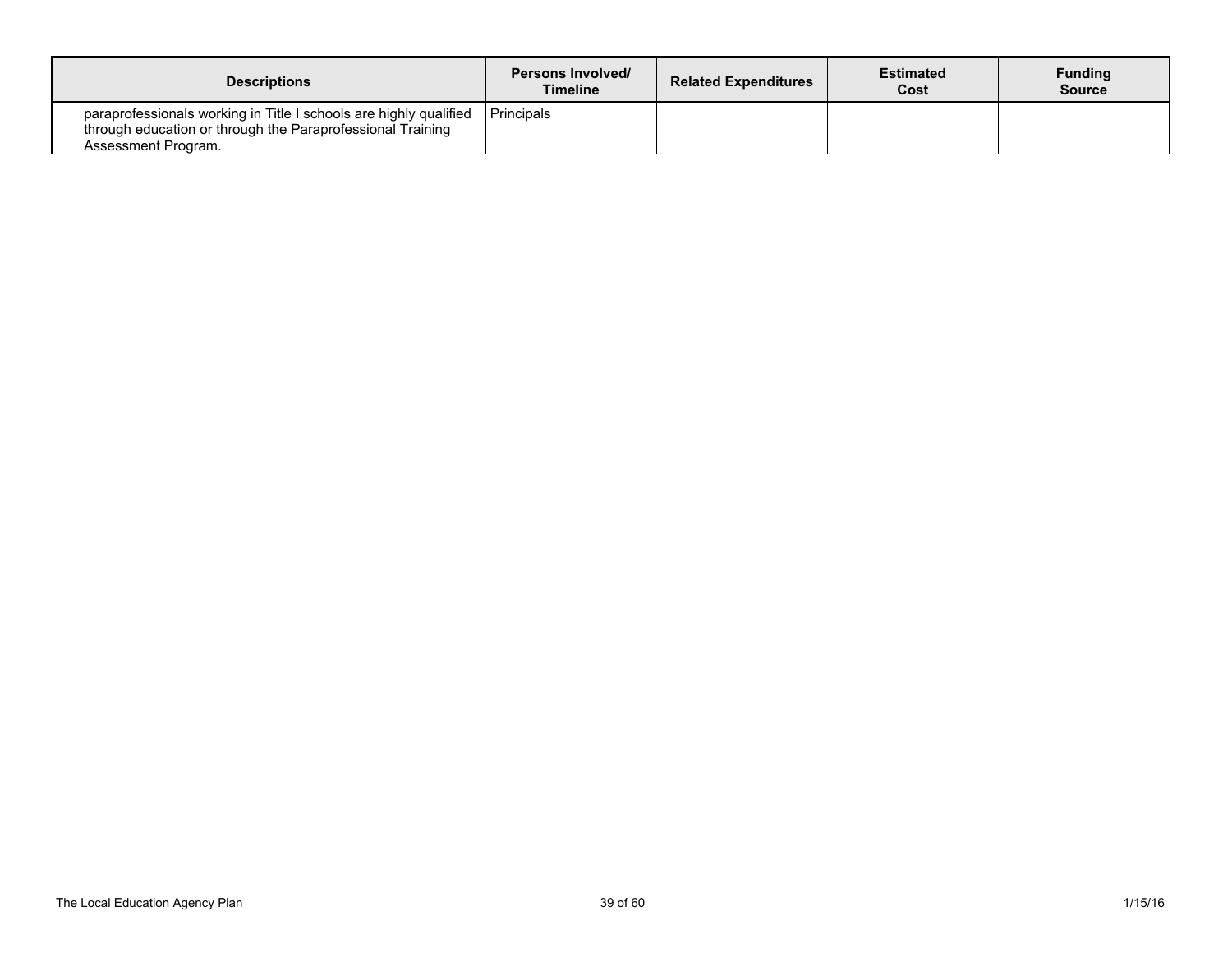### **Performance Goal 5: All students will graduate from high school.**

### Planned Improvements: High School Graduation Rates, Dropouts, and AP

This section of the plan is intended to reflect the LEA's efforts to reduce the percentage of students dropping out of school, and therefore, increase the percentage of students who graduate from high school. Also include a description below of the LEA's efforts to ensure that all students have equal access to advanced placement (AP) opportunities.

The Wiseburn School District became the Wiseburn Unified School District on July 1, 2014. In our feeder school pattern, students matriculate from Dana Middle School to one of three Charter High Schools: Da Vinci Design, Da Vinci Science and Da Vinci Communications. The Wiseburn Unified School District is the authorizer for the Da Vinci Schools and has enjoyed a successful partnership since the Charter Schools were initiated in 2009. The Wiseburn Unified School District receives federal funding based only on the K-8, non-charter students in the district. Each Charter High School applies directly for Title I funding and has its own LEA Plan. The activities and actions listed below are drawn from Performance Goal #5 from the LEA Plans of the Charter High Schools and are funded accordingly.

| 5.1 (High School Graduates)                                                                    |                                                                                                                                                                                                                                                                                                                                                   |  |  |  |  |
|------------------------------------------------------------------------------------------------|---------------------------------------------------------------------------------------------------------------------------------------------------------------------------------------------------------------------------------------------------------------------------------------------------------------------------------------------------|--|--|--|--|
| <b>Activities/Actions</b>                                                                      | Ensure a cohort graduation rate of at least 94% by providing support to all students through tutoring,<br>summer programs, seminars, and college mentor support.                                                                                                                                                                                  |  |  |  |  |
| <b>Students Served</b>                                                                         | All high school students targeted for being at-risk of of not graduating.                                                                                                                                                                                                                                                                         |  |  |  |  |
| Timeline/ Person(s)<br>Involved                                                                | HS Principal, Counselors, Teachers, College Mentors, Parents, Business Partners - September 2014 -<br>June 2019                                                                                                                                                                                                                                   |  |  |  |  |
| <b>Benchmarks/Evaluation</b>                                                                   | Local assessments, Standards Based Grading, CAHSEE Proficiency, SAT/ACT scores                                                                                                                                                                                                                                                                    |  |  |  |  |
| <b>Funding Source</b>                                                                          | Charter Funds (Da Vinci Schools)                                                                                                                                                                                                                                                                                                                  |  |  |  |  |
|                                                                                                | 5.2 (Dropouts)                                                                                                                                                                                                                                                                                                                                    |  |  |  |  |
| <b>Activities/Actions</b>                                                                      | Counselors will track 9th grade cohort students though high school graduation, college and into<br>workforce entry. Drop-out students will be located using CALPADS, with follow-up done by<br>Counselors. Struggling students will be identified at the end of each semester and will be provided<br>with academic and other supports as needed. |  |  |  |  |
| <b>Students Served</b><br>All high school students targeted for being at-risk of dropping out. |                                                                                                                                                                                                                                                                                                                                                   |  |  |  |  |
| <b>Timeline/ Person(s)</b><br>Involved                                                         | Counselors, Teachers - September 2014-June 2019                                                                                                                                                                                                                                                                                                   |  |  |  |  |
| <b>Benchmarks/Evaluation</b>                                                                   | Cohort Graduation rate, Mastery Based Grading, Track and follow-up on all High School incompletes<br>and withdrawals using Da Vinci Data Dashboard                                                                                                                                                                                                |  |  |  |  |
| <b>Funding Source</b>                                                                          | Charter Funds (Da Vinci Schools)                                                                                                                                                                                                                                                                                                                  |  |  |  |  |
|                                                                                                | 5.3 (Advanced Placement)                                                                                                                                                                                                                                                                                                                          |  |  |  |  |
| <b>Activities/Actions</b>                                                                      | Advanced Placement options are provided through concurrent enrollment in partnership with local<br>universities and community colleges.                                                                                                                                                                                                           |  |  |  |  |
| <b>Students Served</b>                                                                         | Junior and Senior students                                                                                                                                                                                                                                                                                                                        |  |  |  |  |
| <b>Timeline/ Person(s)</b><br>Involved                                                         | Counselors, Teachers, University Partners - September 2014-June 2019                                                                                                                                                                                                                                                                              |  |  |  |  |
| <b>Benchmarks/Evaluation</b>                                                                   | Mastery Based Grading and tracking student success by semester using Da Vinci Data Dashboard                                                                                                                                                                                                                                                      |  |  |  |  |
| <b>Funding Source</b>                                                                          | Charter Funds (Da Vinci Schools)                                                                                                                                                                                                                                                                                                                  |  |  |  |  |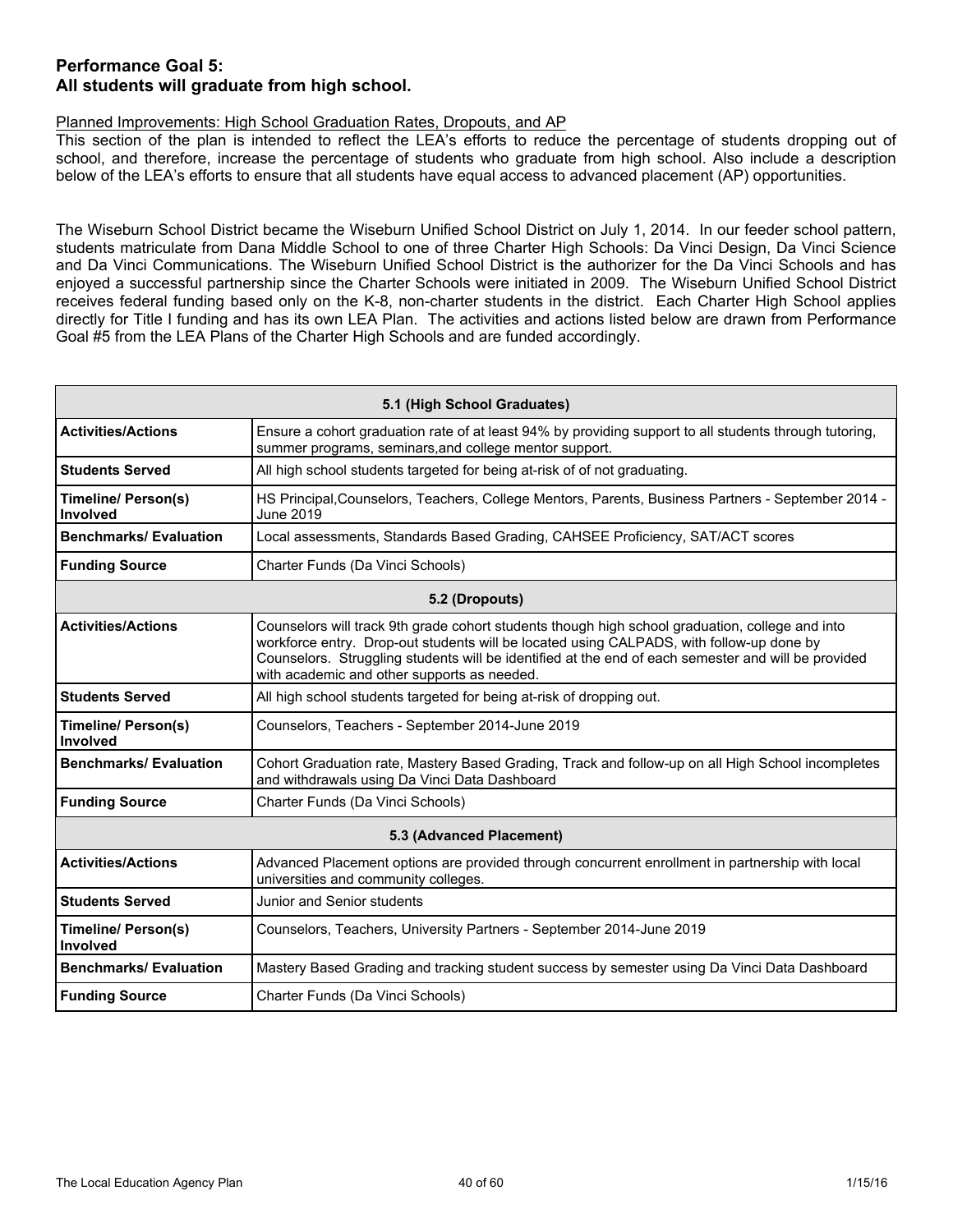### **Additional Mandatory Title I Descriptions**

Please include in the space below the following descriptions mandated by NCLB legislation. If the LEA has already included any of the descriptions, they do not need to be provided again here; please indicate the page number or section of the Plan where this information is included.

Describe the measure of poverty that will be used to determine which schools are eligible for Title I funding in accordance with Section 1113, "Eligible School Attendance Areas.

| Description of How the LEA is Meeting or Plans to Meet this Requirement                                                                                                                                                                                                                                                                                                                                                                                                                                                                                          |                                                                                                                                                                                                                     |  |  |  |
|------------------------------------------------------------------------------------------------------------------------------------------------------------------------------------------------------------------------------------------------------------------------------------------------------------------------------------------------------------------------------------------------------------------------------------------------------------------------------------------------------------------------------------------------------------------|---------------------------------------------------------------------------------------------------------------------------------------------------------------------------------------------------------------------|--|--|--|
| Identify one of the following options as the low-<br>income measure to identify schools eligible for Title I<br>funding:<br>Number of children in families receiving<br>$\bullet$<br>assistance under the CalWorks program;<br>Number of children eligible for<br>$\bullet$<br>Free/Reduced Price Lunch programs;<br>Number of children ages 5-17 in poverty<br>$\bullet$<br>counted by the most recent census data;<br>Number of children eligible to receive<br>$\bullet$<br>medical assistance under the Medicaid<br>program;<br>Or a composite of the above. | The Wiseburn Unified School District uses the number of children eligible for<br>Free/Reduced Lunch programs to determine schools eligible for Title I funding.                                                     |  |  |  |
| Describe how the low-income measure described<br>above is used to rank and select schools to receive<br>Title I funds<br>All schools with a 75% or above poverty<br>$\bullet$<br>level are funded<br>All other schools are funded by poverty<br>$\bullet$<br>ranking district wide or by grade span.                                                                                                                                                                                                                                                             | The school with the highest percentage of low-income students is the first to<br>receive Title I funding. The district determines if any other schools will receive<br>funding based on the same low-income factor. |  |  |  |

### **Additional Mandatory Title I Descriptions**

Please include in the space below the following descriptions mandated by NCLB legislation. If the LEA has already included any of the descriptions, they do not need to be provided again here; please indicate the page number or section of the Plan where this information is included.

Please provide a general description of the nature of the programs to be conducted by the LEA under Sections 1114, "Schoolwide Programs," and/or Section 1115, "Targeted Assistance Schools." All ten of the required components must be addressed.

For more information on Schoolwide, please go to http://www.cde.ca.gov/sp/sw/rt. For Targeted Assistance go to http://www.cde.ca.gov/sp/sw/rt/tasinfo.asp.

### **Schoolwide Programs (SWP) - Resources to Upgrade the Entire Educational Program**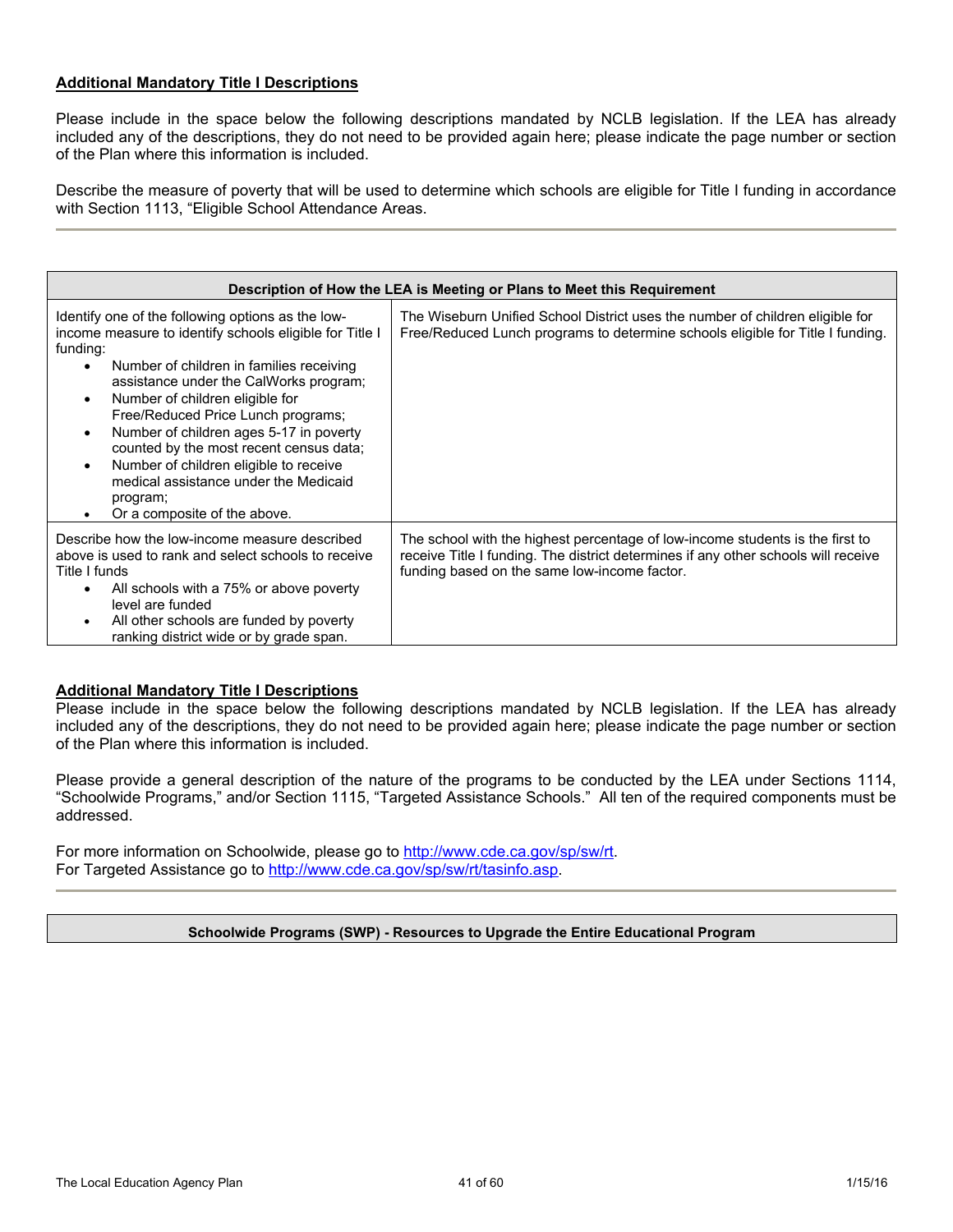|           | Schoolwide Programs (SWP) - Resources to Upgrade the Entire Educational Program                                                                                                                                                                                                                                                                                                                                             |                                                                                                                                                                                                                                                                                                                                                                                                                                                                                                           |  |  |
|-----------|-----------------------------------------------------------------------------------------------------------------------------------------------------------------------------------------------------------------------------------------------------------------------------------------------------------------------------------------------------------------------------------------------------------------------------|-----------------------------------------------------------------------------------------------------------------------------------------------------------------------------------------------------------------------------------------------------------------------------------------------------------------------------------------------------------------------------------------------------------------------------------------------------------------------------------------------------------|--|--|
| $\bullet$ | For schoolwide programs (SWP), describe how the<br>LEA will help schools to bring together all resources<br>to upgrade the entire educational program at the<br>school and include assistance in activities such as:<br>A comprehensive needs assessment of the<br>entire school in relation to state standards.<br>Schoolwide reform strategies that provide<br>opportunities for all children to meet state<br>standards. | Wiseburn participates in Schoolwide Assistance for Title I services. The school<br>identified with the most needs in this area is Peter Burnett. Assistance is<br>provided to students through reading and math intervention that occurs within<br>the school day. Students also participate in additional programs that extend<br>their school day to provide increased time for learning. Classroom teachers,<br>supported by instructional aides and reading specialists coordinate these<br>services. |  |  |
| $\bullet$ | Effective methods and instructional strategies                                                                                                                                                                                                                                                                                                                                                                              |                                                                                                                                                                                                                                                                                                                                                                                                                                                                                                           |  |  |
| $\bullet$ | based on scientifically-based research.<br>Strategies that give primary consideration to<br>extended learning time, extended school year,<br>before and after school and summer programs.                                                                                                                                                                                                                                   |                                                                                                                                                                                                                                                                                                                                                                                                                                                                                                           |  |  |
| $\bullet$ | Proven strategies that address the needs of<br>historically under served students, low<br>achieving students, and those at risk of not<br>meeting state standards.                                                                                                                                                                                                                                                          |                                                                                                                                                                                                                                                                                                                                                                                                                                                                                                           |  |  |
| $\bullet$ | Instruction by highly qualified teachers and<br>strategies to attract and keep such teachers.                                                                                                                                                                                                                                                                                                                               |                                                                                                                                                                                                                                                                                                                                                                                                                                                                                                           |  |  |
| $\bullet$ | High quality and ongoing professional                                                                                                                                                                                                                                                                                                                                                                                       |                                                                                                                                                                                                                                                                                                                                                                                                                                                                                                           |  |  |
|           | development for teachers, principals,                                                                                                                                                                                                                                                                                                                                                                                       |                                                                                                                                                                                                                                                                                                                                                                                                                                                                                                           |  |  |
|           | paraprofessionals, and if appropriate, pupil<br>services personnel, parents and other staff.                                                                                                                                                                                                                                                                                                                                |                                                                                                                                                                                                                                                                                                                                                                                                                                                                                                           |  |  |
| $\bullet$ | Strategies to increase parental involvement.                                                                                                                                                                                                                                                                                                                                                                                |                                                                                                                                                                                                                                                                                                                                                                                                                                                                                                           |  |  |
| $\bullet$ | Assistance to preschool children in transitioning<br>from early childhood programs to elementary                                                                                                                                                                                                                                                                                                                            |                                                                                                                                                                                                                                                                                                                                                                                                                                                                                                           |  |  |
|           | school programs.                                                                                                                                                                                                                                                                                                                                                                                                            |                                                                                                                                                                                                                                                                                                                                                                                                                                                                                                           |  |  |
| $\bullet$ | Timely and effective additional assistance to<br>students who experience difficulty mastering<br>state standards.                                                                                                                                                                                                                                                                                                           |                                                                                                                                                                                                                                                                                                                                                                                                                                                                                                           |  |  |

| Targeted Assistance Programs (TAS) - Student Identification                                                                                                                                                                                                                                                                                                                                                                                                        |                                                                |  |  |  |
|--------------------------------------------------------------------------------------------------------------------------------------------------------------------------------------------------------------------------------------------------------------------------------------------------------------------------------------------------------------------------------------------------------------------------------------------------------------------|----------------------------------------------------------------|--|--|--|
| For targeted assistance programs (TAS), describe<br>how the LEA will help schools to identify<br>participating students most at risk of failing to meet<br>state standards and help those students to meet the<br>State's challenging academic standards. The<br>description should include activities such as:                                                                                                                                                    | Wiseburn does not participate in targeted assistance programs. |  |  |  |
| Effective methods and instructional strategies<br>based on scientifically-based research.<br>Strategies that give primary consideration to<br>extended learning time, extended school year,<br>before and after school and summer programs.<br>Strategies that minimize removing children from<br>the regular classroom during regular school<br>hours for instruction.<br>Instruction by highly qualified teachers.<br>Professional development opportunities for |                                                                |  |  |  |
| teachers, principals, and paraprofessionals,<br>including if appropriate, pupil services<br>personnel, parents, and other staff.<br>Strategies to increase parental involvement.                                                                                                                                                                                                                                                                                   |                                                                |  |  |  |

Please describe how teachers, in consultation with parents, administrators, and pupil services personnel in targeted assistance schools under Section 1115, "Targeted Assistance Schools," will identify the eligible children most in need of services under this part. **Please note that multiple, educationally related criteria must be used to identify students eligible for services.** Where applicable, provide a description of appropriate, educational services outside such schools for children living in local institutions for neglected or delinquent children in community day school programs, and homeless children.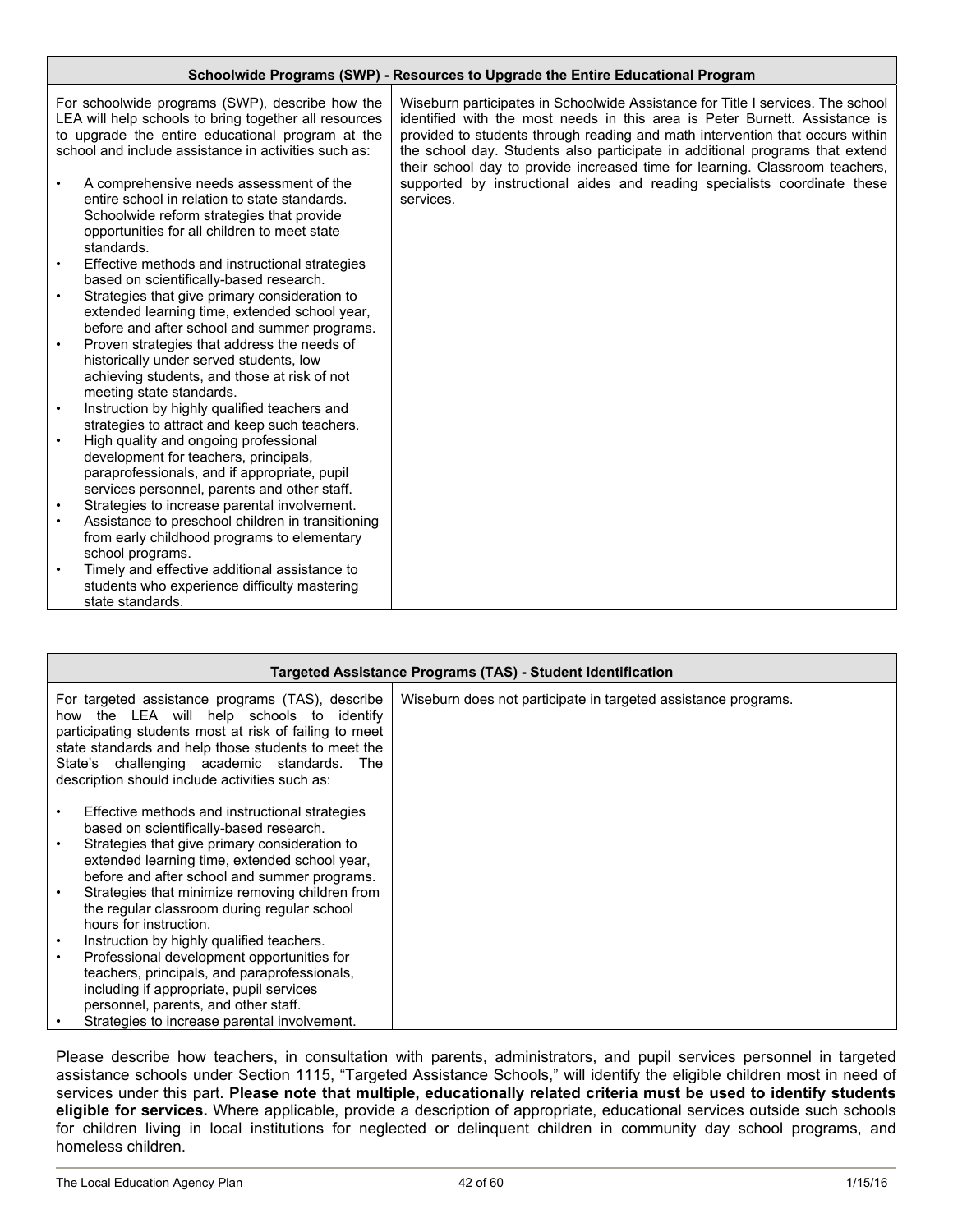|                                                                                                                                                                                                                                                                              | <b>Targeted Assistance Programs (TAS) - Student Identification</b> |  |  |  |  |  |  |
|------------------------------------------------------------------------------------------------------------------------------------------------------------------------------------------------------------------------------------------------------------------------------|--------------------------------------------------------------------|--|--|--|--|--|--|
| Describe who is involved and the criteria used to<br>identify which students in a targeted assistance<br>school will receive services. The criteria should:                                                                                                                  |                                                                    |  |  |  |  |  |  |
| Identify children who are failing or most at risk of<br>failing to meet the state academic content<br>standards.                                                                                                                                                             |                                                                    |  |  |  |  |  |  |
| Use multiple measures that include objective<br>criteria such as state assessments, and<br>subjective criteria such as teacher judgment,<br>parent interviews and classroom grades.<br>Include solely teacher judgment, parent<br>interviews and developmentally appropriate |                                                                    |  |  |  |  |  |  |
| measures, if the district operates a preschool<br>through grade 2 program with Title I funds.                                                                                                                                                                                |                                                                    |  |  |  |  |  |  |
| The description should include services to homeless<br>children, such as the appointment of a district<br>liaison, immediate enrollment, transportation, and<br>remaining in school of origin.                                                                               |                                                                    |  |  |  |  |  |  |
| The description should include services to children in<br>a local institution for neglected or delinquent children<br>and youth or attending a community day program, if<br>appropriate.                                                                                     |                                                                    |  |  |  |  |  |  |

Please describe the actions the LEA will take to implement public school choice with paid transportation and Supplemental Educational Services, consistent with the requirements of Section 1116, "Academic Assessment and Local Educational Agency and School Improvement."

While the Wiseburn School District is not presently in Program Improvement (PI) for Title I, Juan Cabrillo Elementary School has been designated as Year 1 status of Program Improvement. Juan Cabrillo Elementary School is not currently receiving Title I funds.

| Program Improvement (PI) - Parent Notification                                                                                                                                                                                                                         |                                                                                                                                                                                                                                                                                          |  |  |  |  |  |  |
|------------------------------------------------------------------------------------------------------------------------------------------------------------------------------------------------------------------------------------------------------------------------|------------------------------------------------------------------------------------------------------------------------------------------------------------------------------------------------------------------------------------------------------------------------------------------|--|--|--|--|--|--|
| Describe the process for parent notification of the<br>school's identification as PI, including notification of<br>the right for students to transfer to another school<br>that is not PI with paid transportation, and the right to<br>receive supplemental services. | The school designated as Program Improvement for Year 1 provided<br>notification to parents, including the right to attend another school that is not in<br>PI with paid transportation.                                                                                                 |  |  |  |  |  |  |
| Describe how the LEA will provide school choice and<br>supplemental services to eligible children, including<br>the selection of the children to receive services.                                                                                                     | The Wiseburn Unified School District does provide public school choice under<br>ESEA to parents for students attending a Year 1 status PI school, to attend<br>another district school that is not in Program Improvement and works with<br>families to provide transportation services. |  |  |  |  |  |  |

Please describe the strategy the LEA will use to coordinate programs under Title I with programs under Title II to provide professional development for teachers and principals, and, if appropriate, pupil services personnel, administrators, parents, and other staff, including LEA - level staff in accordance with Section 1118, "Parental Involvement," and Section 1119, "Qualifications for Teachers and Paraprofessionals."

| <b>Highly Qualified Teachers</b>                                                      |                                                                                                                                                                                                                                                                                                                                                                                                                                                                                                                                                           |  |  |  |  |  |
|---------------------------------------------------------------------------------------|-----------------------------------------------------------------------------------------------------------------------------------------------------------------------------------------------------------------------------------------------------------------------------------------------------------------------------------------------------------------------------------------------------------------------------------------------------------------------------------------------------------------------------------------------------------|--|--|--|--|--|
| and increase the number of highly qualified<br>teachers, principals, and other staff. | Describe the LEA's strategies for coordinating The Administrative Council (ADCO) identifies all Title II funding priorities to<br>resources and efforts to help schools retain, recruit   match the staff development needs of the entire district, including the<br>coordination with Title I needs. Every effort is made to recruit and maintain<br>highly qualified teachers, principals and other staff. Our positive reputation<br>and the positive working environment combine to provide a multitude of<br>applicants for each available position. |  |  |  |  |  |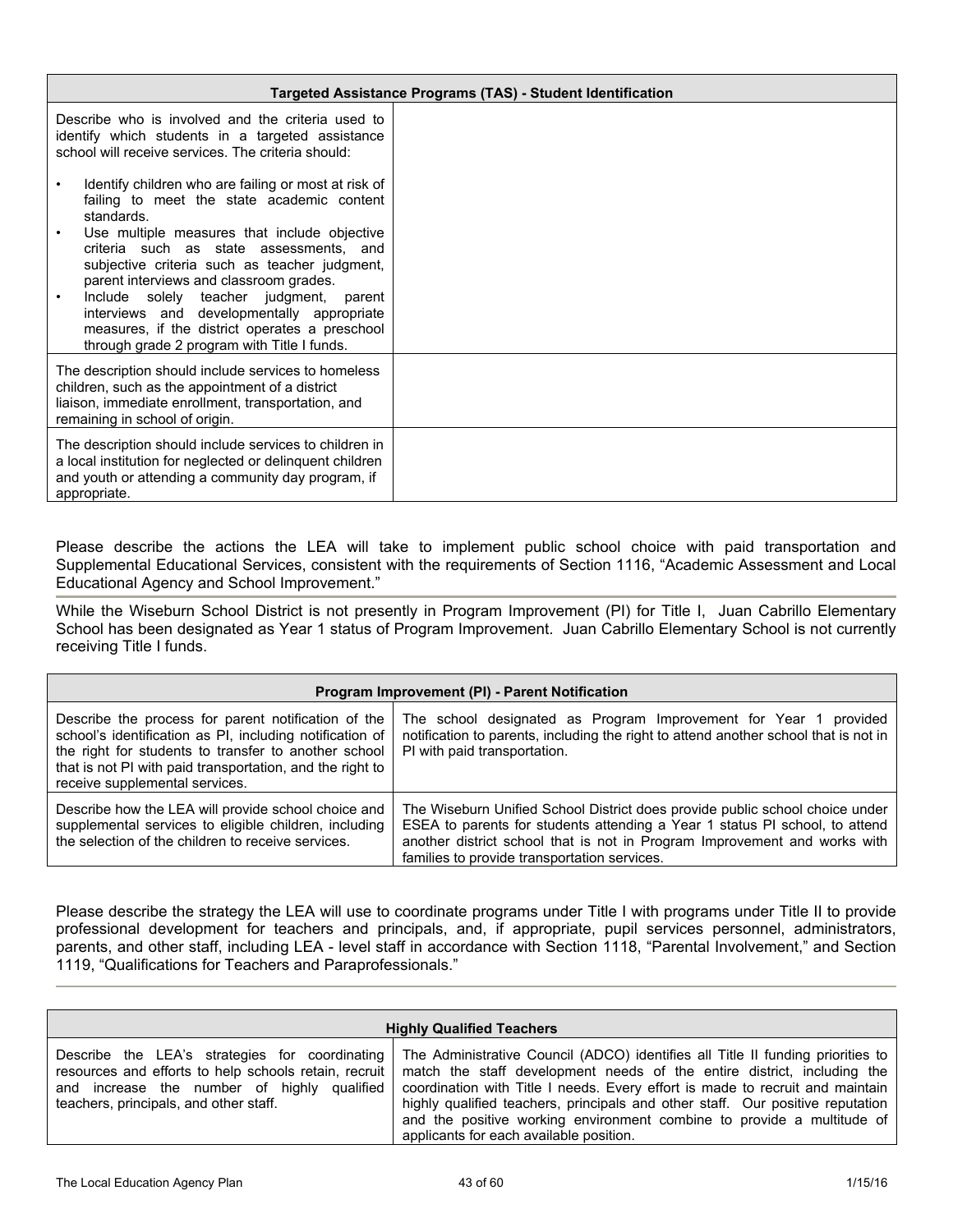| <b>Highly Qualified Teachers</b> |                                                                                                                                                                                                                                                                                                                                                                                                                                                                                                                                        |  |  |  |  |  |
|----------------------------------|----------------------------------------------------------------------------------------------------------------------------------------------------------------------------------------------------------------------------------------------------------------------------------------------------------------------------------------------------------------------------------------------------------------------------------------------------------------------------------------------------------------------------------------|--|--|--|--|--|
| education.                       | Describe the LEA's strategies for coordinating   Our Three Way Pledge signed by all parents, students and teachers is the<br>resources and efforts to prepare parents to be   cornerstone of building parent involvement in their children's education. Our<br>involved in the schools and in their children's   parent groups such as PTA, Wiseburn Education Foundation, Site Council,  <br>ELAC/DELAC, and the GATE Advisory Committee, each recruit and select<br>volunteers to become active participants in our school programs. |  |  |  |  |  |

#### **Coordination of Educational Services**

In the space below, please describe how the LEA will coordinate and integrate educational services at the LEA or individual school level in order to increase program effectiveness, eliminate duplication, and reduce fragmentation of the instructional program. Include programs such as: Even Start; Head Start; Reading First; Early Reading First and other preschool programs (including plans for the transition of participants in such programs to local elementary school programs; services for children with limited English proficiency; children with disabilities; migratory children; neglected or delinquent youth; Native American (Indian) students served under Part A of Title VII; homeless children; and immigrant children.

| <b>Increased Program Effectiveness</b>                                                                                                                                                                                                                                                                                                                                                                                                                                                                                                                                                                 |                                                                                                                                                                                                                                                                                                                                                     |  |  |  |  |  |  |  |
|--------------------------------------------------------------------------------------------------------------------------------------------------------------------------------------------------------------------------------------------------------------------------------------------------------------------------------------------------------------------------------------------------------------------------------------------------------------------------------------------------------------------------------------------------------------------------------------------------------|-----------------------------------------------------------------------------------------------------------------------------------------------------------------------------------------------------------------------------------------------------------------------------------------------------------------------------------------------------|--|--|--|--|--|--|--|
| Describe how the LEA will coordinate and integrate<br>educational services<br>to<br>increase<br>program<br>effectiveness, eliminate duplication, and reduce<br>fragmentation of the instructional program, including<br>programs such as:<br>Even Start<br>a.<br><b>Head Start</b><br>b.<br><b>Reading First</b><br>C.<br>Early Reading First<br>d.<br>Other preschool programs<br>е.<br>Services for children that are migratory,<br>f.<br>neglected or delinquent, Native American (Title<br>VII, Part A), homeless, immigrant, and limited -<br>English proficient, and children with disabilities. | The Wiseburn Unified School District coordinates services for children with<br>disabilities, English Language learners, Foster Youth,<br>Homeless students, and gifted and talented students. Programs for each of<br>these groups are coordinated through<br>the Administrative Council in compliance with all applicable laws and<br>regulations. |  |  |  |  |  |  |  |
| Compare to programs listed on Page 11 of the LEA<br>Plan to determine if all active programs have been<br>addressed.                                                                                                                                                                                                                                                                                                                                                                                                                                                                                   |                                                                                                                                                                                                                                                                                                                                                     |  |  |  |  |  |  |  |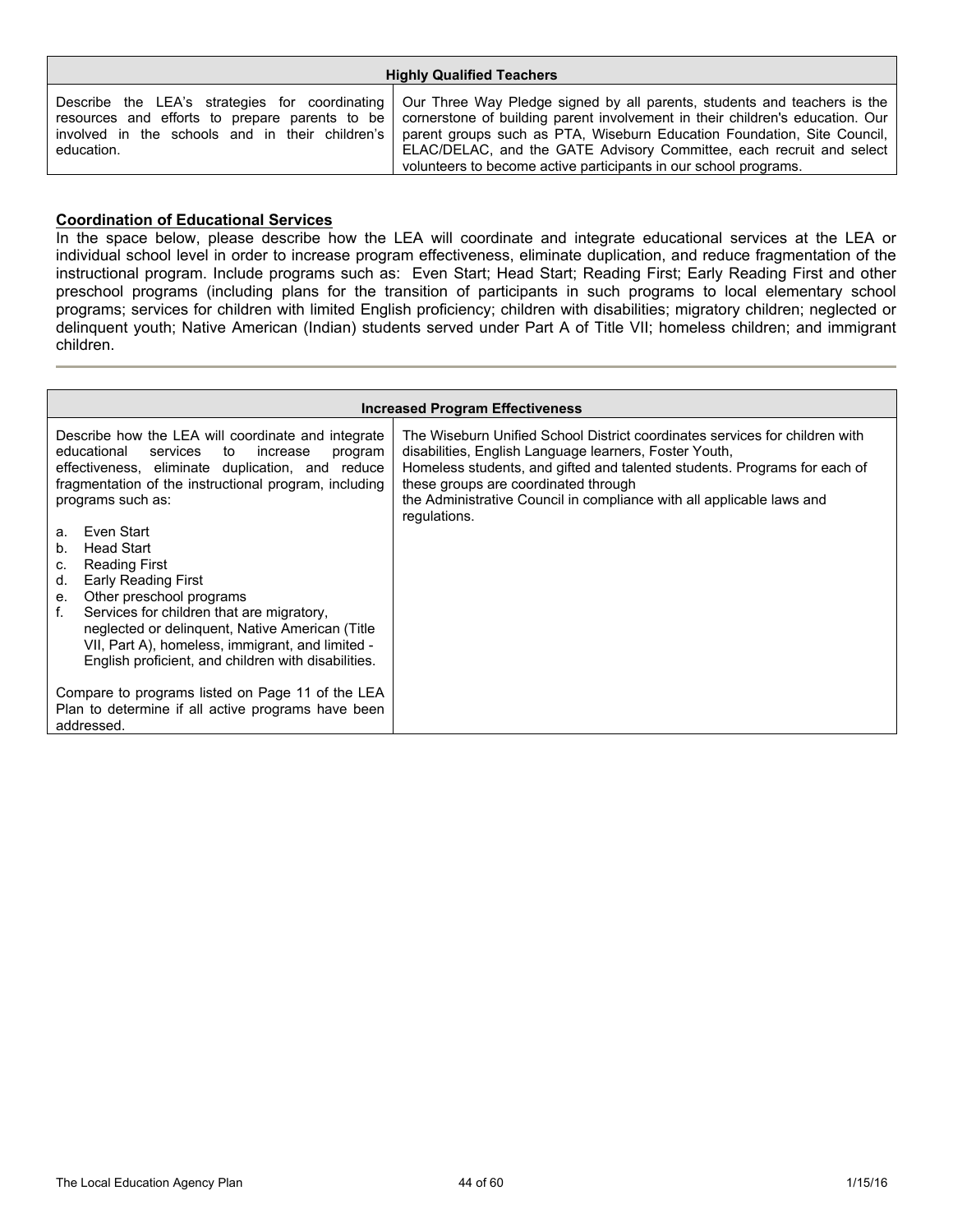### **Part III**

## **Assurances and Attachments**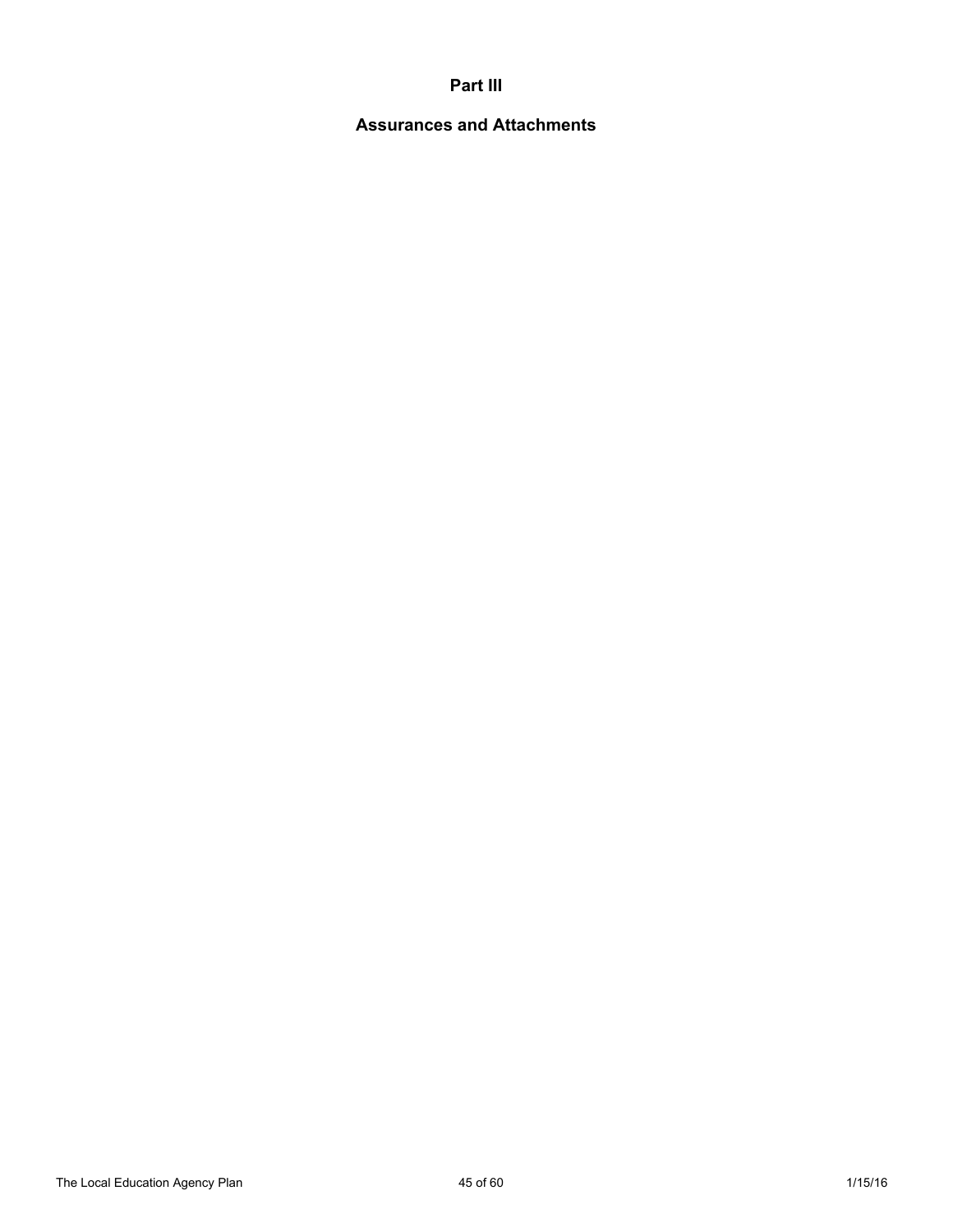To assure the LEA's eligibility for funds included in this Plan, the Superintendent must provide an original signature below attesting to compliance with all of the following statements.

#### **General Assurances**

- 1. Each such program will be administered in accordance with all applicable statutes, regulations, program plans, and applications.
- 2. The LEA will comply with all applicable supplement not supplant and maintenance of effort requirements.
- 3. (a) The control of funds provided under each program and title to property acquired with program funds will be in a public agency, a non - profit private agency, institution, organization, or Indian tribe, if the law authorizing the program provides for assistance to those entities; (b) the public agency, non - profit private agency, institution or organization, or Indian tribe will administer the funds and property to the extent required by the authorizing law.
- 4. The LEA will adopt and use proper methods of administering each such program, including (a) the enforcement of any obligations imposed by law on agencies, institutions, organizations, and other recipients responsible for carrying out each program; and (b) the correction of deficiencies in program operations that are identified through audits, monitoring, or evaluation.
- 5. The LEA will cooperate in carrying out any evaluation of each such program conducted by, or for, the State educational agency, the Secretary, or other Federal officials.
- 6. The LEA will use such fiscal control and fund accounting procedures as will ensure proper disbursement of, and accounting for, Federal funds paid to the applicant under each such program.
- 7. The LEA will (a) submit such reports to the State educational agency (which shall make the reports available to the Governor) and the Secretary as the State educational agency and Secretary may require to enable the State educational agency and Secretary to perform their duties under each such program; and (b) maintain such records, provide such information, and afford such access to the records as the State educational agency (after consultation with the Governor) or the Secretary may reasonably require to carry out the State educational agency's or the Secretary's duties.
- 8. The LEA has consulted with teachers, school administrators, parents, and others in the development of the local consolidated application/LEA Plan to the extent required under Federal law governing each program included in the consolidated application/LEA Plan.
- 9. Before the application was submitted, the LEA afforded a reasonable opportunity for public comment on the application and considered such comment.

9a. The LEA will provide the certification on constitutionally protected prayer that is required by section 9524.

10. The LEA will comply with the armed forces recruiter access provisions required by section 9528.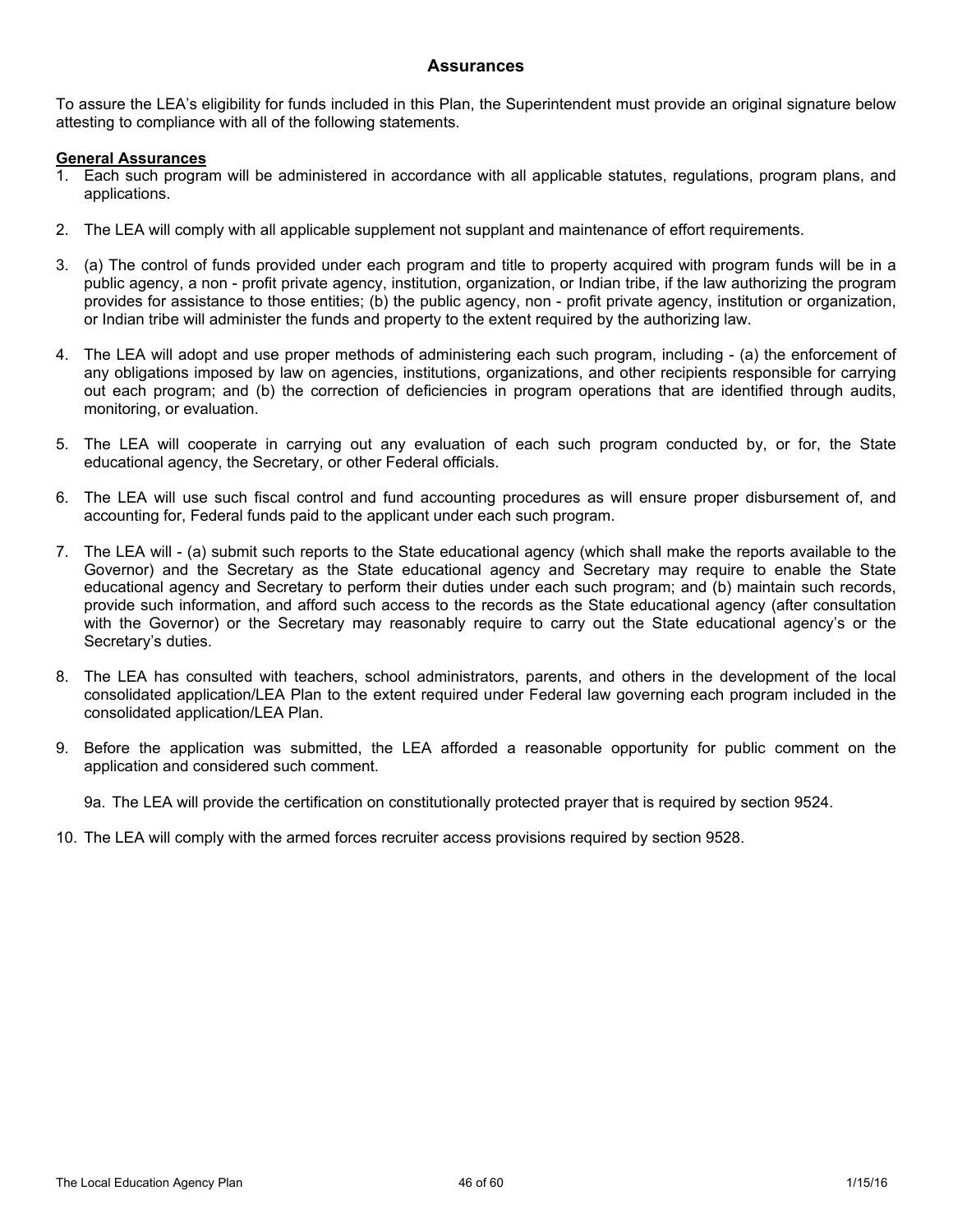### **TITLE I, PART A**

The LEA, hereby, assures that it will:

- 11. Participate, if selected, in the State National Assessment of Educational Progress in  $4<sup>th</sup>$  and  $8<sup>th</sup>$  grade reading and mathematics carried out under section 411(b)(2) of the National Education Statistics Act of 1994.
- 12. If the LEA receives more than \$500,000 in Title I funds, it will allow 1% to carry out NCLB Section 1118, Parent Involvement, including promoting family literacy and parenting skills; 95% of the allocation will be distributed to schools.
- 13. Inform eligible schools and parents of schoolwide program authority and the ability of such schools to consolidate funds from Federal, State, and local sources.
- 14. Provide technical assistance and support to schoolwide programs.
- 15. Work in consultation with schools as the schools develop the schools' plans pursuant to section 1114 and assist schools as the schools implement such plans or undertake activities pursuant to section 1115 so that each school can make adequate yearly progress toward meeting the State student academic achievement standards.
- 16. Fulfill such agency's school improvement responsibilities under section 1116, including taking actions under paragraphs (7) and (8) of section 1116(b).
- 17. Provide services to eligible children attending private elementary schools and secondary schools in accordance with section 1120, and timely and meaningful consultation with private school officials regarding such services.
- 18. Take into account the experience of model programs for the educationally disadvantaged, and the findings of relevant scientifically based research indicating that services may be most effective if focused on students in the earliest grades at schools that receive funds under this part.
- 19. In the case of an LEA that chooses to use funds under this part to provide early childhood development services to low - income children below the age of compulsory school attendance, ensure that such services comply with the performance standards established under section 641A(a) of the Head Start Act.
- 20. Work in consultation with schools as the schools develop and implement their plans or activities under sections 1118 and 1119 and *California Education Code Section 64001.*
- 21. Comply with requirements regarding the qualifications of teachers and paraprofessionals and professional development.
- 22. Inform eligible schools of the local educational agency's authority to obtain waivers on the school's behalf under Title IX.
- 23. Coordinate and collaborate, to the extent feasible and necessary as determined by the local educational agency, with the State educational agency and other agencies providing services to children, youth, and families with respect to a school in school improvement, corrective action, or restructuring under section 1116 if such a school requests assistance from the local educational agency in addressing major factors that have significantly affected student achievement at the school.
- 24. Ensure, through incentives for voluntary transfers, the provision of professional development, recruitment programs, or other effective strategies, that low - income students and minority students are not taught at higher rates than other students by unqualified, out - of - field, or inexperienced teachers.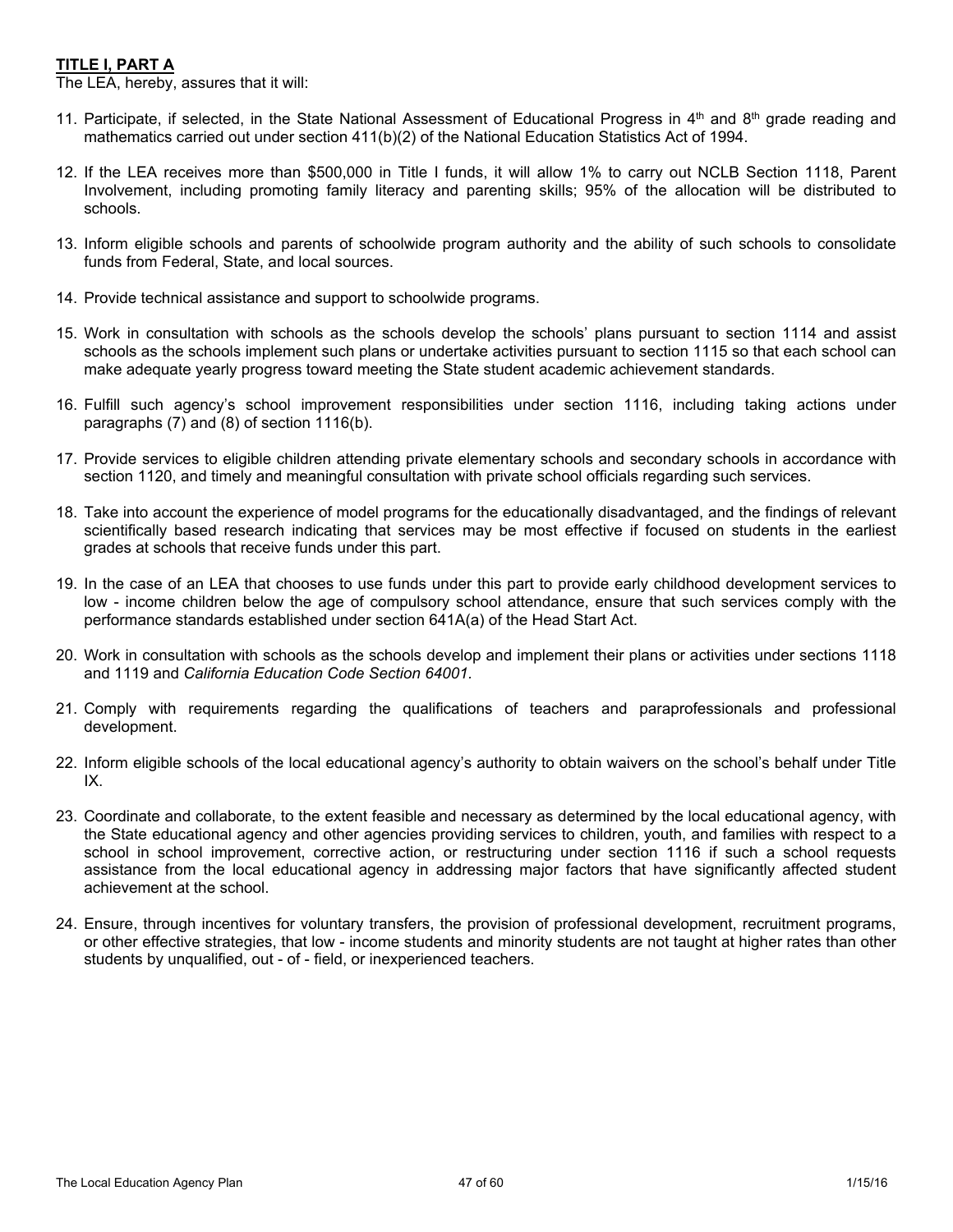- 25. Use the results of the student academic assessments required under section 1111(b)(3), and other measures or indicators available to the agency, to review annually the progress of each school served by the agency and receiving funds under this part to determine whether all of the schools are making the progress necessary to ensure that all students will meet the State's proficient level of achievement on the State academic assessments described in section 1111(b)(3) within 12 years from the baseline year described in section 1111(b)(2)(E)(ii).
- 26. Ensure that the results from the academic assessments required under section 1111(b)(3) will be provided to parents and teachers as soon as is practicably possible after the test is taken, in an understandable and uniform format and, to the extent practicable, provided in a language or other mode of communication that the parents can understand.
- 27. Assist each school served by the agency and assisted under this part in developing or identifying examples of high quality, effective curricula consistent with section 1111(b)(8)(D) and *California Education Code Section 64001*.
- 28. Ensure that schools in school improvement status spend not less than ten percent of their Title I funds to provide professional development (in the area[s] of identification to teachers and principals) for each fiscal year.
- 29. Prepare and disseminate an annual LEA report card in accordance with section 1111(h)(2).
- 30. Where applicable, the applicant will comply with the comparability of services requirement under section 1120A(c). In the case of a local educational agency to which comparability applies, the applicant has established and implemented an agency - wide salary schedule; a policy to ensure equivalence among schools in teachers, administrators, and other staff; and a policy to ensure equivalence among schools in the provision of curriculum materials and instructional supplies. Documentation will be on file to demonstrate that the salary schedule and local policies result in comparability and will be updated biennially.

### **TITLE I, PART D - SUBPART 2**

- 31. Where feasible, ensure that educational programs in the correctional facility are coordinated with the student's home school, particularly with respect to a student with an individualized education program under Part B of the Individuals with Disabilities Education Act.
- 32. Work to ensure that the correctional facility is staffed with teachers and other qualified staffs that are trained to work with children and youth with disabilities taking into consideration the unique needs of such children and youth.
- 33. Ensure that the educational programs in the correctional facility are related to assisting students to meet high academic achievement standards.

### **TITLE II, PART A**

34. The LEA, hereby, assures that:

- The LEA will target funds to schools within the jurisdiction of the local educational agency that:
	- **(A) have the lowest proportion of highly qualified teachers; (B) have the largest average class size; or**
	- **(C) are identified for school improvement under section 1116(b).**
- The LEA will comply with section 9501 (regarding participation by private school children and teachers).
- The LEA has performed the required assessment of local needs for professional development and hiring, taking into account the activities that need to be conducted in order to give teachers the means, including subject matter knowledge and pedagogy skills, and to give principals the instructional leadership skills to help teachers, to provide students with the opportunity to meet California's academic content standards. This needs assessment was conducted with the involvement of teachers, including teachers participating in programs under Part A of Title I.
- The LEA will assure compliance with the requirements of professional development as defined in section 9101 (34).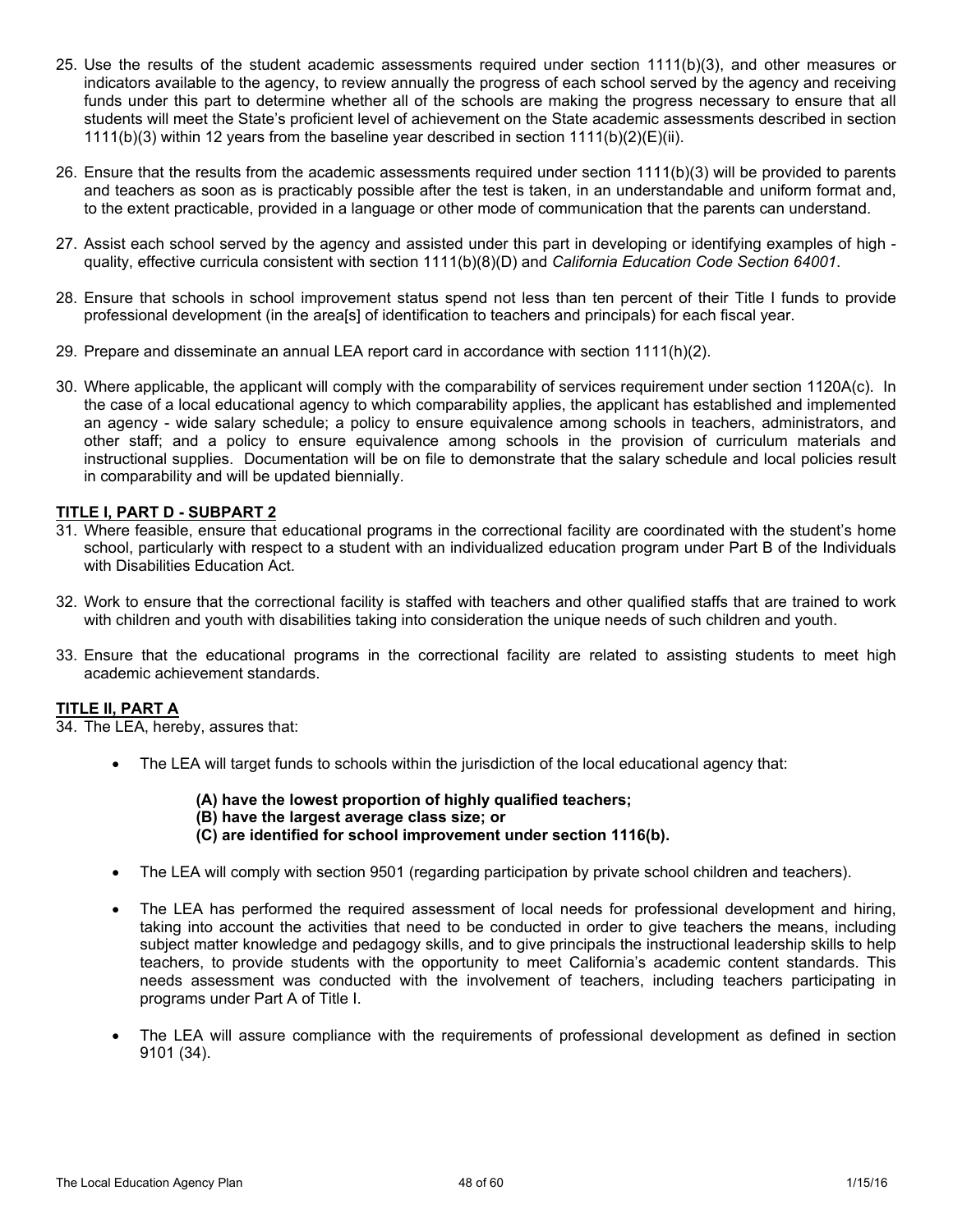### **TITLE II, PART D**

- 35. The LEA has an updated, local, long range, strategic, educational technology plan in place that includes the following:
	- a. Strategies for using technology to improve academic achievement and teacher effectiveness.
	- b. Goals aligned with challenging state standards for using advanced technology to improve student academic achievement.
	- c. Steps the applicant will take to ensure that all students and teachers have increased access to technology and to help ensure that teachers are prepared to integrate technology effectively into curricula and instruction.
	- d. Promotion of curricula and teaching strategies that integrate technology, are based on a review of relevant research, and lead to improvements in student academic achievement.
	- e. Ongoing, sustained professional development for teachers, principals, administrators, and school library media personnel to further the effective use of technology in the classroom or library media center.
	- f. A description of the type and costs of technology to be acquired with Ed Tech funds, including provisions for interoperability of components.
	- g. A description of how the applicant will coordinate activities funded through the Ed Tech program with technology - related activities supported with funds from other sources.
	- h. A description of how the applicant will integrate technology into curricula and instruction, and a timeline for this integration.
	- i. Innovative delivery strategies a description of how the applicant will encourage the development and use of innovative strategies for the delivery of specialized or rigorous courses and curricula through the use of technology, including distance learning technologies, particularly in areas that would not otherwise have access to such courses or curricula due to geographical distances or insufficient resources.
	- j. A description of how the applicant will use technology effectively to promote parental involvement and increase communication with parents.
	- k. Collaboration with adult literacy service providers.
	- l. Accountability measures a description of the process and accountability measures that the applicant will use to evaluate the extent to which activities funded under the program are effective in integrating technology into curricula and instruction, increasing the ability of teachers to teach, and enabling student to reach challenging state academic standards.
	- m. Supporting resources a description of the supporting resources, such as services, software, other electronically delivered learning materials, and print resources that will be acquired to ensure successful and effective uses of technology.
- 36. The LEA must use a minimum of 25 percent of their funds to provide ongoing, sustained, and intensive high quality professional development in the integration of advanced technology into curricula and instruction and in using those technologies to create new learning environments.
- 37. Any LEA that does not receive services at discount rates under section 254(h)(5) of the Communications Act **of 1934 (47 U.S.C. 254(h)(5)) hereby assures the SEA** that the LEA will not use any Title II, Part D funds to purchase computers used to access the Internet, or to pay for direct costs associated with accessing the Internet, for such school unless the school, school board, local educational agency, or other authority with responsibility for administration of such school:
	- $\circ$  has in place a policy of Internet safety for minors that includes the operation of a technology protection measure with respect to any of its computers with Internet access that protects against access through such computers to visual depictions that are obscene, child pornography, or harmful to minors; and
	- $\circ$  is enforcing the operation of such technology protection measure during any use of such computers by minors; and
	- $\circ$  has in place a policy of Internet safety that includes the operation of a technology protection measure with respect to any of its computers with Internet access that protects against access through such computers to visual depictions that are obscene or child pornography, and is enforcing the operation of such technology protection measure during any use of such computers.
	- $\circ$  Any LEA that does receive such discount rates hereby assures the SEA that it will have in place a policy of Internet safety for minors required by Federal or State law.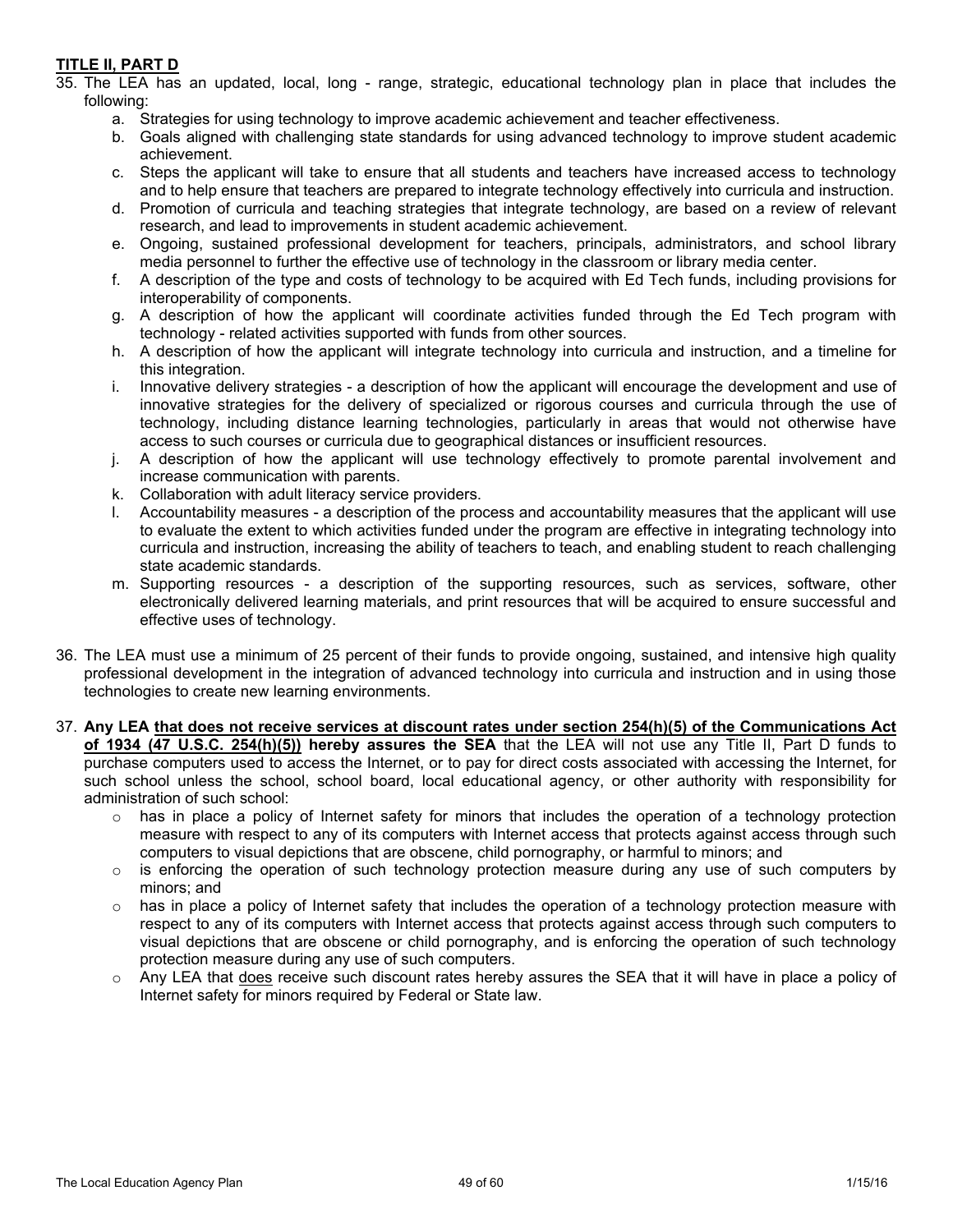### **TITLE III**

- 38. The LEA assures that it consulted with teachers, researchers, school administrators, parents, and, if appropriate, with education - related community groups, nonprofit organizations, and institutions of higher education in developing the LEA Plan.
- 39. The LEA will hold elementary and secondary schools accountable for increasing English language proficiency and for LEP subgroups making adequate yearly progress.
- 40. The LEA is complying with Section 3302 prior to, and throughout, each school year.
- 41. The LEA annually will assess the English proficiency of all students with limited English proficiency participating in programs funded under this part.
- 42. The LEA has based its proposed plan on scientifically based research on teaching limited English proficient students.
- 43. The LEA ensures that the programs will enable to speak, read, write, and comprehend the English language and meet challenging State academic content and student academic achievement standards.
- 44. The LEA is not in violation of any State law, including State constitutional law, regarding the education of limited English - proficient students, consistent with Sections 3126 and 3127.

### **TITLE IV, PART A**

- 45. The LEA assures that it has developed its application through timely and meaningful consultation with State and local government representatives, representatives of schools to be served (including private schools), teachers and other staff, parents, students, community-based organizations, and others with relevant and demonstrated expertise in drug and violence prevention activities (such as medical, mental health, and law enforcement professionals).
- 46. The activities or programs to be funded comply with the principles of effectiveness described in section 4115(a) and foster a safe and drug - free learning environment that supports academic achievement.
- 47. The LEA assures that funds under this subpart will be used to increase the level of State, local, and other non Federal funds that would, in the absence of funds under this subpart, be made available for programs and activities authorized under this subpart, and in no case supplant such State, local, and other non - Federal funds.
- 48. Drug and violence prevention programs supported under this subpart convey a clear and consistent message that acts of violence and the illegal use of drugs are wrong and harmful.
- 49. The LEA has, or the schools to be served have, a plan for keeping schools safe and drug free that includes:
	- Appropriate and effective school discipline policies that prohibit disorderly conduct, the illegal possession of weapons, and the illegal use, possession, distribution, and sale of tobacco, alcohol, and other drugs by students.
	- Security procedures at school and while students are on the way to and from school.
	- Prevention activities that are designed to create and maintain safe, disciplined, and drug free environments.
	- A crisis management plan for responding to violent or traumatic incidents on school grounds.
	- A code of conduct policy for all students that clearly states the responsibilities of students, teachers, and administrators in maintaining a classroom environment that:
		- o Allows a teacher to communicate effectively with all students in the class.
		- o Allows all students in the class to learn.
		- o Has consequences that are fair, and developmentally appropriate.
		- o Considers the student and the circumstances of the situation.
		- o Is enforced accordingly.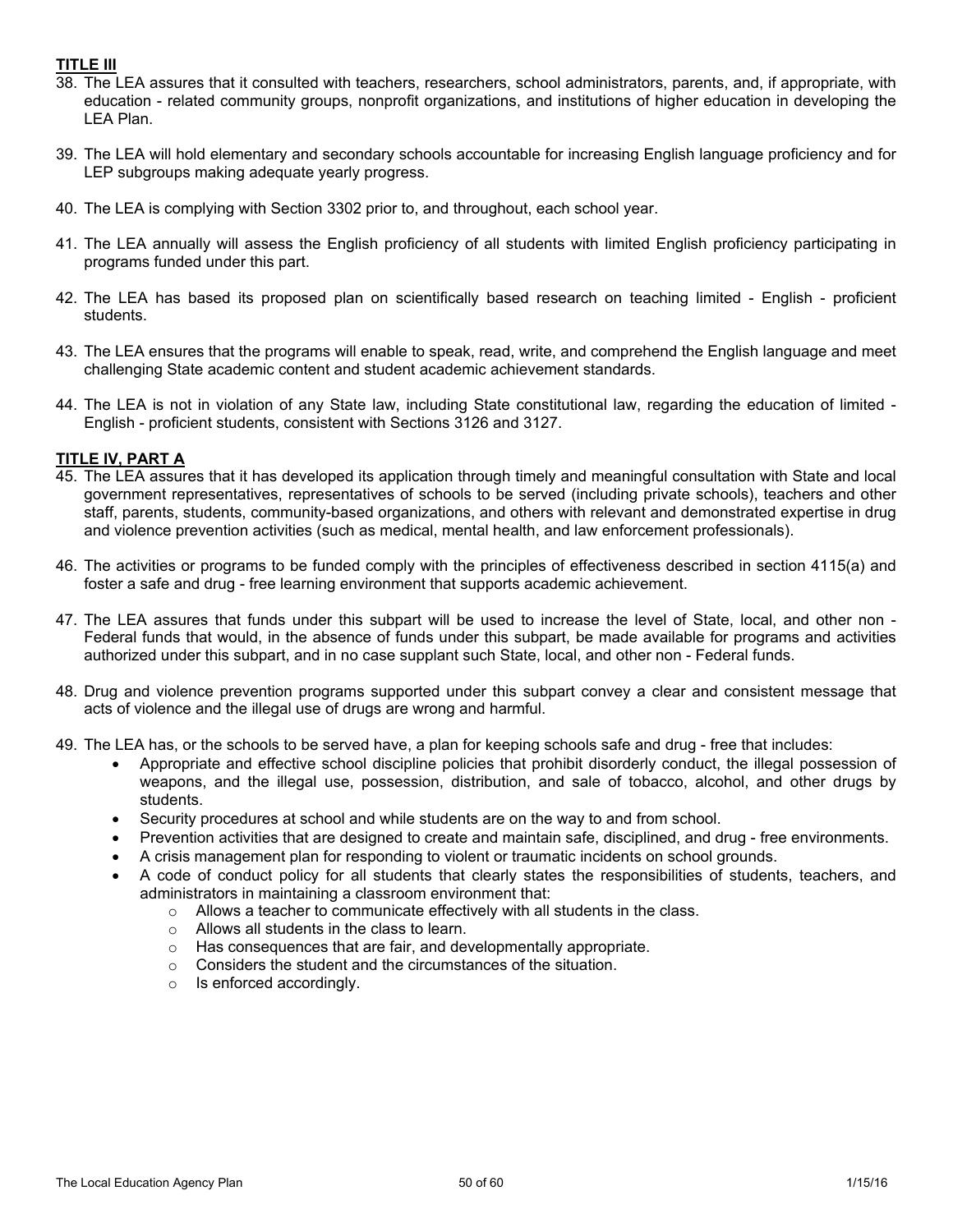50. The application and any waiver request under section 4115(a)(3) (to allow innovative activities or programs that demonstrate substantial likelihood of success) will be available for public review after submission of the application.

### **TITLE IV, PART A, SUBPART 3**

51. The LEA assures that it has, in effect, a written policy providing for the suspension from school for a period of not less than one year of any student who is determined to have brought a firearm to school or who possesses a firearm at school and the referral of a student who has brought a weapon or firearm to the criminal or juvenile justice system. Such a policy may allow the Superintendent to modify such suspension requirement for a student on a case - by case basis.

### **TITLE V, PART A**

- 52. The LEA has provided, in the allocation of funds for the assistance authorized by this part and in the planning, design, and implementation of such innovative assistance programs, for systematic consultation with parents of children attending elementary schools and secondary schools in the area served by the LEA, with teachers and administrative personnel in such schools, and with such other groups involved in the implementation of this part (such as librarians, school counselors, and other pupil services personnel) as may be considered appropriate by the LEA.
- 53. The LEA will comply with this Part, including the provisions of section 5142 concerning the participation of children enrolled in private nonprofit schools.
- 54. The LEA will keep such records, and provide such information to the SEA, as may be reasonably required for fiscal audit and program evaluation.
- 55. The LEA will annually evaluate the programs carried out under this Part, and that evaluation:
	- will be used to make decisions about appropriate changes in programs for the subsequent year;
	- will describe how assistance under this part affected student academic achievement and will include, at a minimum, information and data on the use of funds, the types of services furnished, and the students served under this part; and
	- will be submitted to the SEA at the time and in the manner requested by the SEA.

#### **New LEAP Assurances**

- 56. Uniform Management Information and Reporting System: the LEA assures that it will provide to the California Department of Education (CDE) information for the uniform management information and reporting system required by No Child Left Behind, Title IV in the format prescribed by CDE. That information will include:
	- (i) truancy rates;
	- (ii) the frequency, seriousness, and incidence of violence and drug related offenses resulting in suspensions and expulsions in elementary schools and secondary schools in the State;
	- (iii) the types of curricula, programs, and services provided by the chief executive officer, the State educational agency, local educational agencies, and other recipients of funds under this subpart; and
	- (iv) the incidence and prevalence, age of onset, perception of health risk, and perception of social disapproval of drug use and violence by youth in schools and communities. (Section 4112, General Provisions, Title IV, Part A, PL 107 - 110)
- 57. Unsafe School Choice Policy: the LEA assures that it will establish and implement a policy requiring that a student attending a persistently dangerous public elementary school or secondary school, as determined by the State, or who becomes a victim of a violent criminal offense, as determined by State law, while in or on the grounds of a public elementary school or secondary school that the student attends, be allowed to attend a safe public elementary or secondary school within the local educational agency, including a public charter school. The LEA will submit on a format to be designated by CDE the information the state requires to complete annual federal reporting requirements on the number of schools that have been designated "persistently dangerous" in accordance with California State Board of Education policy. (Section 9532, General Provisions, Title IX, PL 107 - 110.)

### **Other**

58. The LEA assures that a minimum of 95% of all students and a minimum number of students in each subgroup (at both the school and district levels) will participate in the state's assessments program.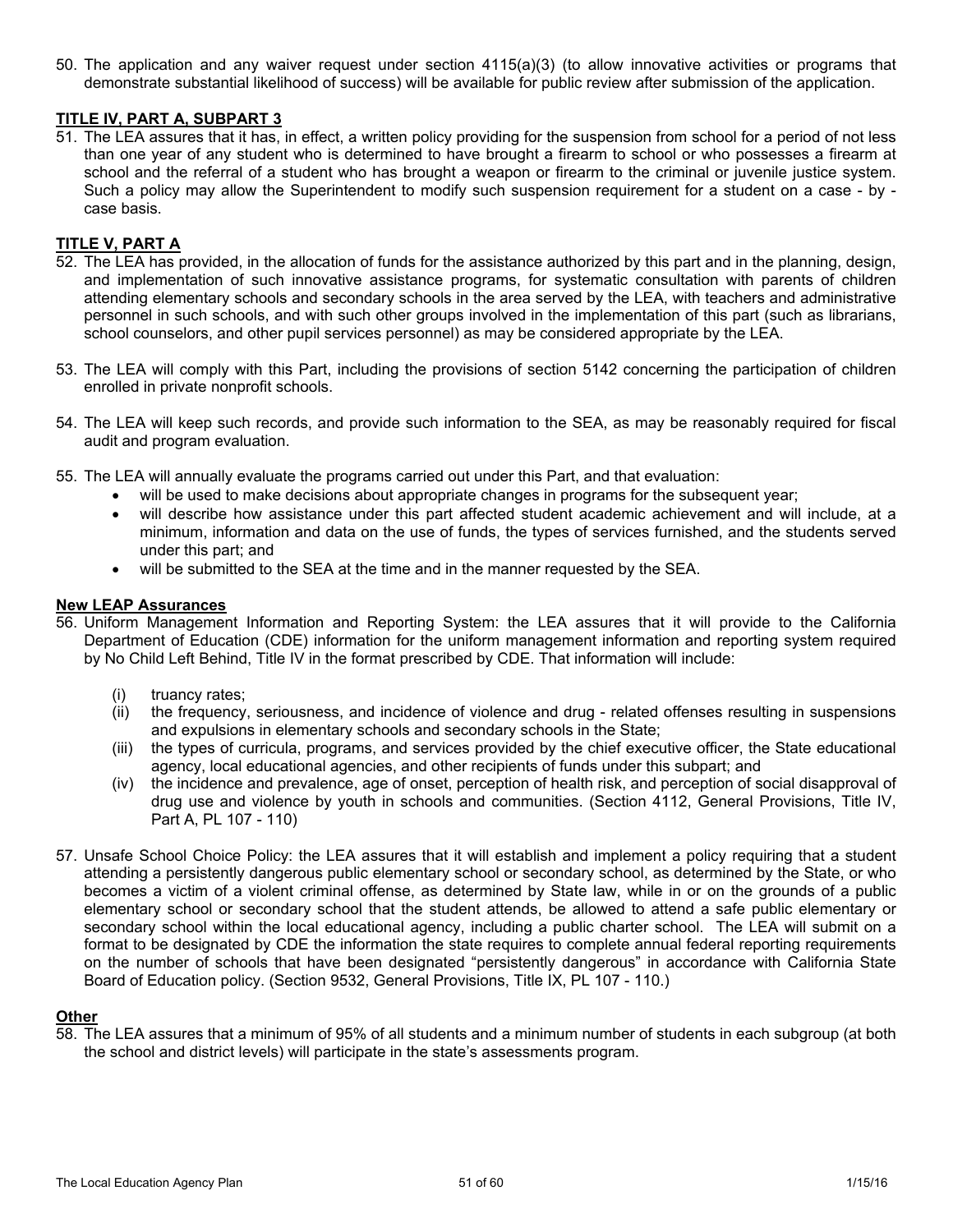## **Signature Page**

Tom Johnstone, Ed.D. 1/26/16

Printed or typed name of Superintendent Date Signature of Superintendent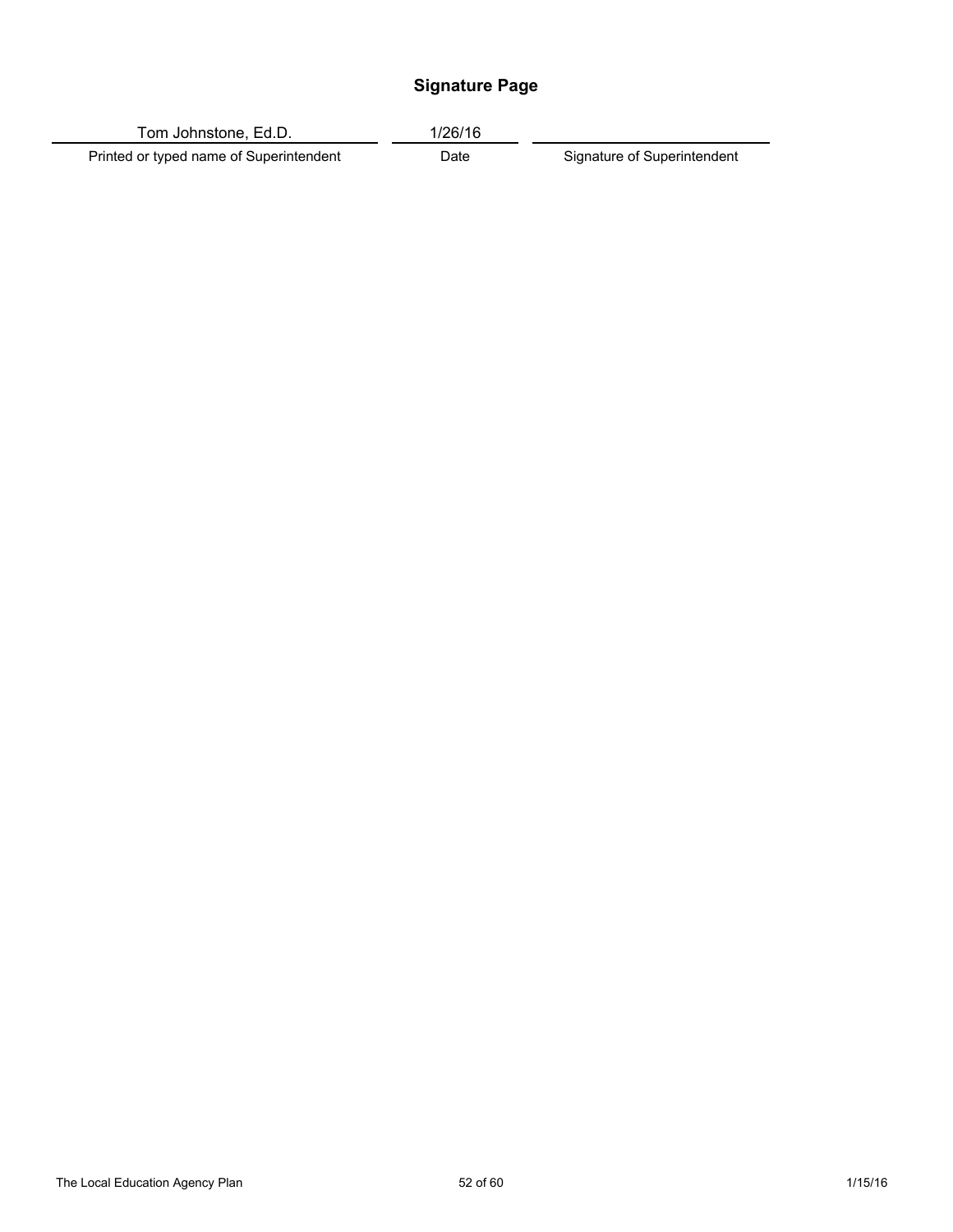### **Local Educational Agency Plan Wiseburn Unified School District**

### **Apppendix A**

On May 30, 2002, the California State Board of Education (SBE) adopted the five goals and 12 performance indicators for No Child Left Behind, as set forth in the Federal Register Notice of May 22, 2002. The SBE's adoption of the specified goals and performance indicators represents California's commitment to the development of an accountability system to achieve the goals of NCLB.

Collectively, NCLB's goals, performance indicators, and performance targets constitute California's framework for ESEA *accountability*. The framework provides the basis for the state's improvement efforts, informing policy decisions by the SBE and implementation efforts by the California Department of Education (CDE) to fully realize the system envisioned by NCLB; it also provides a basis for coordination with the State Legislature and the Governor's Office.

#### **California's NCLB Performance Goals and Performance Indicators**

#### Performance Goal 1: All students will reach high standards, at a minimum attaining proficiency or better in *reading and mathematics, by 2013 - 2014.*

- **1.1 Performance indicator:** The percentage of students, in the aggregate and for each subgroup, who are above the proficient level in reading on the State's assessment. (These subgroups are those for which the ESEA requires State reporting, as identified in section  $1111(h)(1)(C)(i)$ .
- **1.2 Performance indicator:** The percentage of students, in the aggregate and in each subgroup, who are at or above the proficient level in mathematics on the State's assessment. (These subgroups are those for which the ESEA requires State reporting, as identified in section 1111(h)(C)(i).)
- **1.3 Performance indicator:** The percentage of Title I schools that make adequate yearly progress.

#### Performance Goal 2: All limited - English - proficient students will become proficient in English and reach high *academic standards, at a minimum attaining proficiency or better in reading/language arts and mathematics.*

### **2.1 Performance indicator:** The percentage of limited - English - proficient

Students, determined by cohort, who have attained English proficiency by the end of the school year.

- **2.2 Performance indicator:** The percentage of limited English proficient students who are at or above the proficient level in reading/language arts on the State's assessment, as reported for performance indicator 1.1.
- **2.3 Performance indicator:** The percentage of limited English proficient students who are at or above the proficient level in mathematics on the State's assessment, as reported for performance indicator 1.2.

### **Performance Goal 3***: By 2005 - 2006, all students will be taught by highly qualified teachers.*

- **3.1 Performance indicator:** The percentage of classes being taught by "highly qualified" teachers (as the term is defined in section 9101(23) of the ESEA), in the aggregate and in "high - poverty" schools (as the term is defined in section 1111(h)(1)(C)(viii) of the ESEA).
- **3.2 Performance indicator:** The percentage of teachers receiving high quality professional development. (See definition of "professional development" in section 9101(34).)
- **3.3 Performance indicator:** The percentage of paraprofessionals (excluding those with sole duties as translators and parent involvement assistants) who are qualified. (See criteria in section 1119(c) and (d).)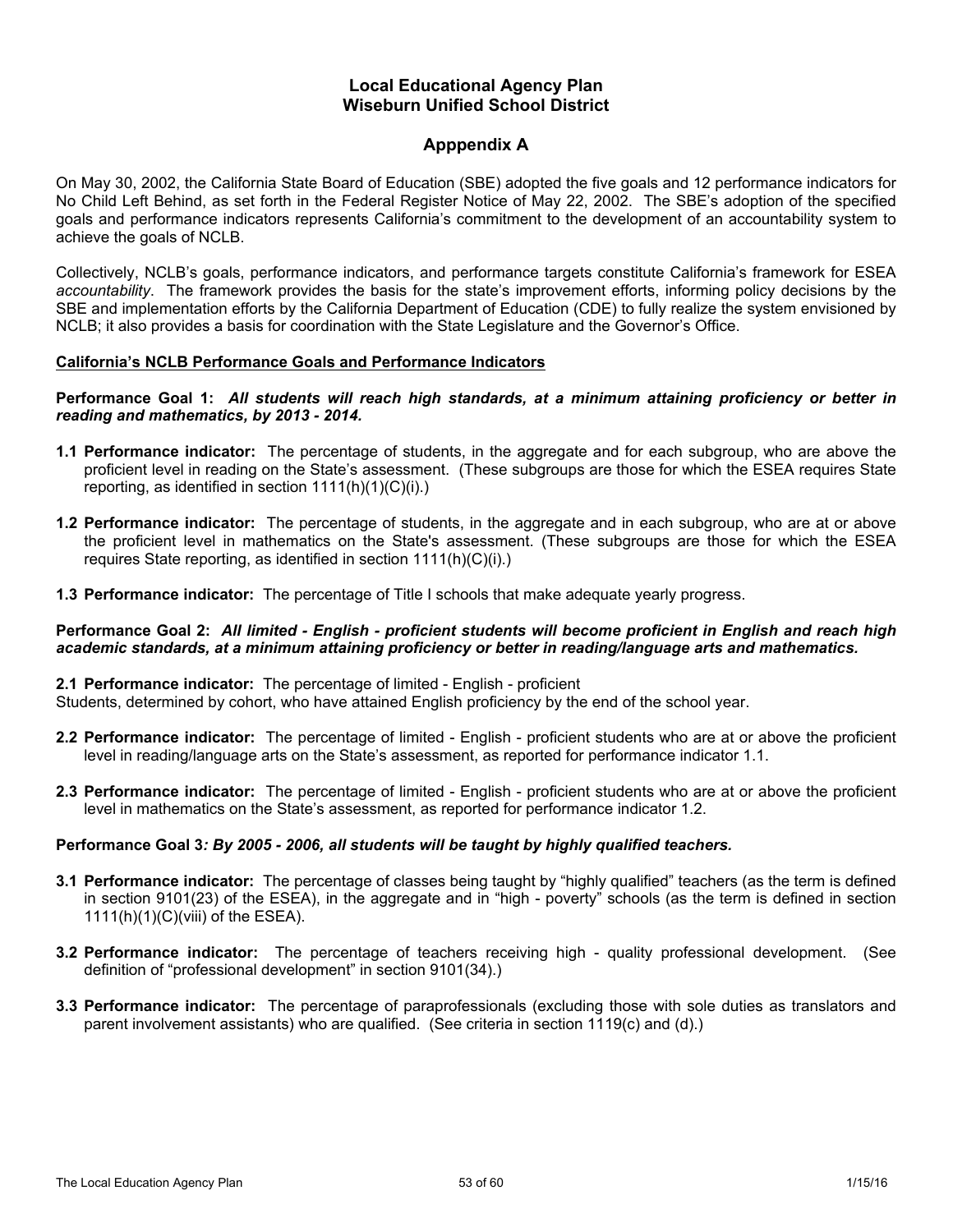Performance Goal 4: All students will be educated in learning environments that are safe, drug free, and *conducive to learning.*

**4.1 Performance indicator:** The percentage of persistently dangerous schools, as defined by the State.

### **Performance Goal 5***: All students will graduate from high school.*

- **5.1 Performance indicator:** The percentage of students who graduate from high school, with a regular diploma:
	- disaggregated by race, ethnicity, gender, disability status, migrant status, English proficiency, and status as economically disadvantaged; and,
	- calculated in the same manner as used in National Center for Education Statistics reports on Common Core of Data.
- **5.2 Performance indicator:** The percentage of students who drop out of school:
	- disaggregated by race, ethnicity, gender, disability status, migrant status, English proficiency, and status as economically disadvantaged; and
	- calculated in the same manner as used in National Center for Education Statistics reports on Common Core of Data.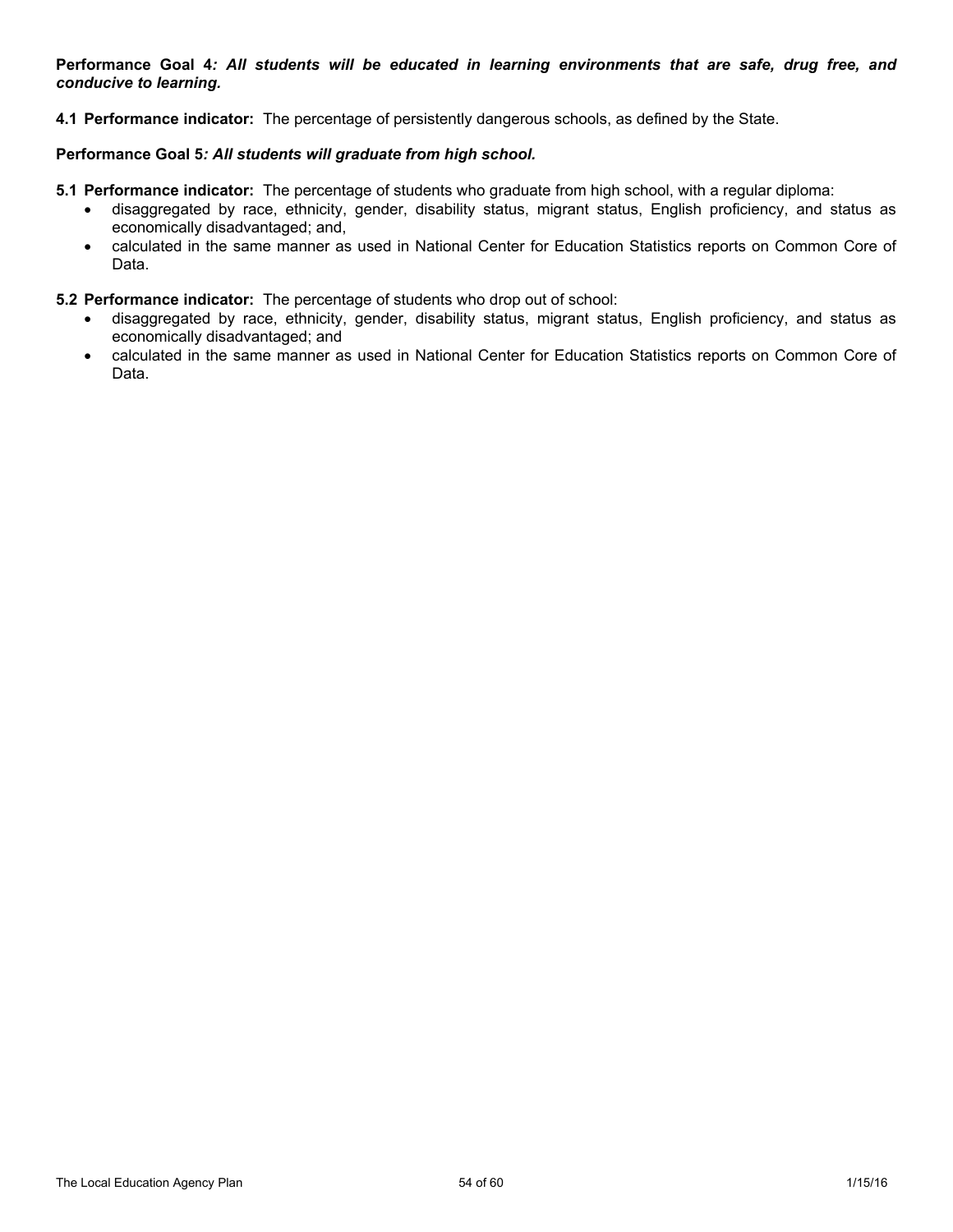### **Local Educational Agency Plan Wiseburn Unified School District**

### **Appendix B**

### **Links to Data Websites**

Below is a listing of Website links for accessing district - level data and information to be used by the LEA in developing this Plan:

- Academic Performance Index (API) <http://www.cde.ca.gov/psaa/api/index.htm>
- California Basic Educational Data System (CBEDS) <http://www.cde.ca.gov/demographics/coord/>
- California English Language Development Test (CELDT) <http://www.cde.ca.gov/statetests/celdt/celdt.html>
- California High School Exit Exam (CAHSEE) <http://www.cde.ca.gov/statetests/cahsee/eval/eval.html>
- California Standardized Test (CST) <http://www.cde.ca.gov/statetests/index.html>
- DataQuest <http://data1.cde.ca.gov/dataquest/>
- School Accountability Report Card (SARC) <http://www.cde.ca.gov/ope/sarc/>
- Standardized Testing and Reporting (STAR) Program <http://www.cde.ca.gov/statetests/star/index.html>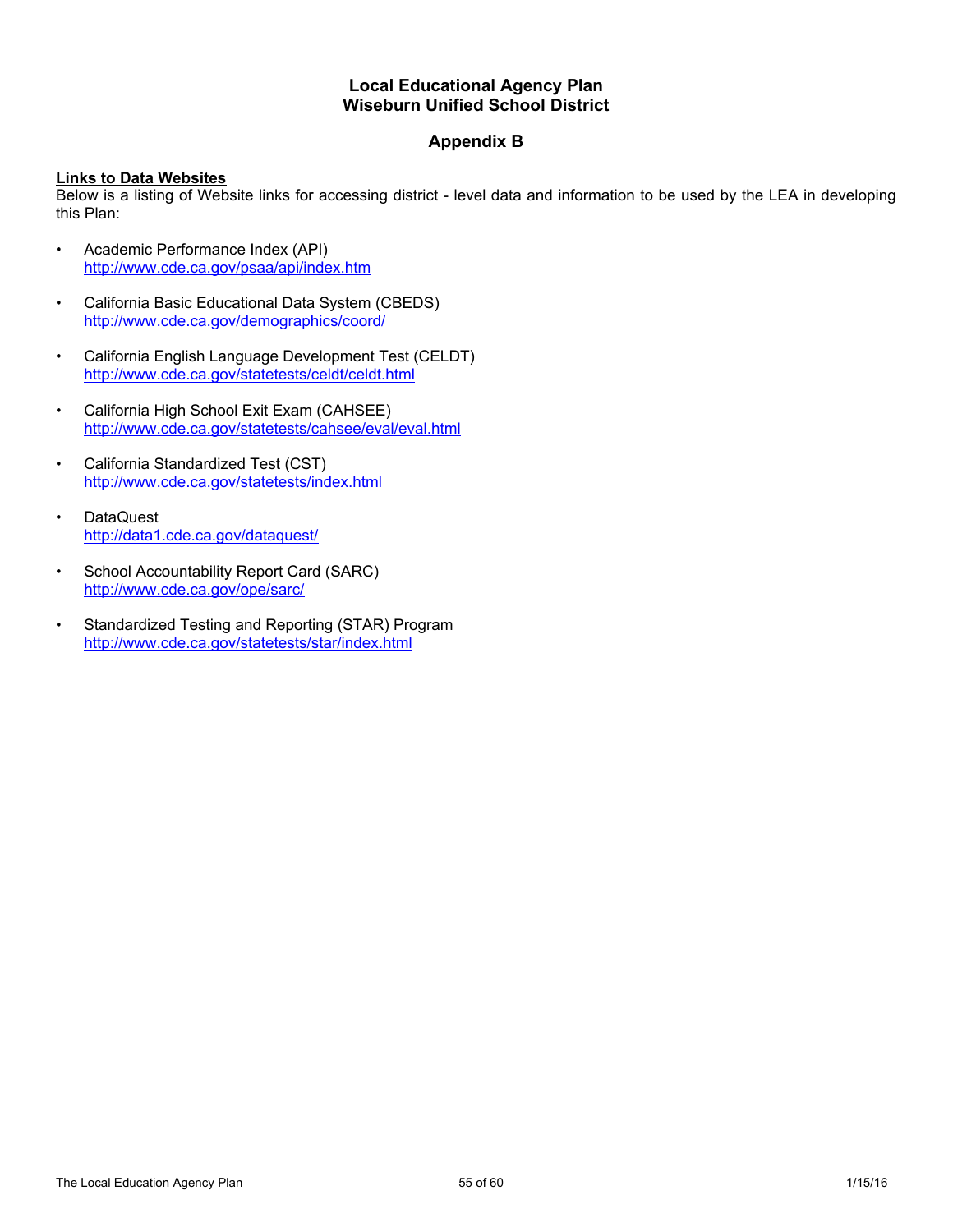# **Appendix F**

## **District & Student Performance Data**

### **CAASPP Results (All Students)**

### **English Language Arts/Literacy**

| <b>Overall Achievement</b> |                                  |                                          |                                                               |                                                         |                                             |                                    |                               |                                      |                                   |
|----------------------------|----------------------------------|------------------------------------------|---------------------------------------------------------------|---------------------------------------------------------|---------------------------------------------|------------------------------------|-------------------------------|--------------------------------------|-----------------------------------|
| Grade<br>Level             | # of Students<br><b>Enrolled</b> | # of<br><b>Students</b><br><b>Tested</b> | $%$ of<br><b>Enrolled</b><br><b>Students</b><br><b>Tested</b> | # of<br><b>Students</b><br><b>With</b><br><b>Scores</b> | <b>Mean</b><br><b>Scale</b><br><b>Score</b> | <b>Standard</b><br><b>Exceeded</b> | <b>Standard</b><br><b>Met</b> | <b>Standard</b><br><b>Nearly Met</b> | <b>Standard</b><br><b>Not Met</b> |
| Grade 3                    | 242                              | 238                                      | 98.3                                                          | 238                                                     | 2445.6                                      | 28                                 | 30                            | 30                                   | 12                                |
| Grade 4                    | 262                              | 259                                      | 98.9                                                          | 259                                                     | 2476.8                                      | 25                                 | 26                            | 28                                   | 22                                |
| Grade 5                    | 262                              | 253                                      | 96.6                                                          | 253                                                     | 2512.1                                      | 22                                 | 34                            | 23                                   | 21                                |
| Grade 6                    | 339                              | 336                                      | 99.1                                                          | 336                                                     | 2542.4                                      | 13                                 | 47                            | 30                                   | 9                                 |
| Grade 7                    | 337                              | 332                                      | 98.5                                                          | 330                                                     | 2574.0                                      | 17                                 | 47                            | 21                                   | 14                                |
| Grade 8                    | 347                              | 344                                      | 99.1                                                          | 344                                                     | 2589.2                                      | 14                                 | 51                            | 26                                   | 9                                 |
| All Grades                 | 1789                             | 1762                                     | 98.5                                                          | 1760                                                    |                                             | 19                                 | 41                            | 26                                   | 14                                |

|                                                                                              |                                 | <b>READING</b>                                   |                                 |                          | <b>WRITING</b>                                  |                                 |                          | <b>LISTENING</b>                                           |                                 |                          | <b>RESEARCH/INQUIRY</b>                 |                                 |  |
|----------------------------------------------------------------------------------------------|---------------------------------|--------------------------------------------------|---------------------------------|--------------------------|-------------------------------------------------|---------------------------------|--------------------------|------------------------------------------------------------|---------------------------------|--------------------------|-----------------------------------------|---------------------------------|--|
| <b>Demonstrating</b><br>understanding of literary &<br>Grade<br>non-fictional texts<br>Level |                                 | <b>Producing clear</b><br>and purposeful writing |                                 |                          | Demonstrating effective<br>communication skills |                                 |                          | Investigating, analyzing,<br>and<br>presenting information |                                 |                          |                                         |                                 |  |
|                                                                                              | <b>Above</b><br><b>Standard</b> | At or<br><b>Near</b><br><b>Standard</b>          | <b>Below</b><br><b>Standard</b> | Above<br><b>Standard</b> | At or<br><b>Near</b><br><b>Standard</b>         | <b>Below</b><br><b>Standard</b> | Above<br><b>Standard</b> | At or<br><b>Near</b><br><b>Standard</b>                    | <b>Below</b><br><b>Standard</b> | Above<br><b>Standard</b> | At or<br><b>Near</b><br><b>Standard</b> | <b>Below</b><br><b>Standard</b> |  |
| Grade 3                                                                                      | 28                              | 52                                               | 20                              | 28                       | 57                                              | 15                              | 24                       | 68                                                         | 8                               | 23                       | 63                                      | 13                              |  |
| Grade 4                                                                                      | 23                              | 47                                               | 30                              | 28                       | 58                                              | 14                              | 18                       | 67                                                         | 15                              | 19                       | 61                                      | 20                              |  |
| Grade 5                                                                                      | 24                              | 49                                               | 27                              | 31                       | 51                                              | 17                              | 17                       | 68                                                         | 15                              | 32                       | 55                                      | 13                              |  |
| Grade 6                                                                                      | 15                              | 60                                               | 26                              | 28                       | 59                                              | 13                              | 18                       | 74                                                         | 8                               | 26                       | 64                                      | 10                              |  |
| Grade 7                                                                                      | 21                              | 56                                               | 23                              | 44                       | 44                                              | 13                              | 18                       | 68                                                         | 13                              | 30                       | 60                                      | 10                              |  |
| Grade 8                                                                                      | 26                              | 53                                               | 21                              | 36                       | 56                                              | 8                               | 11                       | 77                                                         | 12                              | 24                       | 65                                      | 11                              |  |
| All Grades                                                                                   | 23                              | 53                                               | 24                              | 33                       | 54                                              | 13                              | 17                       | 71                                                         | 12                              | 26                       | 62                                      | 12                              |  |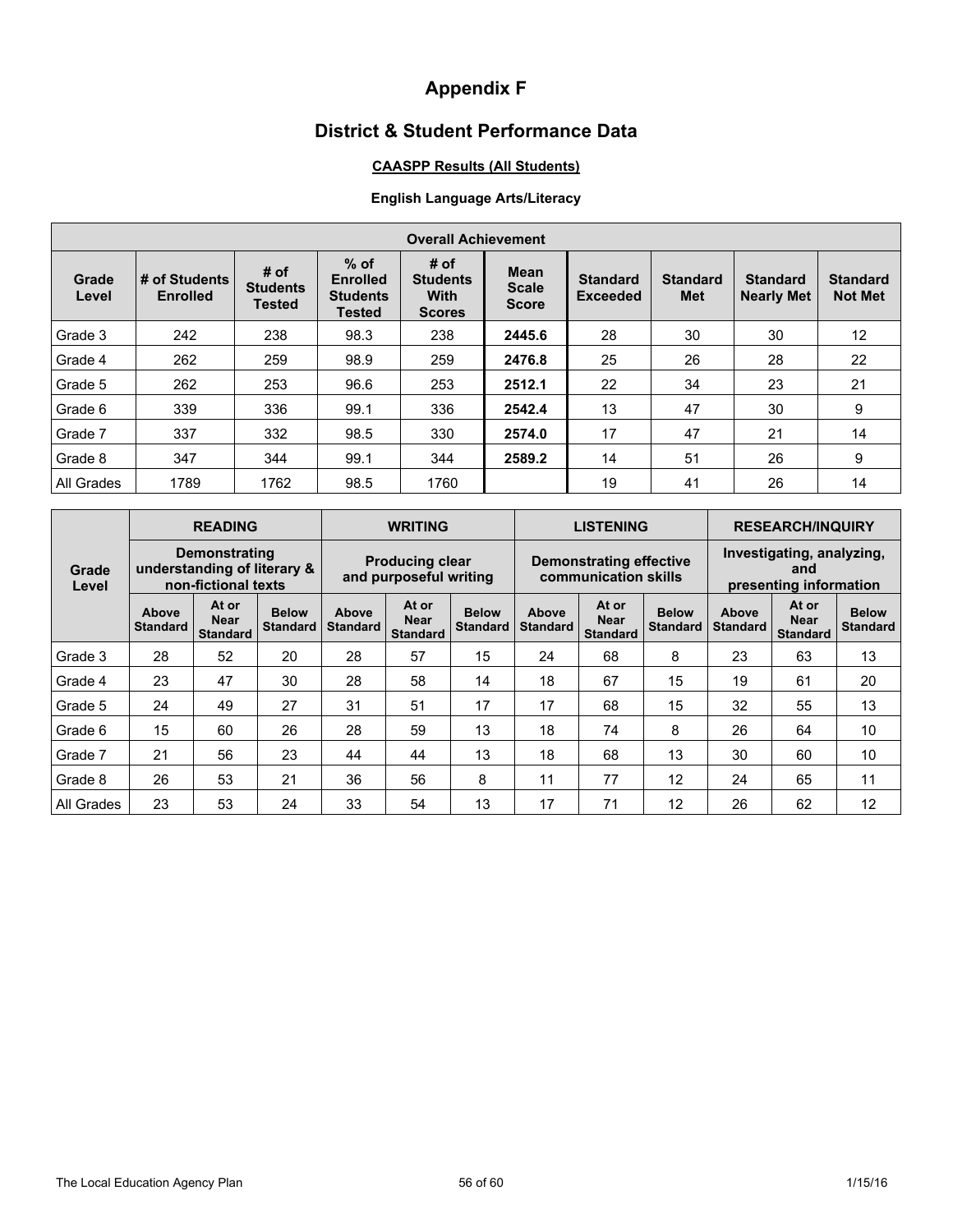### **CAASPP Results (All Students)**

### **Mathematics**

| <b>Overall Achievement</b> |                                  |                                          |                                                               |                                                         |                                             |                                    |                        |                                      |                                   |
|----------------------------|----------------------------------|------------------------------------------|---------------------------------------------------------------|---------------------------------------------------------|---------------------------------------------|------------------------------------|------------------------|--------------------------------------|-----------------------------------|
| Grade<br>Level             | # of Students<br><b>Enrolled</b> | # of<br><b>Students</b><br><b>Tested</b> | $%$ of<br><b>Enrolled</b><br><b>Students</b><br><b>Tested</b> | # of<br><b>Students</b><br><b>With</b><br><b>Scores</b> | <b>Mean</b><br><b>Scale</b><br><b>Score</b> | <b>Standard</b><br><b>Exceeded</b> | <b>Standard</b><br>Met | <b>Standard</b><br><b>Nearly Met</b> | <b>Standard</b><br><b>Not Met</b> |
| Grade 3                    | 242                              | 239                                      | 98.8                                                          | 239                                                     | 2440.0                                      | 10                                 | 42                     | 40                                   | 8                                 |
| Grade 4                    | 262                              | 260                                      | 99.2                                                          | 260                                                     | 2473.2                                      | 12                                 | 32                     | 40                                   | 16                                |
| Grade 5                    | 262                              | 253                                      | 96.6                                                          | 253                                                     | 2487.2                                      | 9                                  | 20                     | 38                                   | 33                                |
| Grade 6                    | 339                              | 336                                      | 99.1                                                          | 336                                                     | 2509.3                                      | 7                                  | 19                     | 46                                   | 28                                |
| Grade 7                    | 337                              | 331                                      | 98.2                                                          | 331                                                     | 2539.7                                      | 11                                 | 26                     | 39                                   | 24                                |
| Grade 8                    | 347                              | 345                                      | 99.4                                                          | 345                                                     | 2557.1                                      | 13                                 | 26                     | 35                                   | 26                                |
| All Grades                 | 1789                             | 1764                                     | 98.6                                                          | 1764                                                    |                                             | 10                                 | 27                     | 40                                   | 23                                |

|                    | <b>CONCEPTS &amp;</b><br><b>PROCEDURES</b><br>Applying mathematical concepts<br>and procedures |                               |                                 |                                                                                            | <b>PROBLEM SOLVING &amp;</b><br><b>MODELING/DATA ANALYSIS</b>    |    | <b>COMMUNICATING</b><br><b>REASONING</b>                     |                               |                                 |
|--------------------|------------------------------------------------------------------------------------------------|-------------------------------|---------------------------------|--------------------------------------------------------------------------------------------|------------------------------------------------------------------|----|--------------------------------------------------------------|-------------------------------|---------------------------------|
| <b>Grade Level</b> |                                                                                                |                               |                                 | Using appropriate tools and<br>strategies to solve real world and<br>mathematical problems |                                                                  |    | Demonstrating ability to support<br>mathematical conclusions |                               |                                 |
|                    | Above<br><b>Standard</b>                                                                       | At or Near<br><b>Standard</b> | <b>Below</b><br><b>Standard</b> | Above<br><b>Standard</b>                                                                   | At or Near<br><b>Below</b><br><b>Standard</b><br><b>Standard</b> |    | Above<br><b>Standard</b>                                     | At or Near<br><b>Standard</b> | <b>Below</b><br><b>Standard</b> |
| Grade 3            | 18                                                                                             | 69                            | 13                              | 26                                                                                         | 57                                                               | 17 | 23                                                           | 63                            | 13                              |
| Grade 4            | 21                                                                                             | 47                            | 32                              | 21                                                                                         | 52                                                               | 27 | 20                                                           | 53                            | 27                              |
| Grade 5            | 10                                                                                             | 35                            | 55                              | 11                                                                                         | 57                                                               | 32 | 15                                                           | 50                            | 34                              |
| Grade 6            | 8                                                                                              | 45                            | 47                              | 13                                                                                         | 60                                                               | 28 | 10                                                           | 60                            | 29                              |
| Grade 7            | 18                                                                                             | 46                            | 35                              | 14                                                                                         | 60                                                               | 26 | 20                                                           | 72                            | 8                               |
| Grade 8            | 21                                                                                             | 45                            | 33                              | 10                                                                                         | 62                                                               | 28 | 20                                                           | 62                            | 18                              |
| All Grades         | 16                                                                                             | 47                            | 36                              | 15                                                                                         | 58                                                               | 26 | 18                                                           | 61                            | 21                              |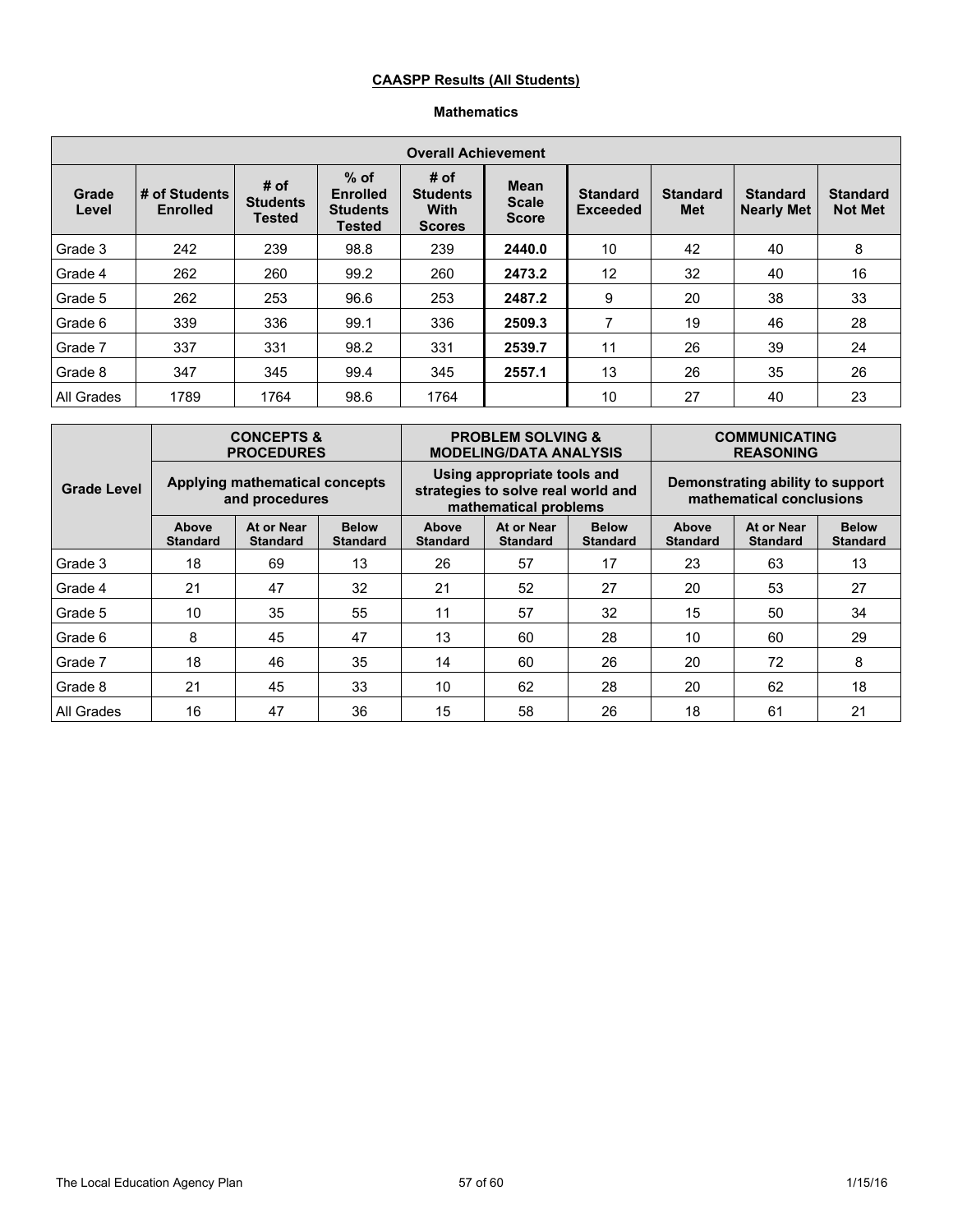## **Appendix F**

### **District & Student Performance Data**

### **Title III Accountability**

|                                     | <b>Annual Growth</b> |         |         |  |  |  |  |
|-------------------------------------|----------------------|---------|---------|--|--|--|--|
| AMAO <sub>1</sub>                   | 2012-13              | 2013-14 | 2014-15 |  |  |  |  |
| <b>Number of Annual Testers</b>     | 290                  | 273     | 251     |  |  |  |  |
| <b>Percent with Prior Year Data</b> | 100                  | 100     | 98      |  |  |  |  |
| Number in Cohort                    | 290                  | 273     | 251     |  |  |  |  |
| <b>Number Met</b>                   | 204                  | 206     | 207     |  |  |  |  |
| <b>Percent Met</b>                  | 70.3                 | 75.5    | 84.1    |  |  |  |  |
| <b>NCLB Target</b>                  | 57.5                 | 59.0    | 60.5    |  |  |  |  |
| <b>Met Target</b>                   | <b>Yes</b>           | Yes     | Yes     |  |  |  |  |

|                    | <b>Attaining English Proficiency</b> |                                |             |                                |                                |            |  |  |
|--------------------|--------------------------------------|--------------------------------|-------------|--------------------------------|--------------------------------|------------|--|--|
|                    |                                      | 2012-13                        |             | 2013-14                        | 2014-15                        |            |  |  |
| AMAO 2             |                                      | <b>Years of EL instruction</b> |             | <b>Years of EL instruction</b> | <b>Years of EL instruction</b> |            |  |  |
|                    | Less Than 5                          | 5 Or More                      | Less Than 5 | 5 Or More                      | Less Than 5                    | 5 Or More  |  |  |
| Number in Cohort   | 290                                  | 63                             | 270         | 57                             | 261                            | 51         |  |  |
| Number Met         | 144                                  | 42                             | 143         | 33                             | 157                            | 38         |  |  |
| <b>Percent Met</b> | 49.5                                 | 66.7                           | 54.1        | 57.9                           | 60.2                           | 74.5       |  |  |
| <b>NCLB Target</b> | 20.1                                 | 47.0                           | 22.8        | 49.0                           | 24.2                           | 50.9       |  |  |
| <b>Met Target</b>  | <b>Yes</b>                           | <b>Yes</b>                     | <b>Yes</b>  | <b>Yes</b>                     | Yes                            | <b>Yes</b> |  |  |

|                                 | Adequate Yearly Progress for English Learner Subgroup at the LEA Level |           |         |  |  |  |  |
|---------------------------------|------------------------------------------------------------------------|-----------|---------|--|--|--|--|
| AMAO 3                          | 2012-13                                                                | 2013-14   | 2014-15 |  |  |  |  |
| <b>English-Language Arts</b>    |                                                                        |           |         |  |  |  |  |
| Met Participation Rate          | Yes                                                                    | Yes.      |         |  |  |  |  |
| Met Percent Proficient or Above | No.                                                                    | No        |         |  |  |  |  |
| <b>Mathematics</b>              |                                                                        |           |         |  |  |  |  |
| Met Participation Rate          | Yes                                                                    | Yes       |         |  |  |  |  |
| Met Percent Proficient or Above | No.                                                                    | No.       |         |  |  |  |  |
| Met Target for AMAO 3           | <b>No</b>                                                              | <b>No</b> |         |  |  |  |  |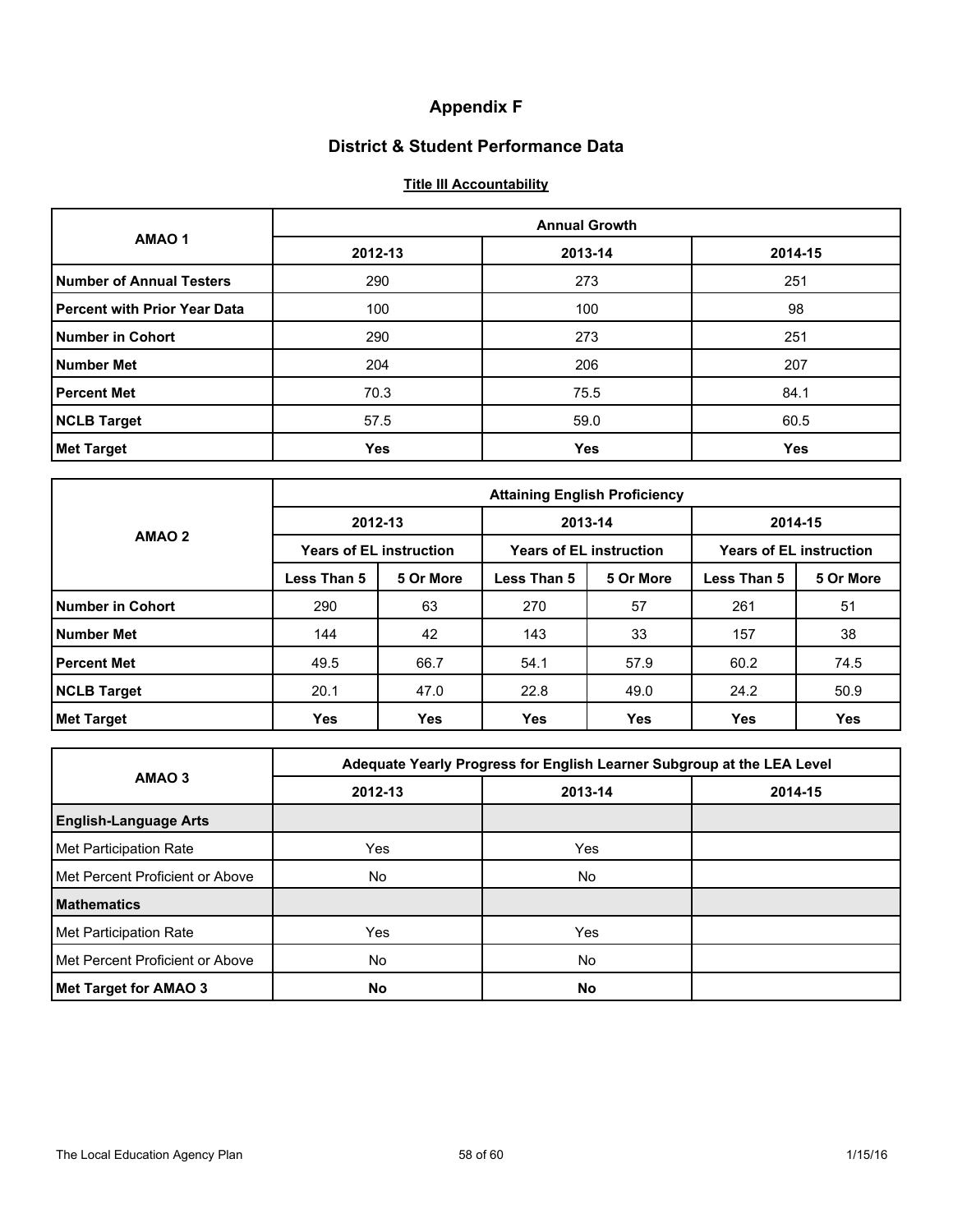## **Appendix F**

### **District & Student Performance Data**

## **California English Language Development (CELDT) Data**

|                | 2014-15 CELDT (Annual Assessment) Results |      |                       |       |                |                |                       |                  |                  |                |                      |
|----------------|-------------------------------------------|------|-----------------------|-------|----------------|----------------|-----------------------|------------------|------------------|----------------|----------------------|
| Grade          | <b>Advanced</b>                           |      | <b>Early Advanced</b> |       | Intermediate   |                | Early<br>Intermediate |                  | <b>Beginning</b> |                | <b>Number Tested</b> |
|                | #                                         | $\%$ | #                     | %     | $\pmb{\#}$     | %              | #                     | $\%$             | #                | $\%$           | $\#$                 |
| K              | $\mathbf{1}$                              | 8    | $\overline{7}$        | 54    | 5              | 38             |                       |                  |                  |                | 13                   |
| $\mathbf{1}$   | 11                                        | 28   | 21                    | 53    | $\overline{7}$ | 18             | $\mathbf{1}$          | 3                |                  |                | 40                   |
| $\overline{2}$ | 16                                        | 29   | 31                    | 56    | ********       | $***$          | $\mathbf{1}$          | 2                |                  |                | ********             |
| 3              | 19                                        | 44   | 18                    | 42    | 3              | $\overline{7}$ | $\overline{2}$        | 5                | $\mathbf{1}$     | $\overline{2}$ | 43                   |
| 4              | 10                                        | 25   | 21                    | 53    | 8              | 20             | $\mathbf{1}$          | 3                |                  |                | 40                   |
| 5              | 6                                         | 21   | 16                    | 57    | $\overline{2}$ | $\overline{7}$ | 3                     | 11               | 1                | 4              | 28                   |
| 6              | $\overline{2}$                            | 18   | 5                     | 45    | $\overline{2}$ | 18             | $\mathbf{1}$          | $\boldsymbol{9}$ | 1                | 9              | 11                   |
| 7              | $\overline{4}$                            | 50   | $\mathfrak{S}$        | 38    | $\mathbf{1}$   | 13             |                       |                  |                  |                | 8                    |
| 8              | 5                                         | 38   | 8                     | 62    |                |                |                       |                  |                  |                | 13                   |
| 9              | $\mathbf{1}$                              | 20   | $\overline{2}$        | 40    | $\mathbf{1}$   | 20             |                       |                  | 1                | 20             | 5                    |
| 10             | $\mathbf{1}$                              | 25   | $\mathbf{1}$          | 25    | $\overline{2}$ | 50             |                       |                  |                  |                | 4                    |
| 11             |                                           |      | ********              | $***$ |                |                |                       |                  |                  |                | ********             |
| 12             |                                           |      |                       |       | ********       | $***$          |                       |                  |                  |                | ********             |
| <b>Total</b>   | $\overline{2}$                            | 17   | 5                     | 42    | $\mathbf{1}$   | 100            | 9                     | 4                | $\mathbf{1}$     | 8              | $\mathbf{1}$         |